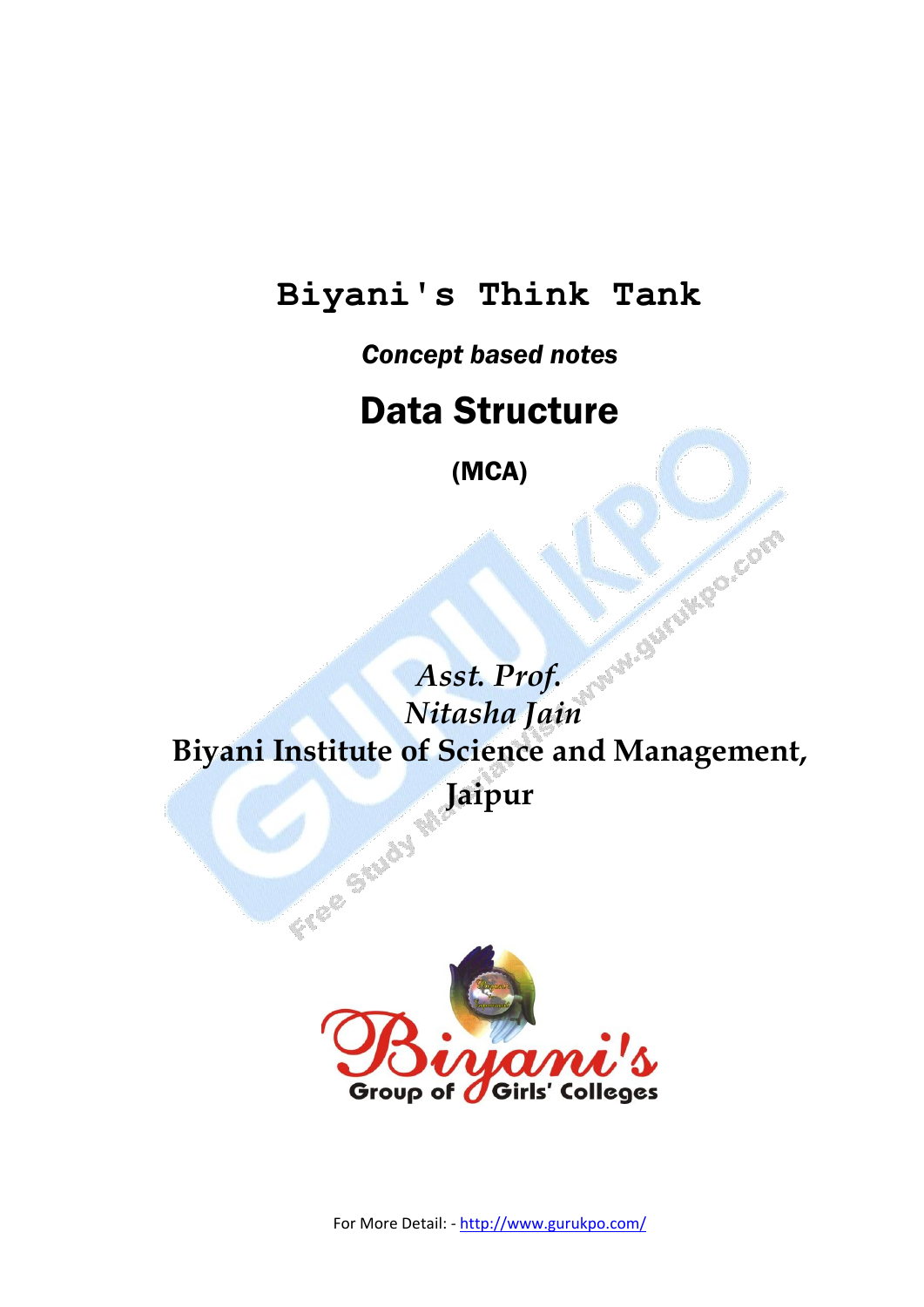*Published by :* **Think Tanks Biyani Group of Colleges**

*Concept & Copyright :* **Biyani Shikshan Samiti** Sector-3, Vidhyadhar Nagar, Jaipur-302 023 (Rajasthan) Ph : 0141-2338371, 2338591-95 • Fax : 0141-2338007<br>E-mail : acad@biyanicolleges.org<br>Website :www.gurukpo.com; www.biyanicolleges.org<br>Redition: 2011<br>New Edition: 2012 E-mail : acad@biyanicolleges.org Website :www.gurukpo.com; www.biyanicolleges.org

**Edition: 2011 New Edition: 2012**

**While every effort is taken to avoid errors or omissions in this Publication, any mistake or omission that may have crept in is not intentional. It may be taken note of that neither the publisher nor the author will be responsible for any damage or loss of any kind arising to anyone in any manner on account of such errors and omissions.**

*Leaser Type Setted by:* **Biyani College Printing Department**

For More Detail: - http://www.gurukpo.com/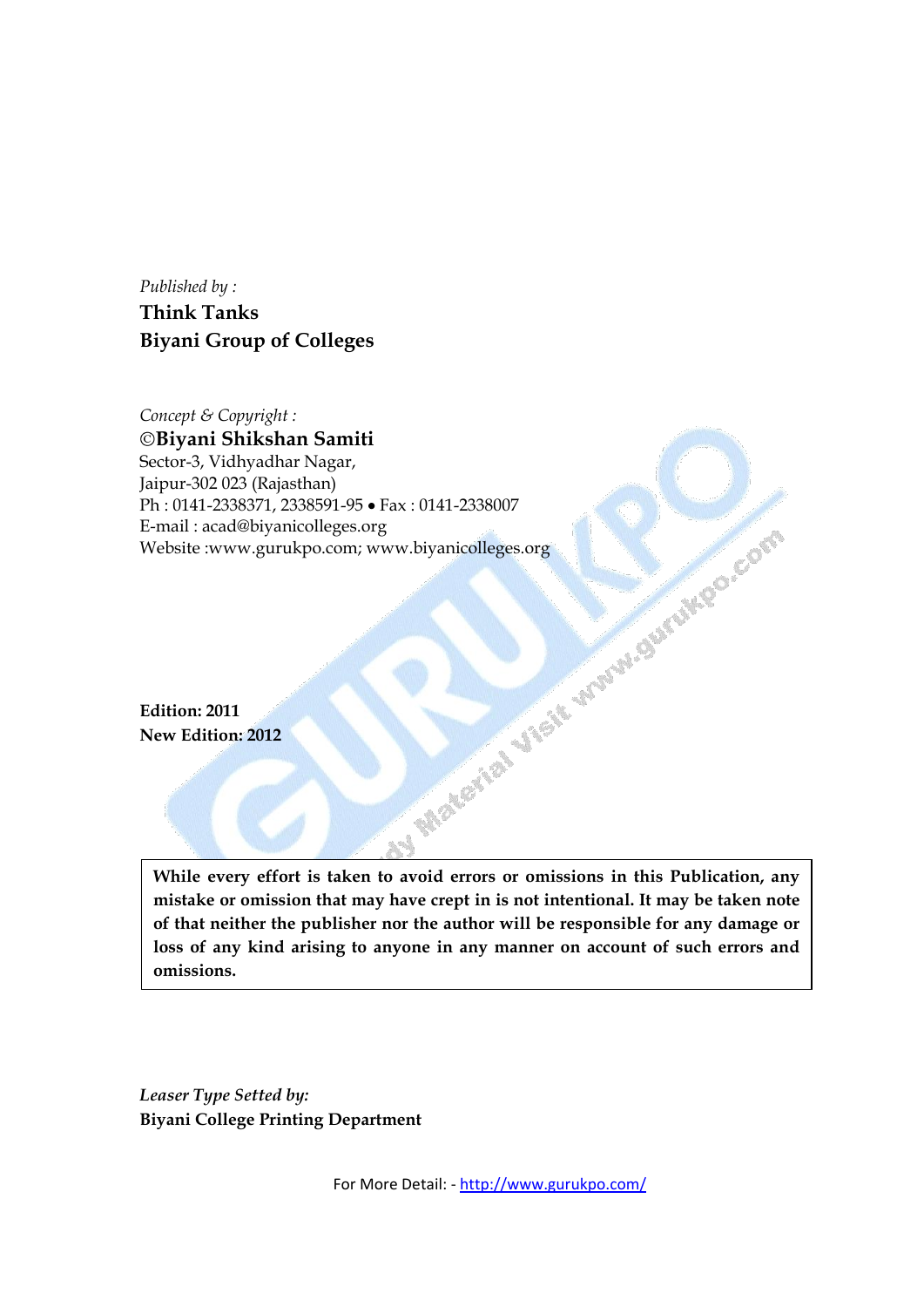#### **Syllabus Data Structure**

**DATA STRUCTURE**: Basic data structures such as arrays, stack and queues and their applications, linked and sequential representation. Linked list, representation of linked list, multi linked structures. Trees: definitions and basic concepts, linked tree representation, representations in contiguous storage, binary trees, binary tree traversal, searching insertion and deletion in binary trees, heap tree and heap sort algorithm, AVL trees.

Graphs and their application, sequential and linked representation of graph – adjacency matrix, operations on graph, traversing a graph, Dijkstra's algorithm for shortest distance, DFS and BFS, Hashing. Searching and sorting, use of various data structures for searching and sorting, Linear and Binary search, Insertion sort, Selection sort, Merge sort, Radix sort, Bubble sort, Quick sort, Heap Sort.

#### **Reference Books**

- 1. Data Structures in C/C++, Tanenbaum, PHI
- 2. Data Structures in C/C++, Horowitz, Sawhney.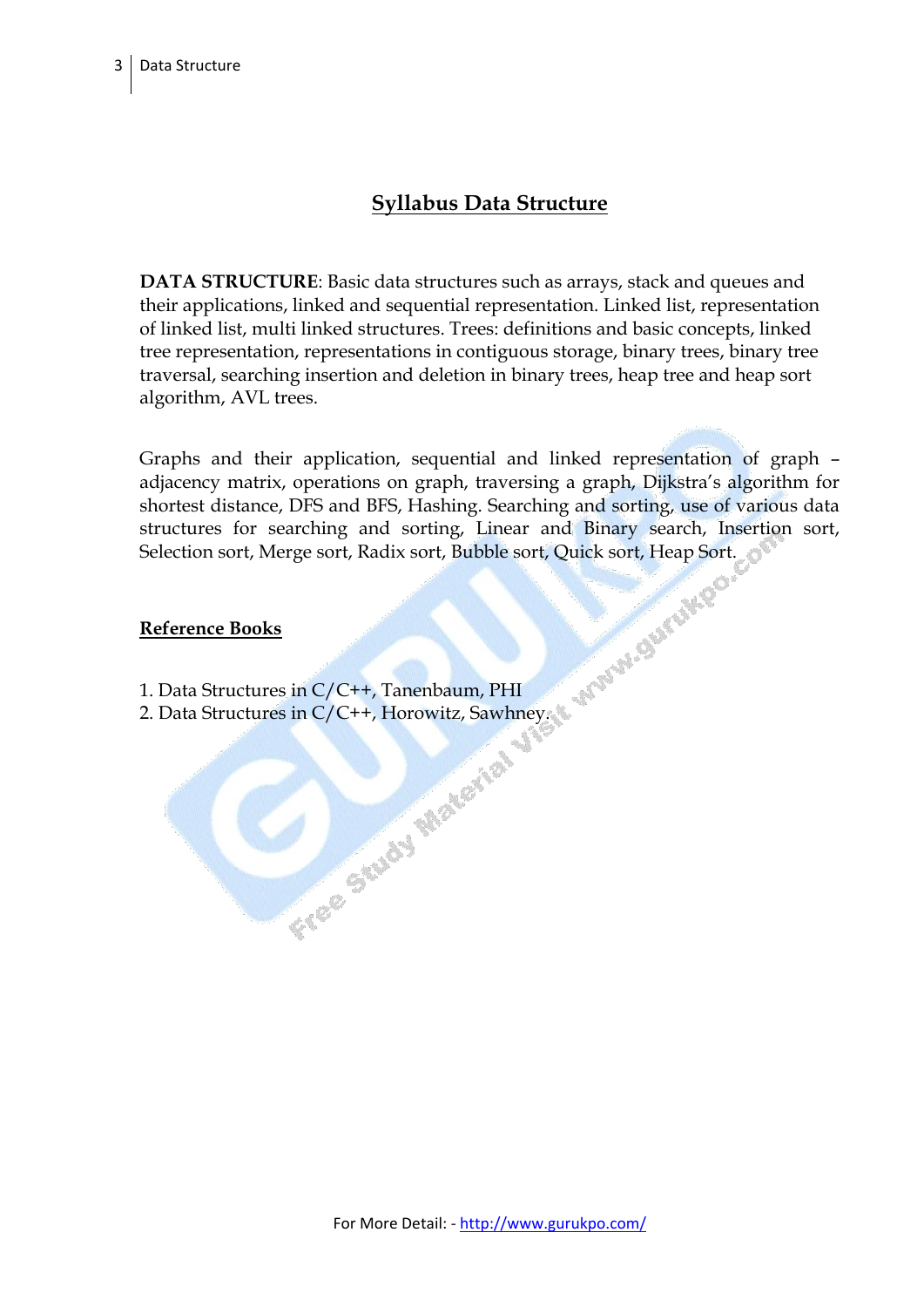#### **DATA STRUCTURE: - INTRODUCTION**

#### **Q 1. What is Data Structure?**

**Ans.** A data structure is an arrangement of data in a computer's memory or even disk storage. It has a different way of storing and organizing data in a computer so that it can used efficiently. Different kind of Data structure is used in different application. For example, B-tree is widely used in implementation of databases.

#### **Q 2. Name different type of data structures?**

**Ans.** There are basically two types of data structures

1 Linear data Structure

2 Non Linear data Structure

#### **Q 3. What is Linear data Structure?**

**Ans.** Linear data structure?<br> **Ans.** Linear data structure organize there elements in a linear fashion, where data elements are attached one after another. They are organized in a way similar to how the computer's memory is organized.

There are 2 ways of representing linear structure in memory:-

1) To have the linear relationship between the elements represented by means of sequential memory locations. For Example :- ARRAY

|     |     |     |     | E   |
|-----|-----|-----|-----|-----|
| 101 | 102 | 103 | 104 | 105 |

 $\triangle$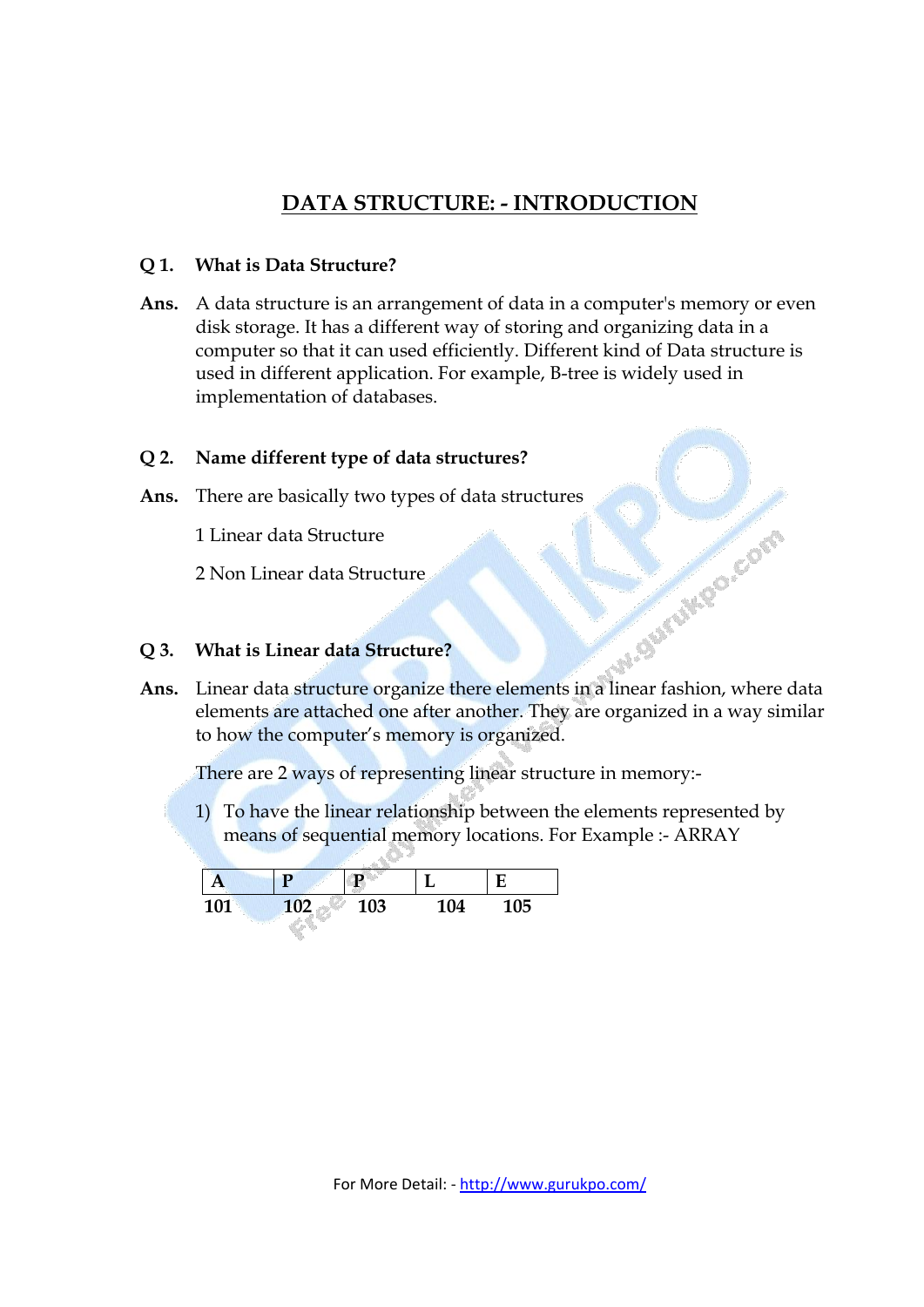2)To have the linear relationship between the elements represented by means of pointers and links. For Example:- LINKED-LIST



#### **Q 4. What is Non-Linear Data Structure?**

Ans. Non Linear Data Structures are constructed by attaching a data element to several other data elements in such a way that it reflects a specific relations among them<br>For Example :- N-dimensional Array, Trees And Graphs several other data elements in such a way that it reflects a specific relationship among them

For Example :- N-dimensional Array, Trees And Graphs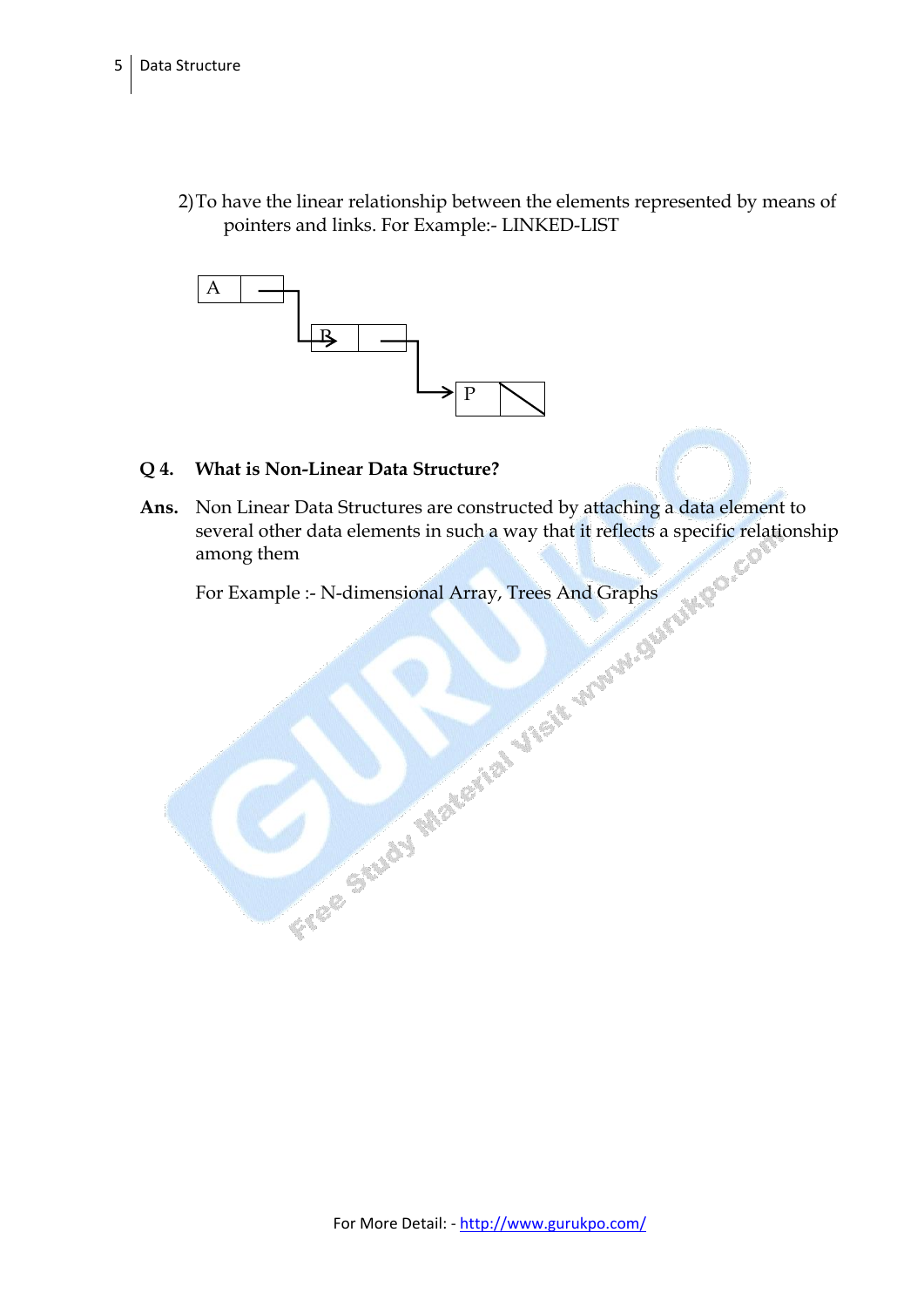#### **ARRAYS**

#### **Q 1. What is an Array?**

**Ans.** An Array can be defined as a data structure having fixed size sequenced collection of elements of same data type and which can be referenced through same variable name. An Array is a name given to a group of similar quantities.

#### **Declaring an array**

Type variable\_name [length of array];

#### **For example:-**

double height[10];

float width[20];

int min[9];

int min[9];<br>int myArray[5] = {1, 2, 3, 4, 5}; //declare and initialize the array in one statement

In C language array starts at position 0. C language treats array name as the pointer to the first element and an iten in the array can be accessed through its index.

#### **Q 2. How to read and write data in an array?**

Ans. #include<stdio.h>

void main () { int array[10], n;

 // Reading an array printf("Enter size of an array"); scanf ("%d", &n); printf("Enter array elements"); for  $(i=0;i \leq n;i++)$ scanf ("%d", &array[i]);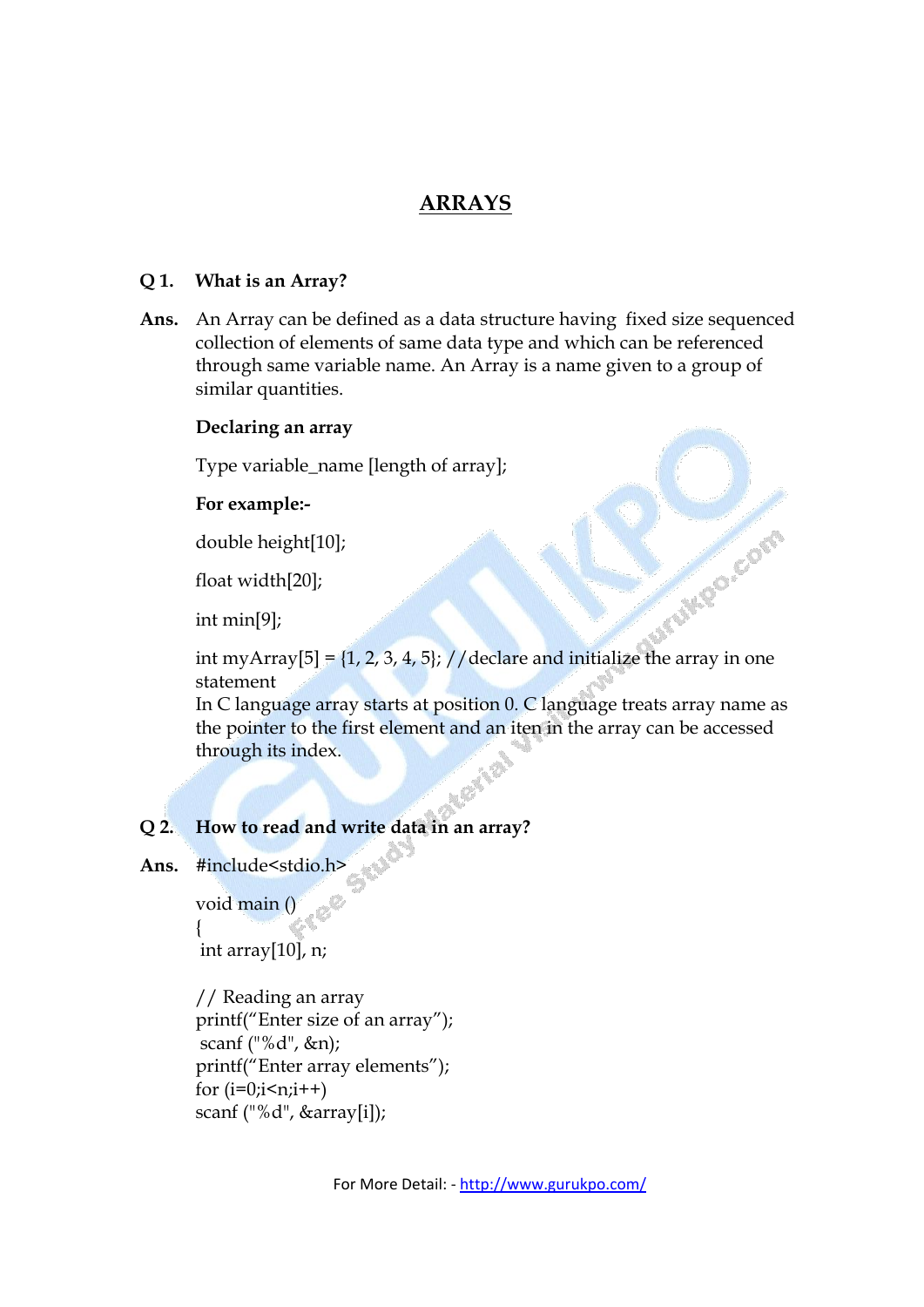// writing an array printf("array elements are"); for  $(i=0;i \leq n;i++)$  printf ("%d", array[i]); }

#### **Q 3. Write code to insert data in an array at a particular position**

**Ans.** #include<stdio.h> Void main () {

int array [10], n elem, pos;

 // Reading an array printf ("Enter size of an array"); scanf ("%d", &n); printf ("Enter array elements"); for  $(i=0;i\leq n;i++)$ scanf ("%d", &array[i]);

```
 //Inserting an element at specified position
 printf ("Enter element to be inserted");
 scanf ("%d", &elem);
 printf("Enter position where to insert the element");
scanf ("%d", &pos);
 pos--;
for (i \leq n; i \geq p \leq i-a[i+1]=a[i];<br>a[pos]=elem;<br>n++;
       a[pos]=elem;
      n++;
```

```
 // writing an array
 printf ("array elements are");
for (i=0;i \leq n;i++) printf ("%d", array[i]);
}
```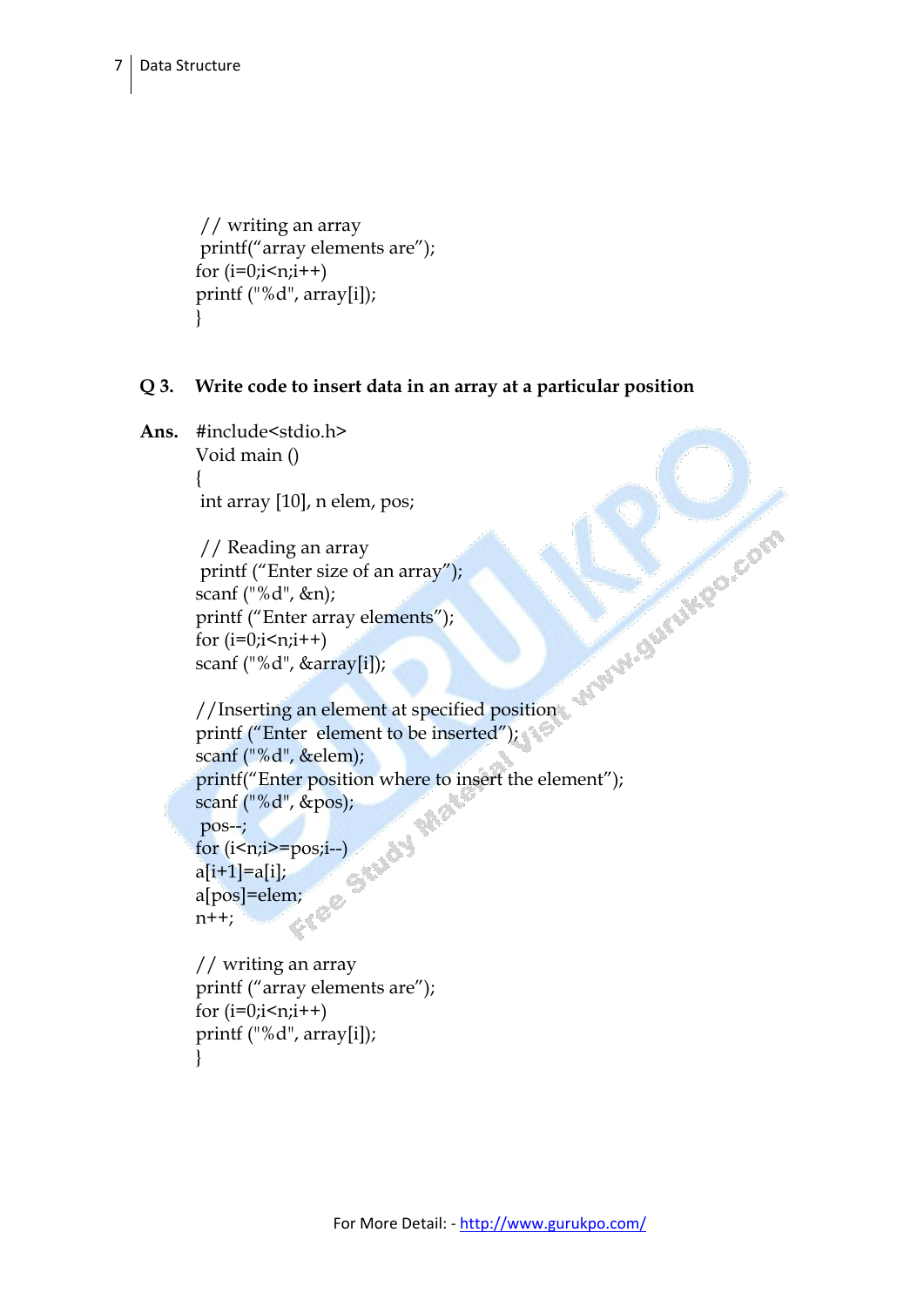#### **Q 4. Write code to delete data from an array from a particular position?**

**Ans.** #include<stdio.h> void main () { int array[10], n elem ,pos;

```
 // Reading an array
 printf("Enter size of an array");
 scanf ("%d", &n);
 printf("Enter array elements");
for (i=0;i \leq n;i++)
```

```
scanf ("%d", &array[i]);<br>
//deleting an element at specified position<br>
printf("Enter position from where to delete the element");<br>
scanf ("%d", &pos);<br>
pos--;<br>
for (i=pos ; i<n ;i++)<br>
a[i]= a[i+1];<br>
n--;<br>
// writing an ar
 //deleting an element at specified position
 printf("Enter position from where to delete the element");
  scanf ("%d", &pos);
  pos--;
for (i=pos; i \leq n; i++)a[i] = a[i+1];
 n--;
```

```
 // writing an array
printf("array elements are");
for (i=0; i \le n; i++) printf ("%d", array[i]);
}
```
#### **Q 5. Write code to merge two sorted arrays ?**

```
Ans. /* Program to merge two sorted arrays */
        #include<stdio.h>
       int merge(int[],int[],int[],int,int);
       void main()
        {
        int a[20],b[20],c[40],n,m,i,p;
        printf("\nEnter the no.of element present in the first array: ");
        scanf("%d",&n);
        printf("\left(\mathbb{T} nEnter the first array.......\n\cdot \mathbb{T}");
```
For More Detail: - http://www.gurukpo.com/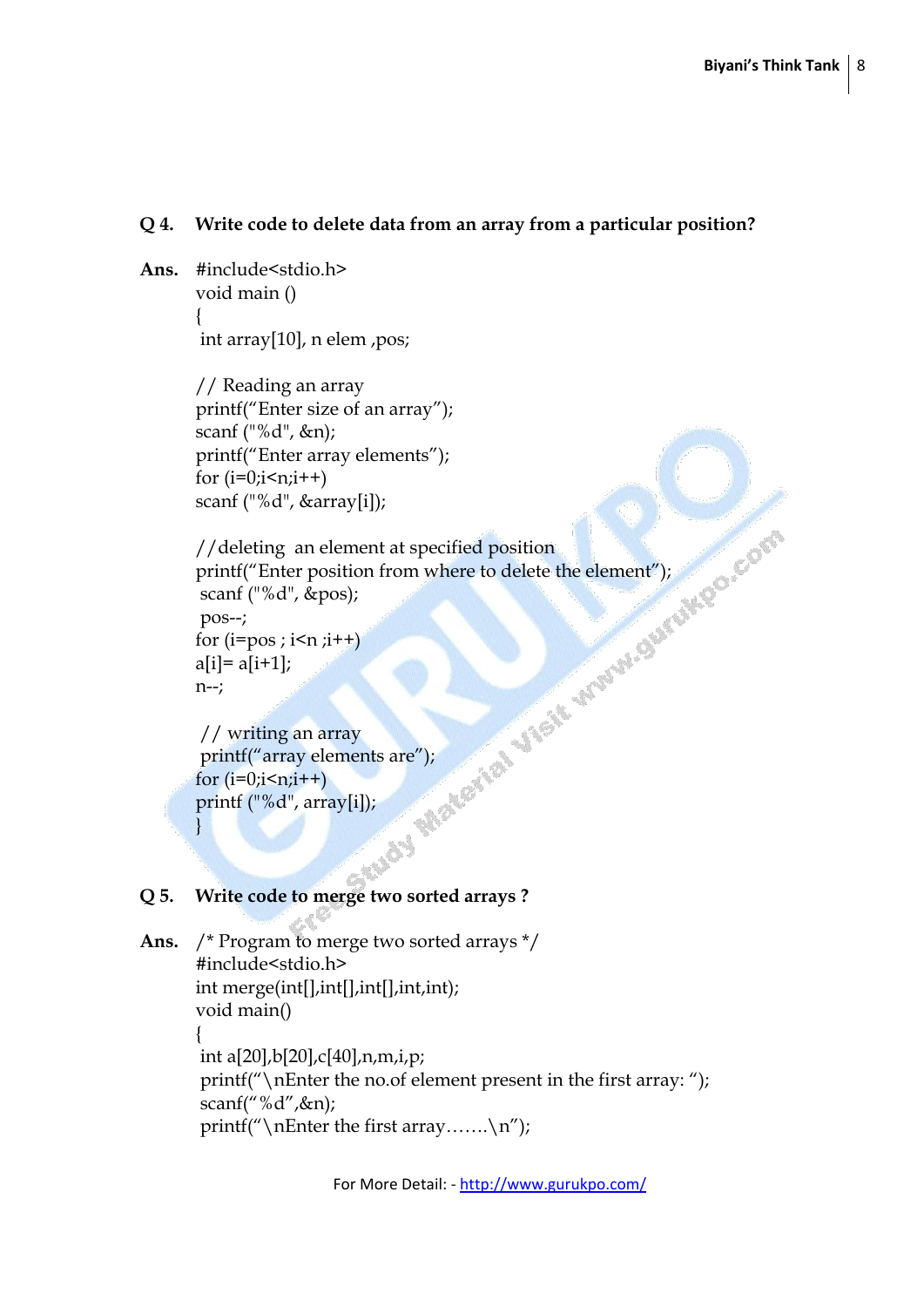```
for(i=0;i\leq n;i++) scanf("%d",&a[i]);
              printf("\nEnter the no. of element present in the second array: ");
               scanf("%d",&m);
              printf("\left(\mathbb{R}^n\right) respectively);
              for(i=0;i\leq m;i++) scanf("%d",&b[i]);
               p=merge(a,b,c,n,m);
              printf("\inftynThe merged array is........\inftyn");
              for(i=0;i< p;i++) printf("%d ",c[i]);
                printf("\n\langle n \rangle n");
       }
       int merge(int a[],int b[],int c[],int n,int m)
       \{int i=0, j=0, k=0;while(i<n&&j<m)
               {
                  if(a[i] < b[j])\left\{ \begin{array}{c} 1 & 1 \\ 1 & 1 \end{array} \right\}c[k]=a[i];i++;k++; }
         else if(a[i]>b[i])
\overline{\mathcal{L}}c[k]=b[j];j++;k++; }
else // to avoid duplication
\left\{ \begin{array}{c} 1 & 1 \\ 1 & 1 \end{array} \right\}c[k]=a[i]; i++;
               j++;
       k++; }
        }
                       for(i\leq n; i++, k++)c[k]=a[i];for(j\leq m; j++)
```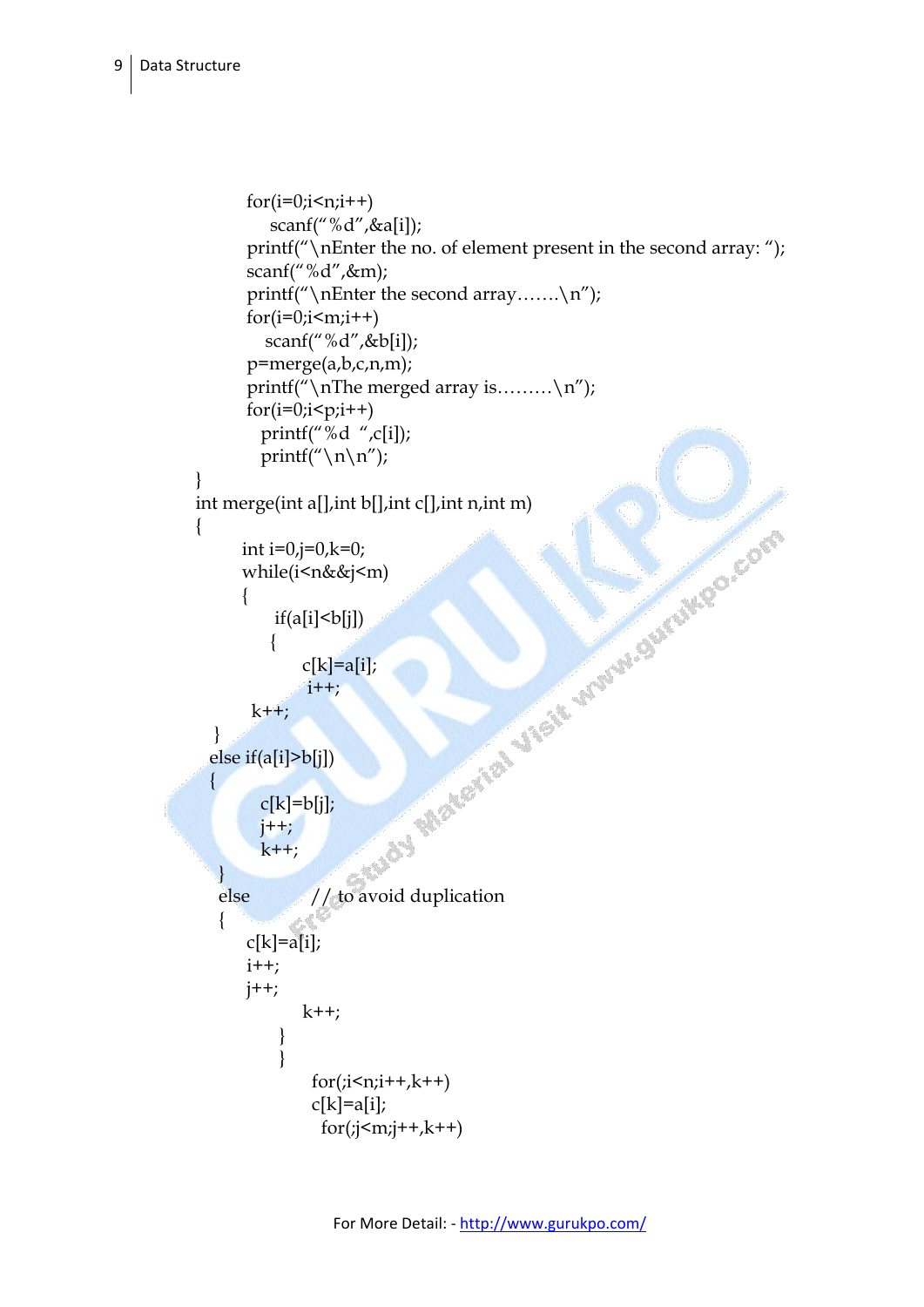```
c[k]=b[j]; return k;
```
#### **Q 6. How to read and write data in 2-D array?**

**Ans.**

}

```
#include <stdio.h>
             void main()
              {
                int a[3][2];
                 int i,j;
             {
                 for(j=0;j<2;j++) {
              a[i][j]=2; }
                }
             {
             for(j=0; j<2; j++) {
            \begin{aligned} &\lim_{\substack{u \to 0; i \leq 2j+1 \\ j}}\sum_{\substack{v \to i+1 \\ v \text{limit}}} \sum_{\substack{v \to i+1 \\ \text{for}(i=0; i \leq 3j+1) \\ \text{for}(j=0; j \leq 2j+1) \\ \text{printf("value in}}} \sum_{\substack{v \to i+1 \\ v \to i}}\sum_{\substack{v \to i+1 \\ v \to i+1 \\ \text{printf("value in}}} \sum_{\substack{v \to i+1 \\ v \to i+1 \\ \text{printf("value in}}} \sum_{\substack{v \to i+1 \\ v \to i+1 \\ \text{printf(" }
 }
              {
              for(j=0;j<2;j++){
             printf("value in array %d and address is %8u\n", a[i][j],&a[i][j]);<br>}<br>}
                        }
                   }
             }
```
#### **Q 7. Write an algorithm to multiply two 2-Dimensional array?**

```
Ans. #include<stdio.h>
      void main()
       {
      int a[5][5],b[5][5],c[5][5],i,j,k,sum=0,m,n,o,p;
      printf("\nEnter the row and column of first matrix");
       scanf("%d %d",&m,&n);
```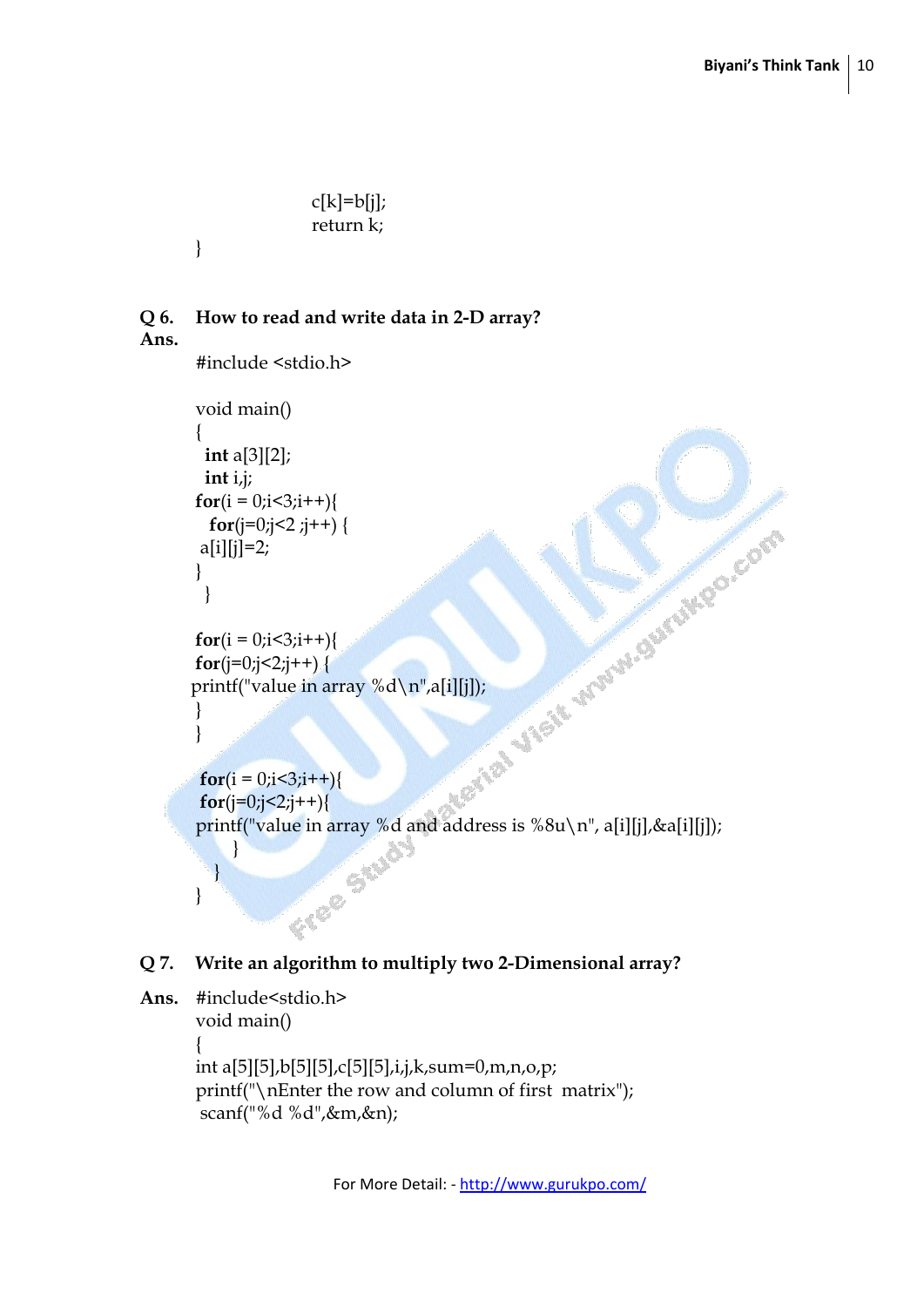```
printf("\nEnter the row and column of second matrix");
          scanf("%d %d",&o,&p);
          if(n!=o) printf("Matrix mutiplication is not possible");
           printf("\nColumn of first matrix must be same as row of second matrix");
          }
           else{
           printf("\nEnter the First matrix->");
          for(i=0;i\leq m;i++)for(j=0;j\leq n;j++) scanf("%d",&a[i][j]);
           printf("\nEnter the Second matrix->");
           for(i=0;i<0;i++)for(i=0;i< p;i++)\begin{array}{l} \mathrm{scant}(\mathbf{``}\textrm{sd}^{+}, \textrm{dcb}[i][j]);\\ \mathrm{print}(\mathbf{``}\textrm{nThe First matrix is}\, \mathbf{``})\\ \mathrm{for}(\mathbf{i}=0;\mathbf{i}\textrm{<}\textrm{sn};\mathbf{i}\textrm{++})\{\end{array} \begin{array}{l} \mathrm{for}(\mathbf{i}=0;\mathbf{i}\textrm{sn};\mathbf{i}\textrm{++})\{\end{array} \\ \} \ \begin{array}{l} \mathrm{print}(\mathbf{``}\textrm{sd}\, \mathbf{``}, \mathbf{``}\textrm{a}[i][j]);\\ \mathrm{forprintf("\nThe First matrix is\n");
          for(i=0;i\leq m;i++){
          printf("\langle n''\rangle;
           for(i=0; j < n; j++){
          printf("%d\t",a[i][j]);
 }
 }
            printf("\nThe Second matrix is\n");
           for(i=0;i<0;i++){
           printf("\langle n'' \rangle;
          for(j=0; j < p; j++){
         printf("%d\t",b[i][j]);
            } 
           }
          for(i=0;i\leq m;i++)for(i=0; i \le p; i++)c[i][j]=0;for(i=0;i\leq m; i++){ //row of first matrix
           for(j=0;j<p;j++){ //column of second matrix
          sum=0;
         for(k=0;k< n;k++) sum=sum+a[i][k]*b[k][j];
         c[i][j]=sum;
           }
           }
            }
```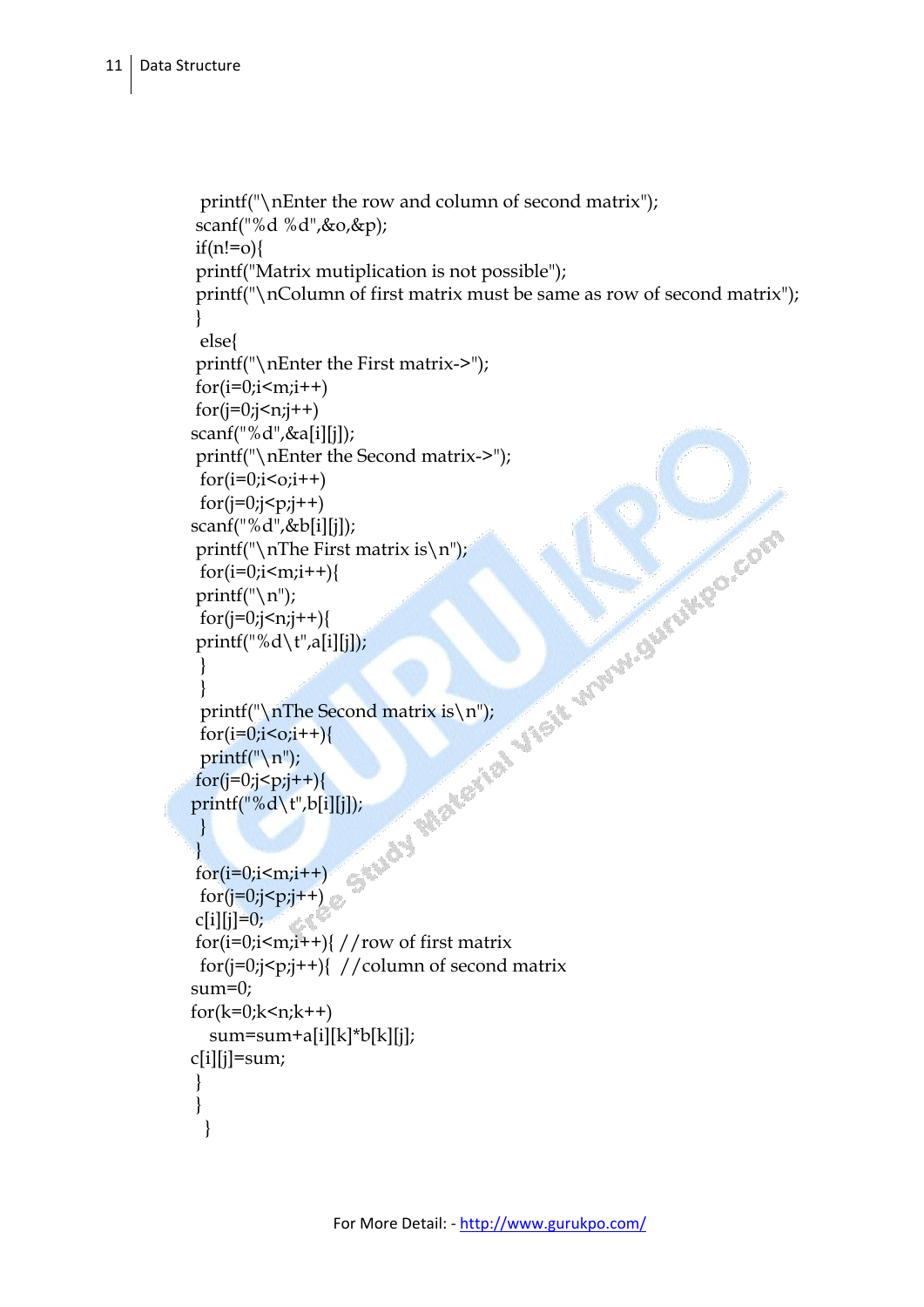```
printf("\nThe multiplication of two matrix is\n");
 for(i=0;i\leq m;i++)\{printf("\n\overline{n}");
   for (j=0; j < p; j++){
      printf("%d\t",c[i][j]);
    }
 }
getch();
}Free Study Material Visit mynagurukpo.com
```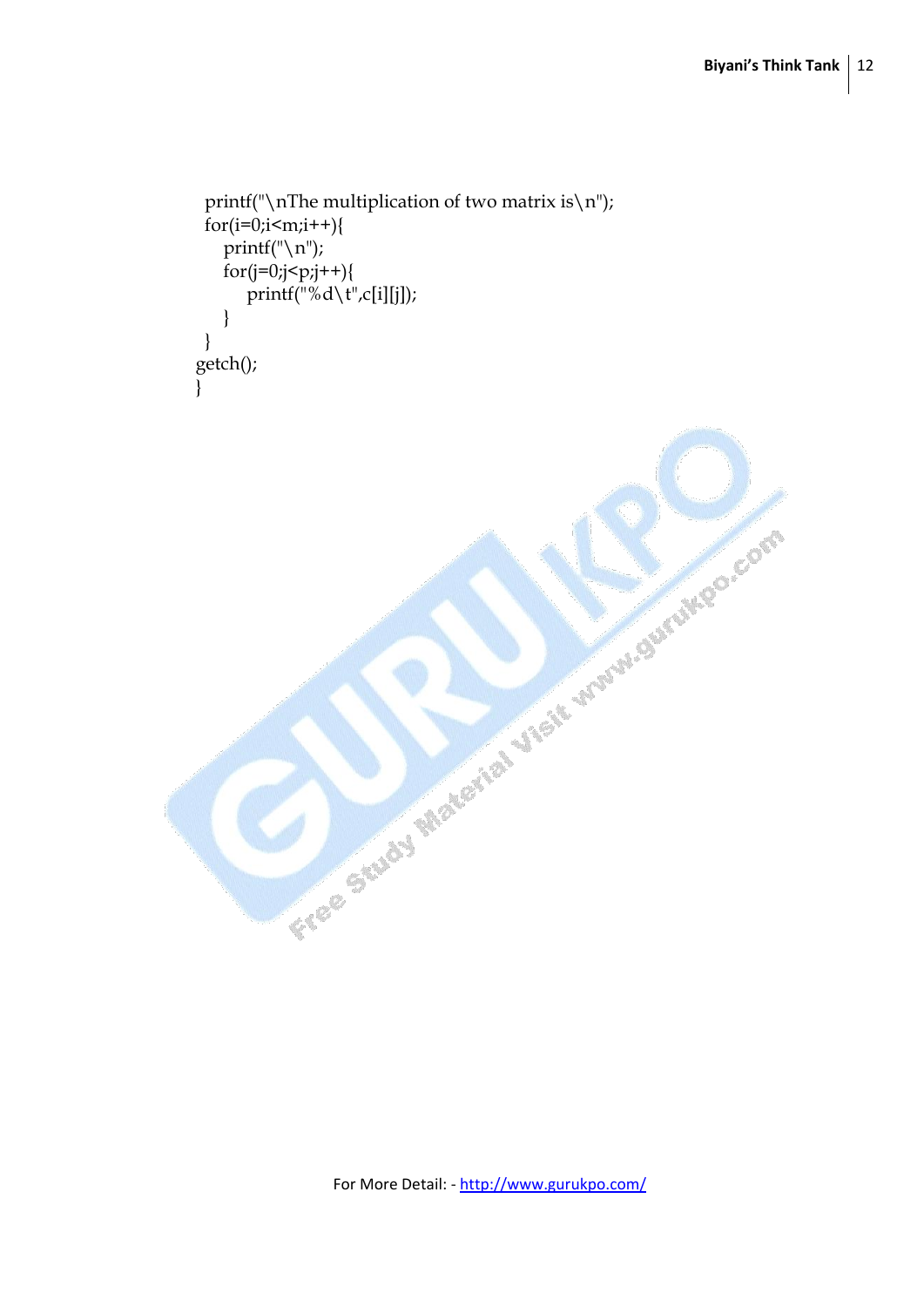#### **SEARCHING**

#### **Q 1. How to do Linear Search in an Array?**

**Ans.** Linear search or Sequential is the simplest search algorithm for finding a particular value in an array, that consists of checking every one of its elements, one at a time and in sequence, until the desired one is found.

#### **Q 2. Write code to do Linear Search in an Array?**

#### **Ans.** /\* Program for linear search an element \*/

#include <stdio.h> #include <conio.h>

```
void main()
```

```
\left\{ \right.
```

```
 int array[10];
   int i, N, keynum, found=0;
  clrscr();
\ldots found=0;<br>
y printf("Enter the value of N\n");<br>
scanf("%d",&N);<br>
printf("Enter the elements one by one\n");
```

```
printf("Enter the value of N\n");
 scanf("%d",&N);
```

```
for(i=0; i< N; i++)
    scanf("%d",&array[i]);
```

```
printf("Input array is\n");
for(i=0; i< N; i++)
   printf("%d\n",array[i]);
```

```
printf("Enter the element to be searched\n\ranglen");
 scanf("%d", &keynum);
```

```
/* Linear search begins */
i=0;
While(i < n) & \& (found==0)
{
    if( keynum == array[i] )
         found = 1;
```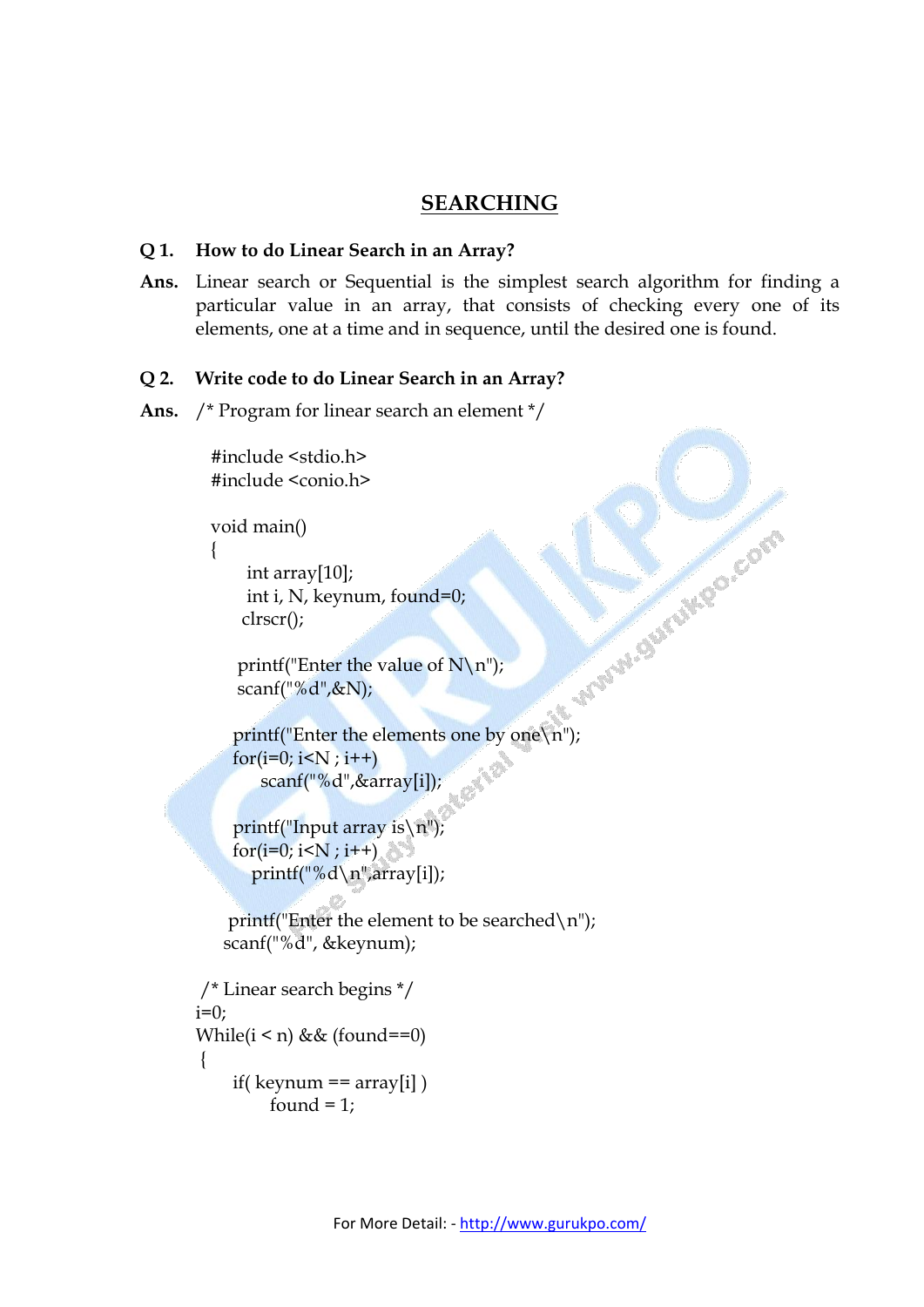```
i++; }
if ( found == 1)
 printf("SUCCESSFUL SEARCH\n");
 else
 printf("Search is FAILED\n");
```
} /\* End of main \*/

#### **Q 3. How to do Binary Search in an Array?**

**Ans.** A Binary Search or Half-interval search [algorithm](http://en.wikipedia.org/wiki/Algorithm) finds the position of a specified value (the input "key") within a [sorted array.](http://en.wikipedia.org/wiki/Sorted_array) In each step, the algorithm compares the input key value with the key value of the middle element of the array. If the keys match, then a matching element has been found so its index, or position, is returned. Otherwise, if the sought key is less than the middle element's key, then the algorithm repeats its action on the sub-array to the left of the middle element or, if the input key is greater, on the sub-array to the right. If the remaining array to be searched is reduced to zero, then the key cannot be found in the array and a special "Not found" indication is returned.

#### **Q 4. Write 'C' code to do Binary Search in an Array?**

**Ans.** #include <stdio.h> #include <conio.h>

void main()

{

**int array**[10]; int i, n, elem, found=0; clrscr();

> printf("Enter the value of  $N\$ n"); scanf("%d",&n);

```
printf("Enter the elements one by one\langle n'' \rangle;
for(i=0; i\leq n; i++)
     scanf("%d",&array[i]);
```

```
printf("Input array is\n");
```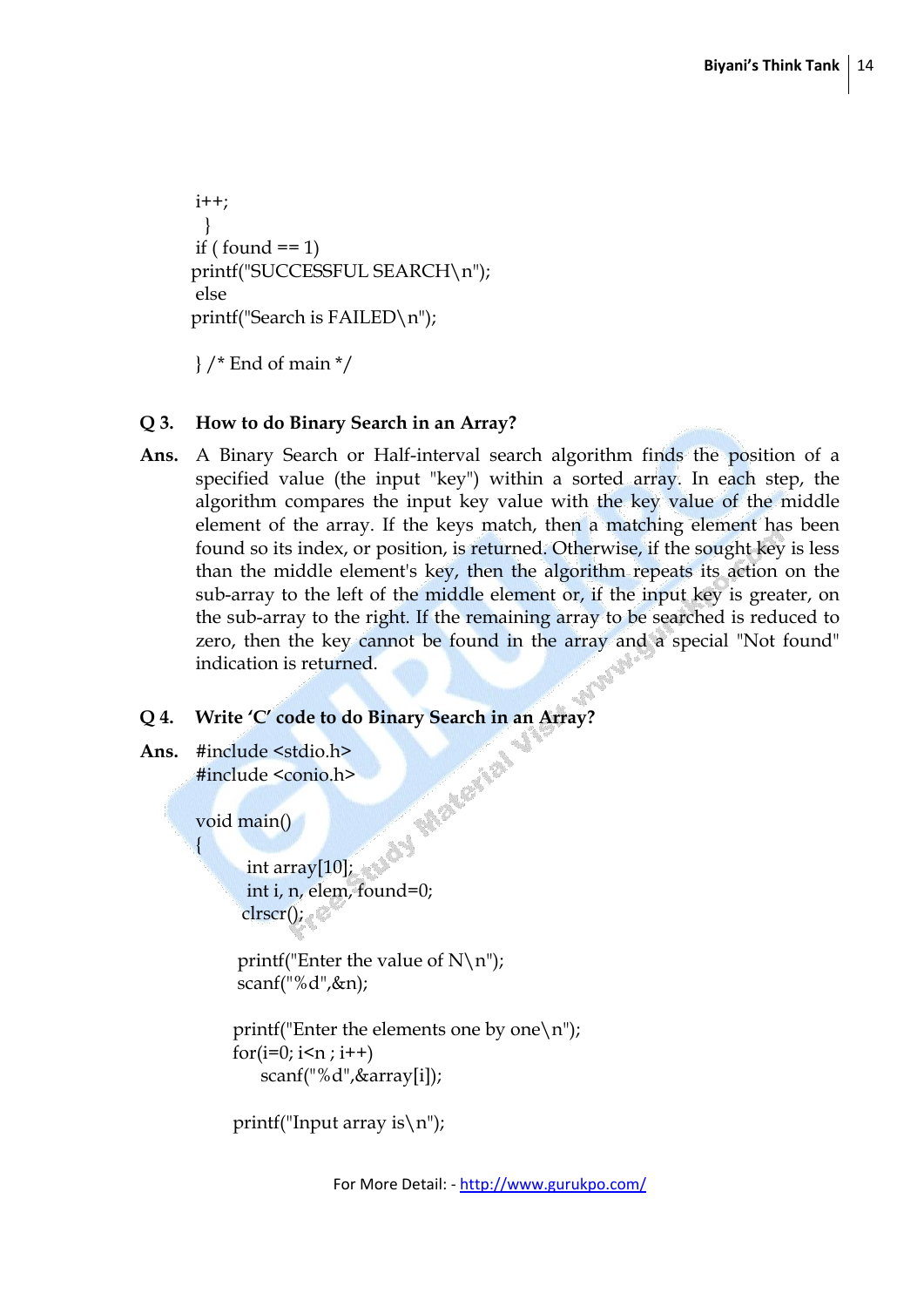```
for(i=0; i \le n; i++)
       printf("%d\n",array[i]);
   printf("Enter the element to be searched\n\langle n''\rangle;
    scanf("%d", &elem);
    /* Binary search begins */
 l=0;u=n-1;While((l< u) & (t (found==0))
\{mid=(l+u)/2; if(a[mid]==elem)
                   found=1;
          else
                   if(a[mid]>elem)
                           u=mid-1;
                   else
                           l=mid+1; }
           mid=mid+1;
 if ( found == 1)
                  PRINT ("SUCCESSFUL SEARCH\n");
  else
          printf("Search is FAILED\n");<br>f main */<br>exploit Max
} /* End of main */
```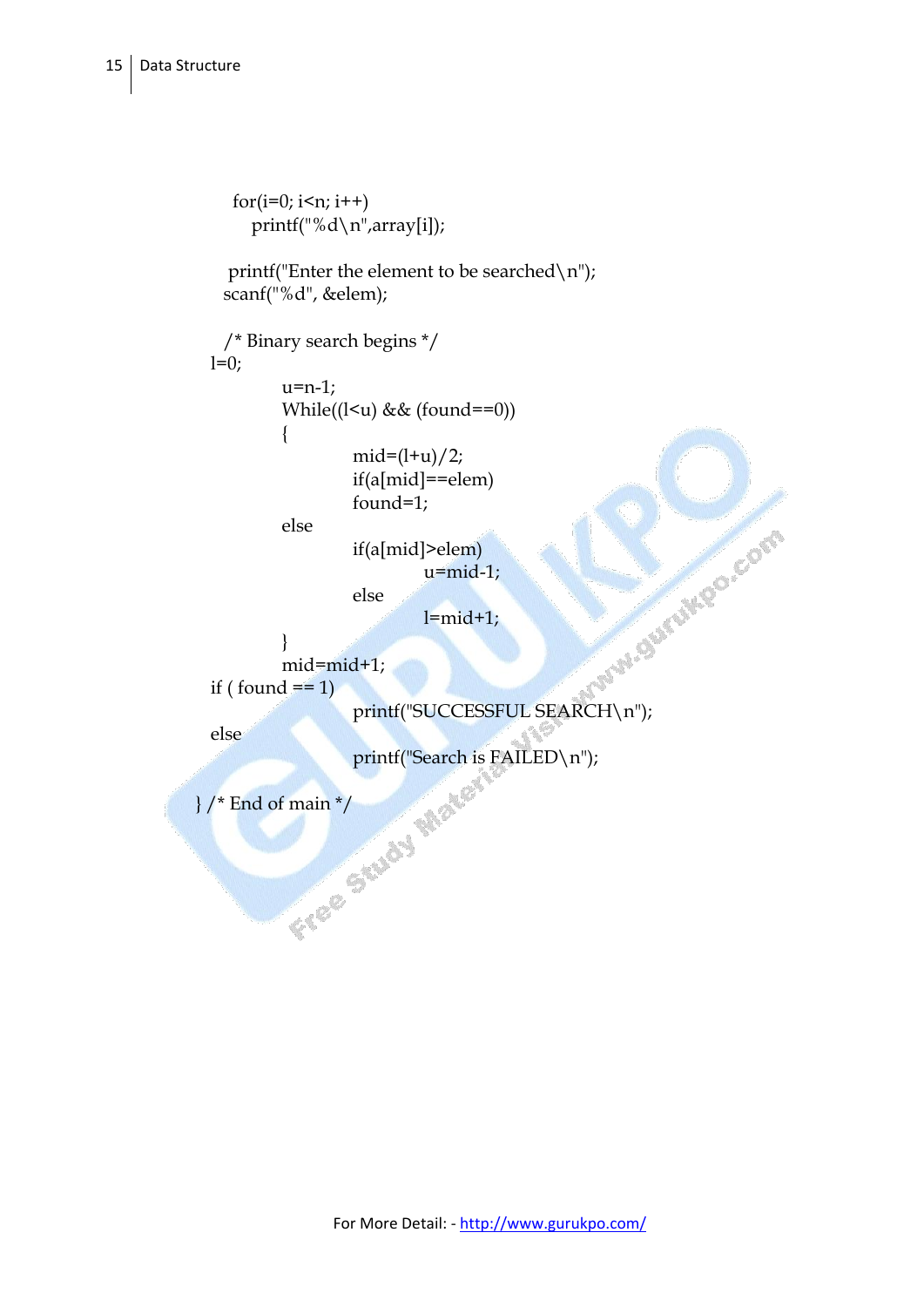#### **STACK**

#### **Q 1. What is Stack?**

Ans. A **stack** is a last in, first out [\(LIFO\)](http://en.wikipedia.org/wiki/LIFO_%28computing%29) [abstract data type](http://en.wikipedia.org/wiki/Abstract_data_type) and linear [data](http://en.wikipedia.org/wiki/Data_structure)  [structure.](http://en.wikipedia.org/wiki/Data_structure) A stack can have any [abstract data type](http://en.wikipedia.org/wiki/Abstract_data_type) as an [element,](http://en.wikipedia.org/wiki/Element) but is characterized by two fundamental operations, called *push* and *pop*. The push operation adds a new item to the top of the stack, or initializes the stack if it is empty. If the stack is full and does not contain enough space to accept the given item, the stack is then considered to be in an [overflow](http://en.wikipedia.org/wiki/Stack_overflow) state. The pop operation removes an item from the top of the stack. A pop either reveals previously concealed items, or results in an empty stack, but if the stack is empty then it goes into underflow state (It means no items are present in stack to be removed).



- **Q 2. Write a Program for Stack implementation through Array?**
- **Ans.** #include <stdio.h> #include<ctype.h> # define MAXSIZE 200

```
int stack[MAXSIZE];
int top; //index pointing to the top of stack
void main()
{
          void push(int);
```

```
int pop();
int will=1,i,num;
while(will ==1)
```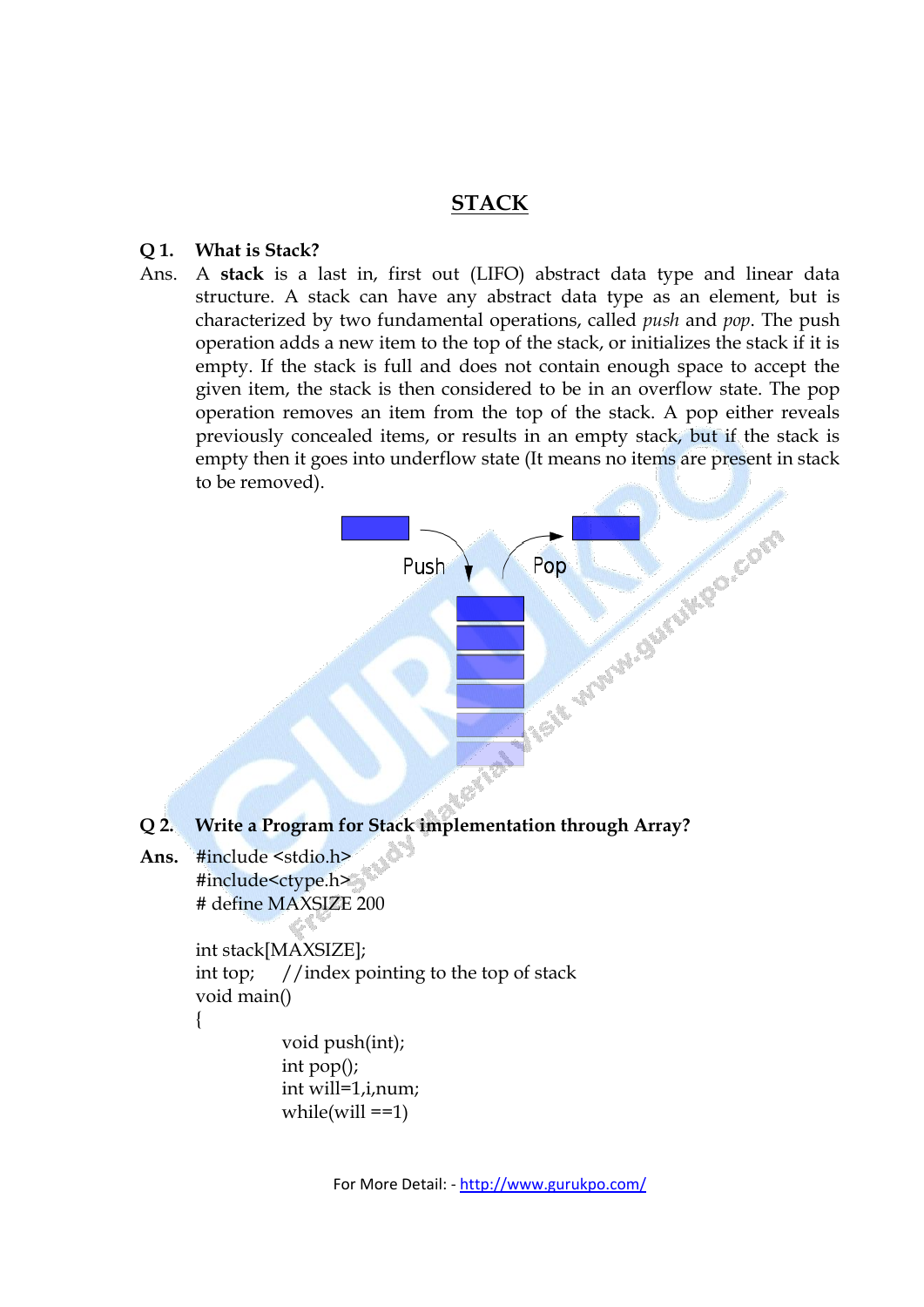```
{
                               printf("MAIN MENU: 
                 1.Add element to stack
                 2.Delete element from the stack
  ");
  Scanf ("%d", &will);
  switch(will)
   {
                   case 1: printf("Enter the data... ");
                                scanf("%d", &num);
                                push(num);
                                break;
                    case 2: num=pop();
                               printf("Value returned from pop function is %d ",num);<br>break;<br>printf ("Invalid Choice . ");
                                break;
                 default: printf ("Invalid Choice . ");
   }
printf("Do you want to do more operations on Stack ( 1 for yes, any other key<br>to exit) ");<br>scanf("%d", &will);<br>} //end of outer while<br>} //end of main<br>void push(int elem)<br>{<br>if(isfull())
to ext)");
  scanf("%d" , &will);
         } //end of outer while
} //end of main
void push(int elem)
{
  if(isfull())
\mathbb{R}^n printf("STACK FULL");
                                return;
Property of the Second Property of the Second Property of the Second Property of the Second Property of the Second Property of the Second Property of the Second Property of the Second Property and Property and Property a
                                 配气
  top++;
  stack[top]=elem;
  }
}
int pop()
{
  int a;
  if(isEmpty())
  {
                 printf("STACK EMPTY");
```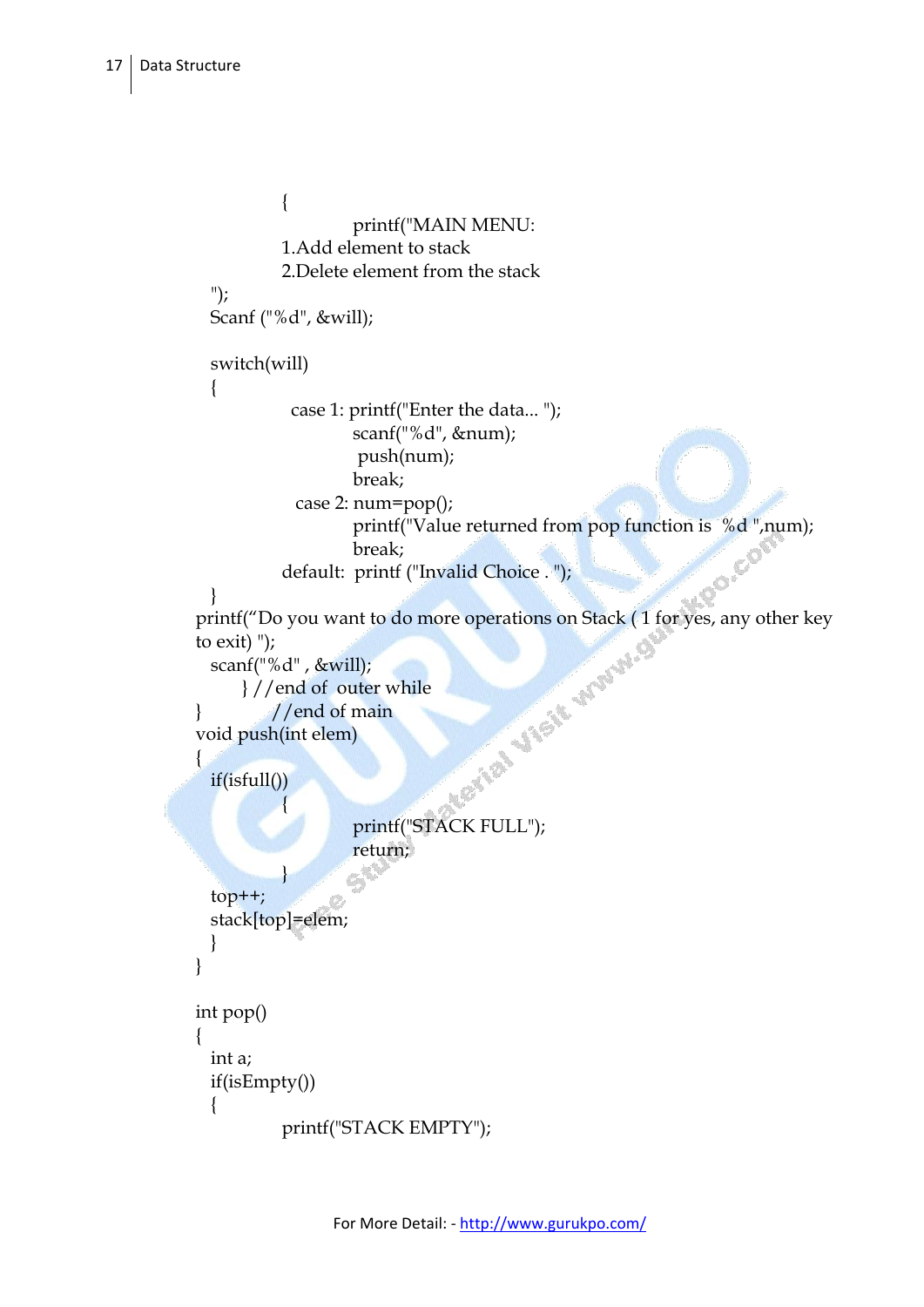```
return 0;
               }
               a=stack[top];
               top--;
               }
               return(a);
      }
      int isFull()
      {
               if(top> MAXSIZE)
                       return 0;
               else
                       return 1;
      }
      int isEmpty()
      {
               if(top<=0)return 0;
               else
                       return 1;
      }
Ans. Some of the applications of stack are :
```
#### **Q 3. What are various Applications of Stack?**

- (i) Evaluating arithmetic expression
	- (ii) Balancing the symbols
	- (iii) Towers of Hanoi
	- (iv) Function Calls.
	- (v) 8 Queen Problem.

#### **Q 4. How to Evaluating Arithmetic Expression?**

- **Ans.** There are 3 different ways of representing the algebraic expression. They are \* INFIX NOTATION
	- \* POSTFIX NOTATION
	- \* PREFIX NOTATION

#### **INFIX NOTATION**

In Infix notation, the arithmetic operator appears between the two operands to which it is being applied. For example: - A  $/B + C$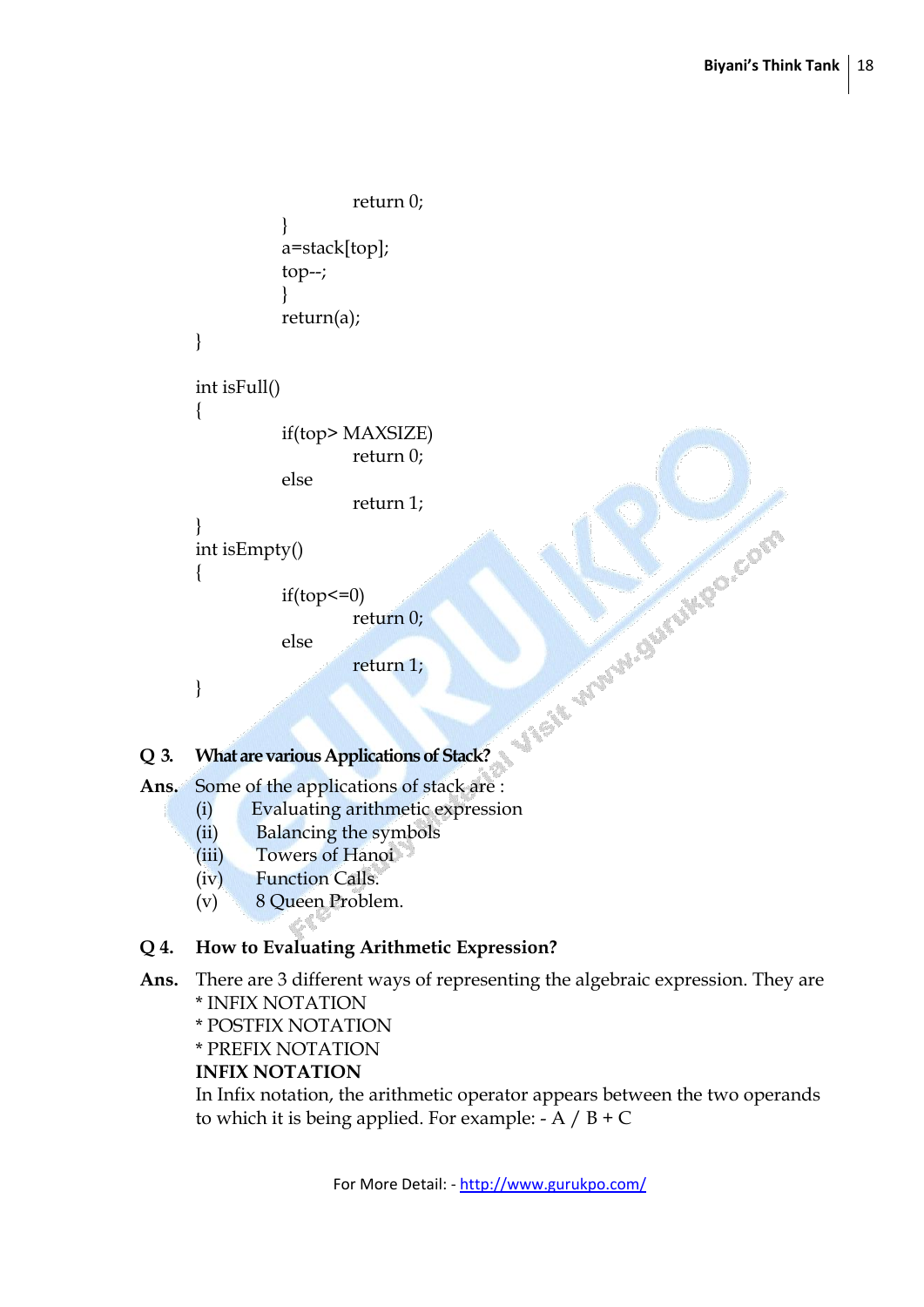#### **POSTFIX NOTATION**

The arithmetic operator appears directly after the two operands to which it applies. also called reverse polish notation.  $((A/B) + C)$ For example: - AB / C +

#### **PREFIX NOTATION**

The arithmetic operator is placed before the two operands to which it applies. Also called as polish notation.  $((A/B) + C)$ For example: - +/ABC INFIX PREFIX (or) POLISH POSTFIX (or) REVERSEPOLISH 1.  $(A + B) / (C - D) / +AB - CD AB + CD - /$ 2.  $A + B*(C - D) + A*B - CD ABCD - * +$ 3. X \* A / B - D - / \* XABD X A\*B/D- $4. X + Y * (A - B) / +X/*Y - AB - CD XYAB - *CD - / + (C - D)$ 5. A \* B/C + D + / \* ABCD AB \* C / D +

To evaluate an arithmetic expressions, first convert the given infix expression to postfix expression and then evaluate the postfix expression using stack.

#### **Infix to Postfix Conversion**

Read the infix expression one character at a time until it encounters the delimiter. "#"

Step 1 : If the character is an operand, place it on to the output.

Step 2: If the character is an operator, push it onto the stack. If the stack operator has a higher or equal priority than input operator then pop that operator from the stack and place it onto the output.

Step 3: If the character is a left parenthesis, push it onto the stack.

Step 4: If the character is a right parenthesis, pop all the operators from the stack till item counters left parenthesis, discard both the parenthesis in the output.

#### **Evaluating Postfix Expression**

Read the postfix expression one character at a time until it encounters the delimiter `#'.

Step 1: - If the character is an operand, push its associated value onto the stack.

Step 2: - If the character is an operator, POP two values from the stack, apply the operator to them and push the result onto the stack.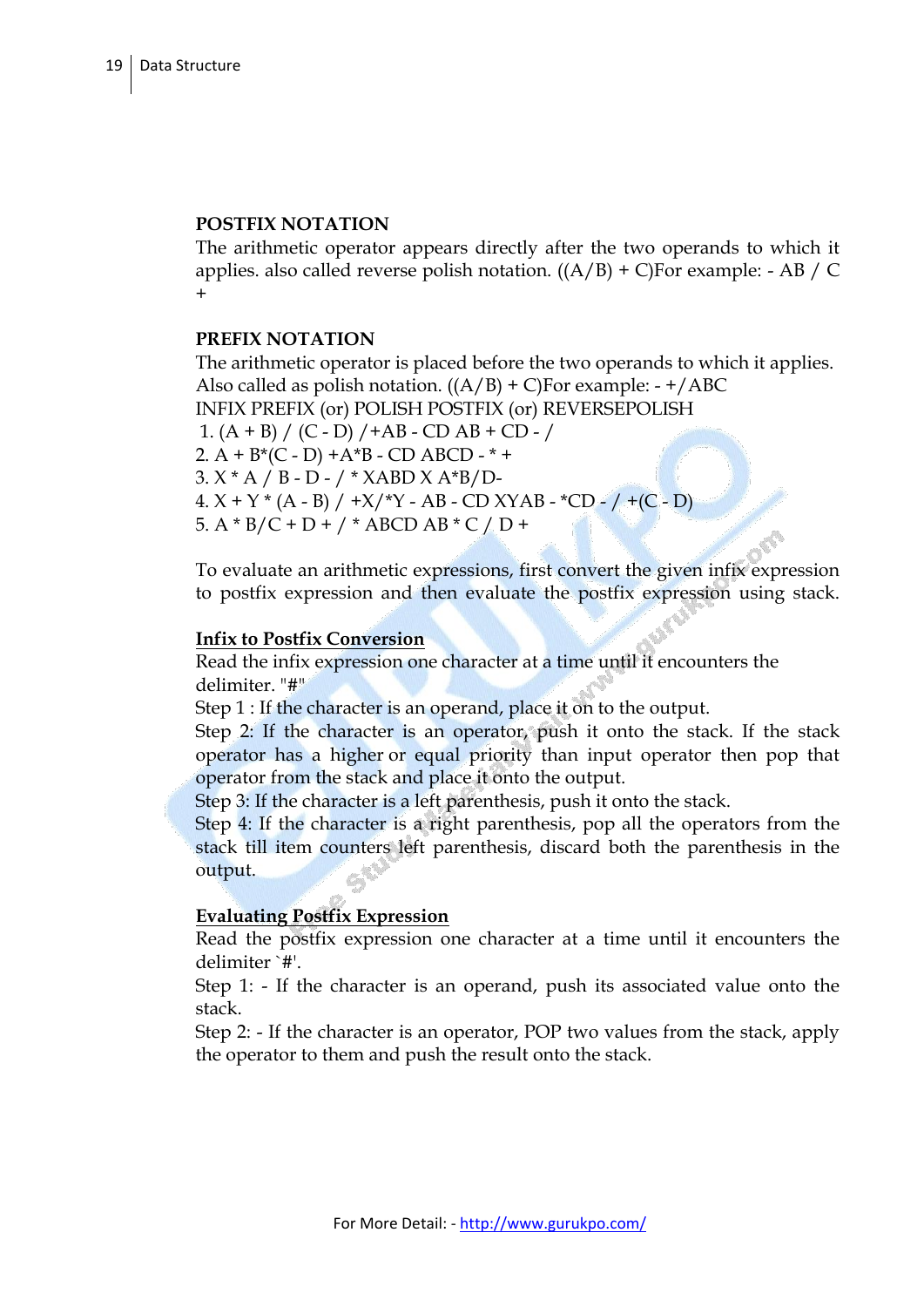#### **Infix to Postfix Example**

 $A + B * C - D / E$ 

| Infix                            | Stack(bot->top) | <b>Postfix</b> |
|----------------------------------|-----------------|----------------|
| a) $A + B * C - D / E$           |                 |                |
| $+ B * C - D / E$<br>b)          |                 | A              |
| $B * C - D / E$<br>$\mathcal{C}$ | ┿               | A              |
| $*C$ - D / E<br>d)               | $\pm$           | ΑB             |
| $C - D / E$<br>e)                | $+$ *           | A B            |
| f<br>$-D/E$                      | $+$ *           | ABC            |
| D/E<br>g)                        | $+$ $-$         | $ABC*$         |
| $\mathbf{h}$<br>E                | + -             | $AB C * D$     |
| $\mathbf{i}$<br>Е                | $+ - /$         | ABC*D          |
| j)                               | $+ - 1$         | $AB C * DE$    |
| $\bf k)$                         |                 | $AB C^* DE /$  |
|                                  |                 |                |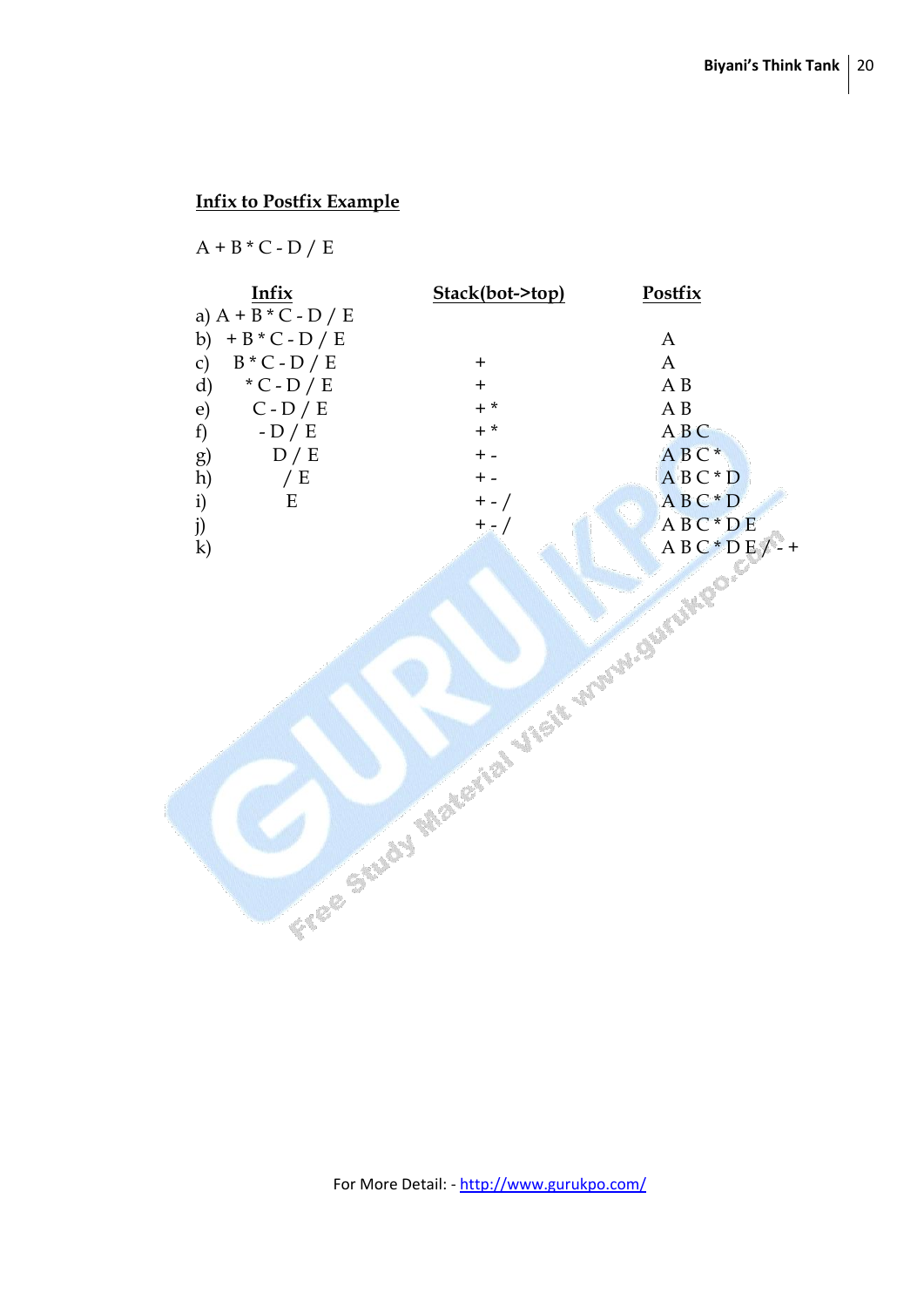#### **QUEUE**

#### **Q 1. What is Queue?**

**Ans.** A **Queue** is a **first in, first out** [\(FIFO\)](http://en.wikipedia.org/wiki/LIFO_%28computing%29) [abstract data type](http://en.wikipedia.org/wiki/Abstract_data_type) and linear [data](http://en.wikipedia.org/wiki/Data_structure)  [structure.](http://en.wikipedia.org/wiki/Data_structure) A Queue can have any [abstract data type](http://en.wikipedia.org/wiki/Abstract_data_type) as an [element,](http://en.wikipedia.org/wiki/Element) but is characterized by two fundamental operations, called Enqueue and Dequeue. Queue has two pointers **Front** and **Rear.**

The **Enqueue** operation adds a new item to the front of the Queue, or initializes the queue if it is empty. If the Queue is full and does not contain enough space to accept the given item, the Queue is then considered to be in an [overflow](http://en.wikipedia.org/wiki/Stack_overflow) state.

The **Dequeue** operation removes an item from the front of the queue. A dequeue either reveals previously concealed items, or results in an empty items are present in queue to be removed).



While dealing with the circular queue we will use the following assumptions:

- 1. Front will always be pointing to the first element of the queue.
- 2. Each time a new element is inserted into the queue, the value of rear is incremented by one i.e.,  $Rear = (Rear + 1);$
- 3. Each time when an existing element is deleted from the queue, the value of rear is incremented by one i.e., Front  $=$  (Front  $+1$ );
- 4. Front is the initial or first location of the queue where Rear indicates the last entry location in the queue.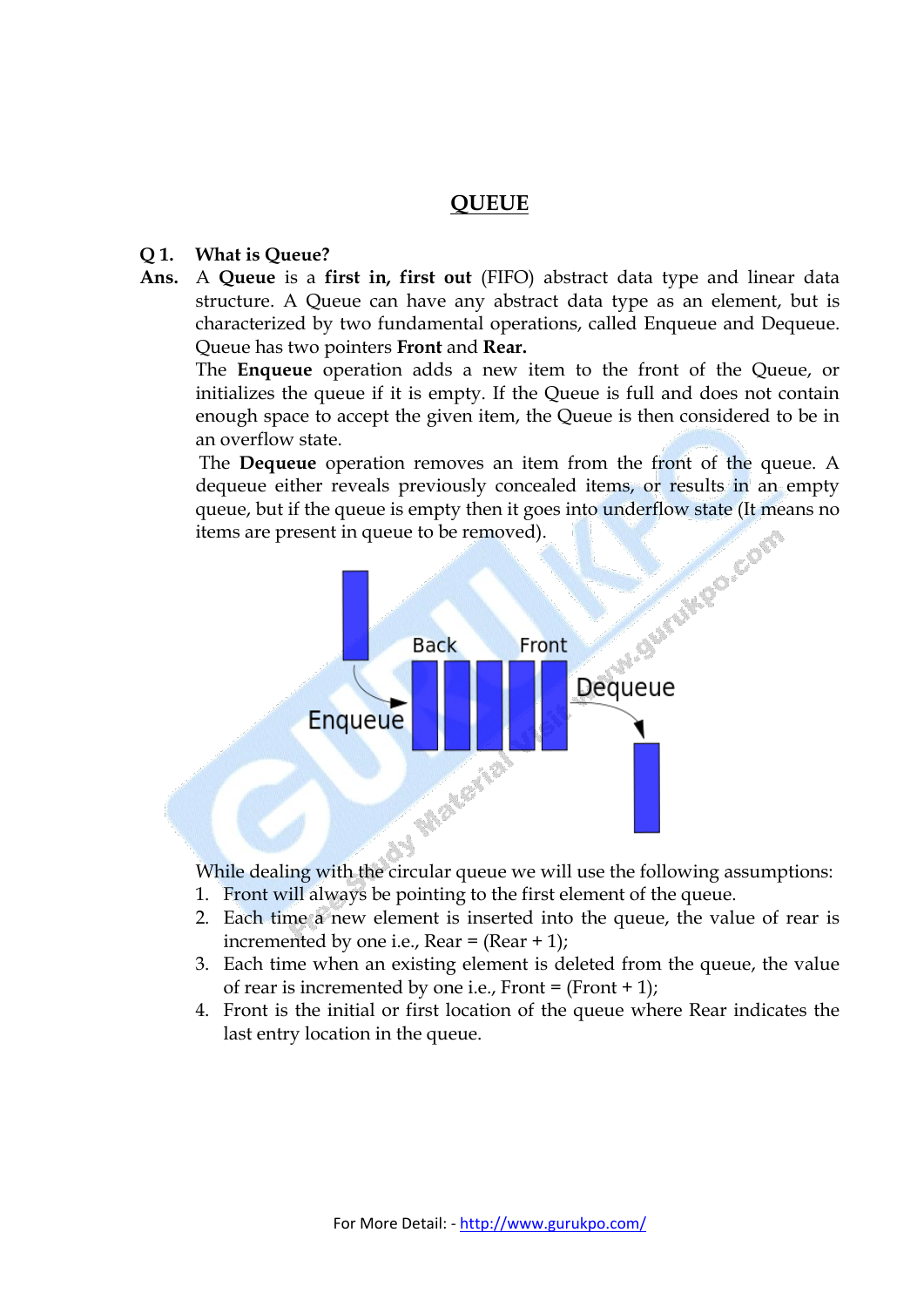```
Q 2. Write a code in 'C' for Linear Queue through Array?
Ans. #include <stdio.h>
       #include<ctype.h>
       # define MAXSIZE 200
       int queue[MAXSIZE];
       int front=-1, rear=-1; //index pointing to the top of stackvoid main()
       {
                   void enqueue(int);
                   int dequeue();
                   int will=1,i,num,ch;
                   while(will ==1)printf("MAIN MENU:<br>
1. Enqueue<br>
2.Dequeue<br>
3. Check Queue Full<br>
4. Check Queue Empty ");<br>
Scanf ("%d", &ch);<br>
switch(ch)<br>
{<br>
cac
                   {
                            1. Enqueue
                            2.Dequeue
                            3. Check Queue Full
                            4. Check Queue Empty ");
                            Scanf ("%d", &ch);
                            switch(ch)
                             {
                               case 1: printf("Enter the data to add... ");
                                       scanf("%d", &num);
                                       enqueue(num);
                                       break;
                     case 2: num=dequeue();
                                      if(num==1)Free
                                                printf("Queue is empty");
                                      else
                                     printf("Value returned from pop function is %d
```

```
",num);
```
 break; case 3 : isFull(); break; case 4 : isEmpty(); break;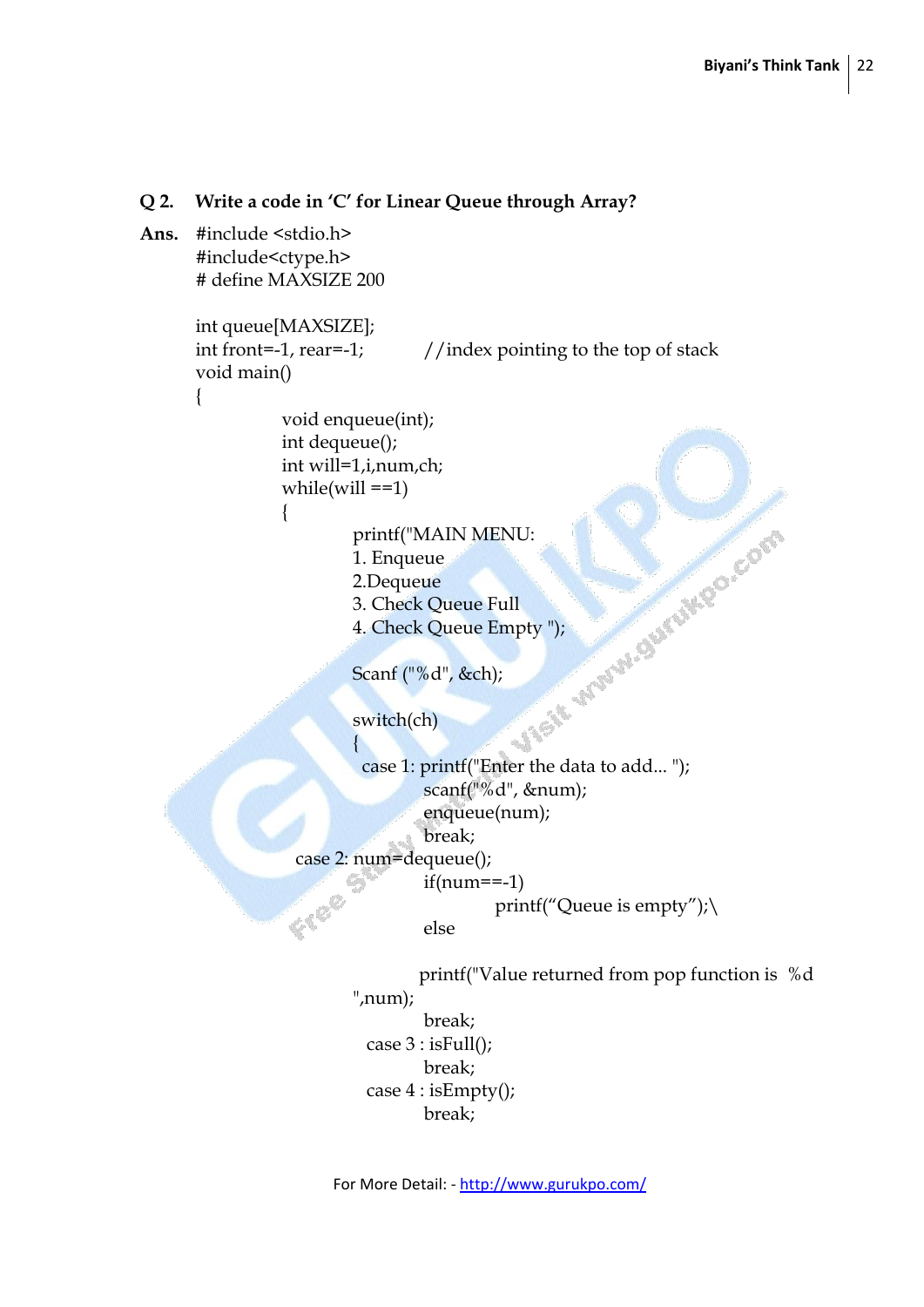```
default: printf ("Invalid Choice . ");
 }
          printf("Do you want to do more operations on Stack ( 1 for yes, any 
 other key to exit) ");
 scanf("%d" , &will);
      } //end of outer while
// end of main
void enqueue (int elem)
{
 if(isfull())
\{ printf("QUEUE FULL");
 return;
 }
 else{
          if(from = -1)front=rear=0;
          else
                  rear++;
          queue[rear]=elem;
 }
}
int dequeue()
{
 int elem;
 if(isEmpty())
 \{return -1;
 }
 else
 {
         elem=queue[front];
          if (front==rear)
                  front=rear=-1;
          else
                  front++;
 }
 return(elem);
}
int isFull()
{
```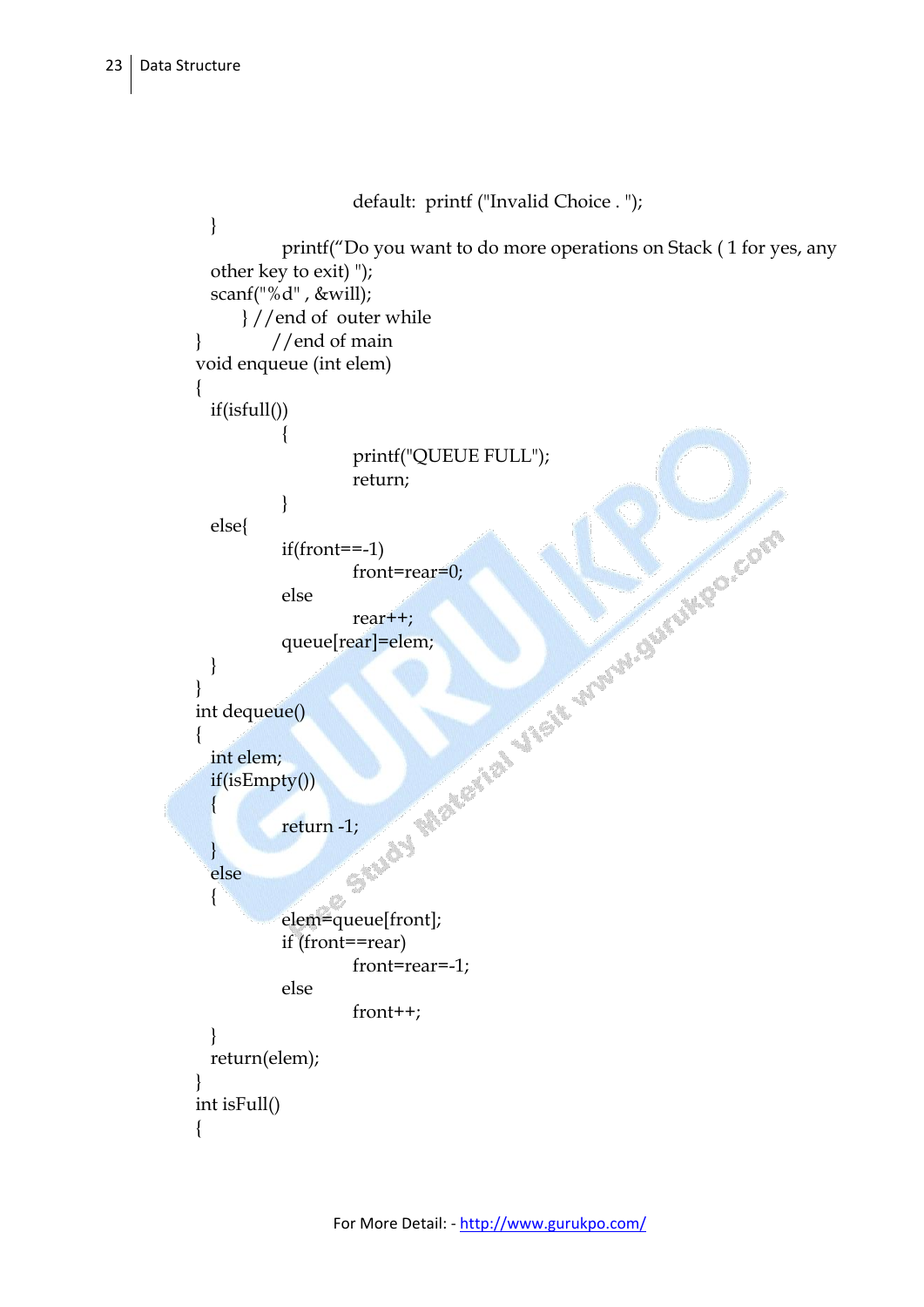```
if(rear==MAXSIZE-1)
          return 0;
else
          return 1;
}
int isEmpty()
{
if((front==-1) & (front=1)return 0;
else
          return 1;
}
```
#### **Q 3. What is a Circular Queue?**

**Ans.** A **circular queue** is one in which the insertion of new element is done at the very first location of the queue if the last location of the queue is full. Suppose if we have a Queue of n elements then after adding the element at the last index i.e. (n-1)th , as queue is starting with 0 index, the next element will be inserted at the very first location of the queue which was not possible in the simple linear queue. That's why linear queue leads to wastage of the memory, and this flaw of linear queue is overcome by circular queue. So, in all we can say that the circular queue is a queue in which first element come right after the last element, that means a circular queue has a starting point but no end point.

#### **Q 4. Write a code in 'C' for Circular Queue through Array?**

printf("MAIN MENU:

**Ans.** #include <stdio.h> #include<ctype.h> # define MAXSIZE 200

```
int queue[MAXSIZE];
int front=-1, rear=-1; //index pointing to the top of stack
void main()
{
          void enqueue(int);
          int dequeue();
          int will=1,i,num,ch;
          while(will ==1){
```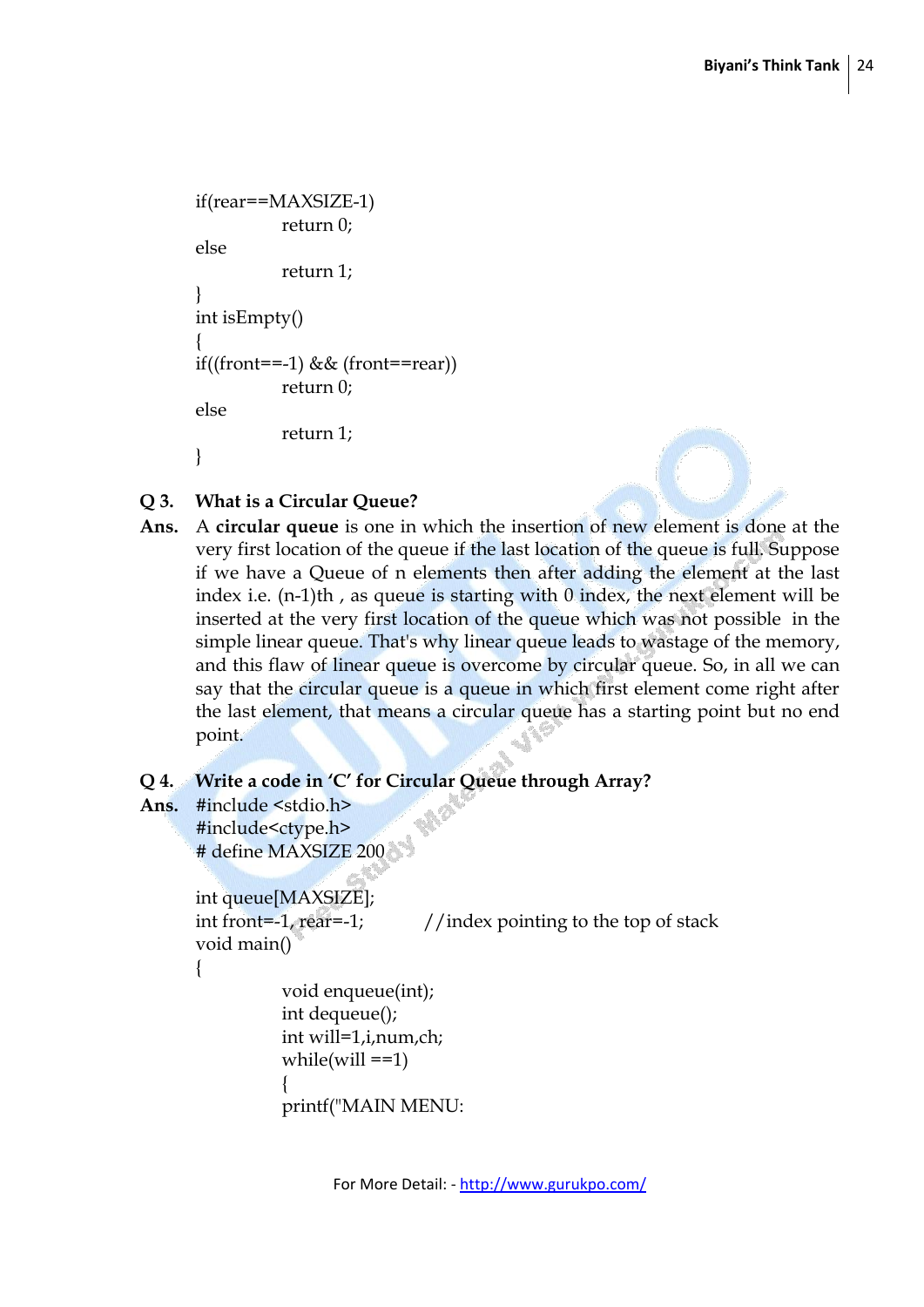}

{

```
1. Enqueue
          2.Dequeue
          3. Check Queue Full
          4. Check Queue Empty ");
          Scanf ("%d", &ch);
          switch(ch)
          {
            case 1: printf("Enter the data to add... ");
                   scanf("%d", &num);
                   enqueue(num);
                   break;
            case 2: num=dequeue();
                  if(num == -1)Com
                          printf("Queue is empty");\
                  else
                            printf("Value returned from pop function is %d 
            default: printf ("Invalid Choice . ");
                  ",num);
                   break;
           case 3: is Full();
                  break;
            case 4 : isEmpty();
                  break;
          printf("Do you want to do more operations on Stack ( 1 for yes, any 
 other key to exit) ");
 scanf("%d" , &will);
      } //end of outer while
} //end of main
void enqueue (int elem)
          if(isfull())
\{ printf("QUEUE FULL");
                   return;
 }
          else{
                  if(rear==1)
```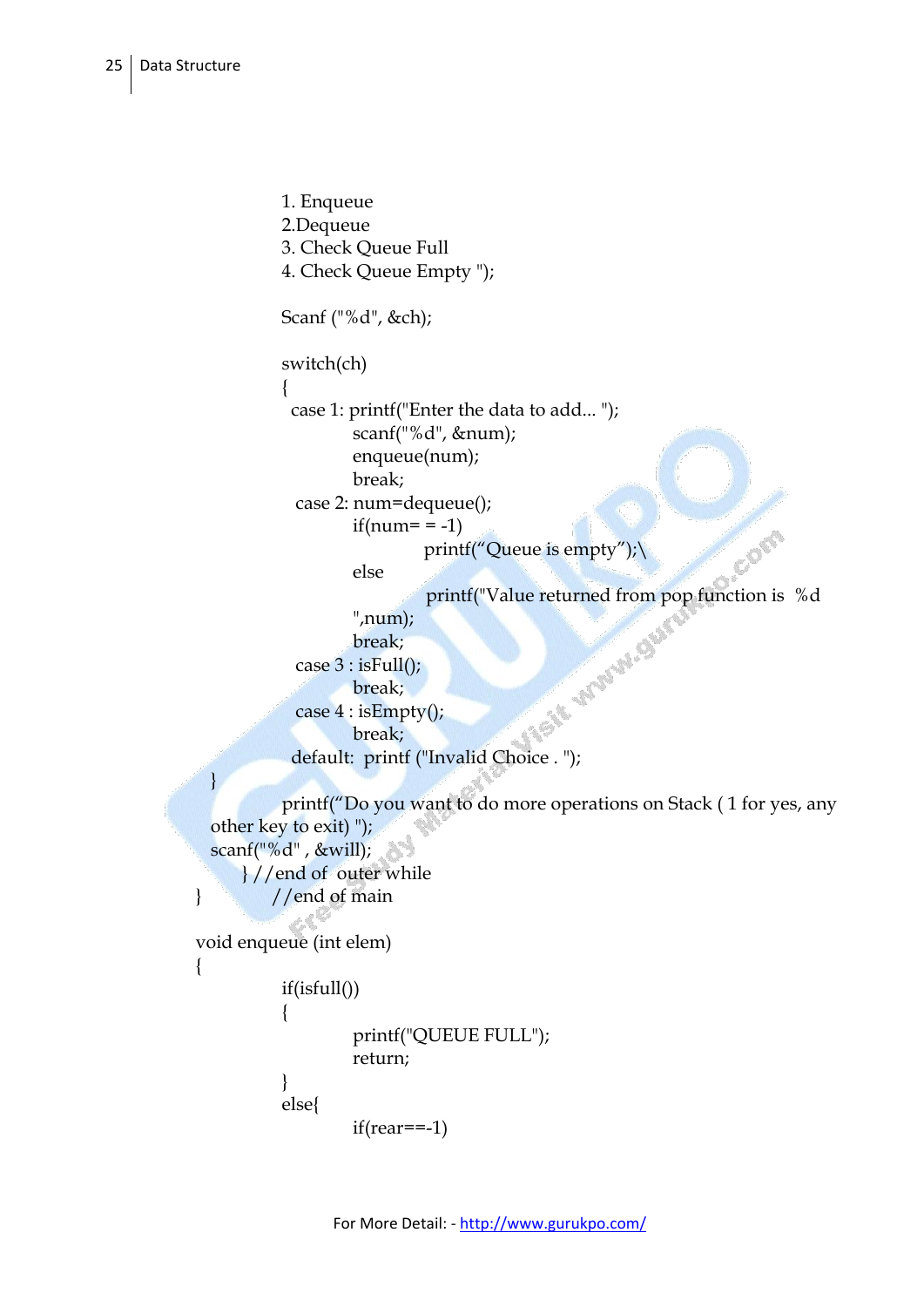```
front=rear=0;
                   else
                            rear=(rear+1)% MAXSIZE;
                   queue[rear]=elem;
          }
}
int dequeue()
\{int elem;
          if(isEmpty())
           {
                   return -1;
           }
          else
           {
                   elem=queue[front];
                   if (front==rear)
                            front=rear=-1;
                   else
                            front= (front+1) % MAXSIZE ;
          }
          return(elem);
}
int isFull()
{
          If(((front==0) && (rear==MAXSIZE-1)) || (front=rear+1))
                   return 0;
          else
                   return 1;
}
int isEmpty()
{
          if((front==-1) & (x(front==rear))
                   return 0;
          else
                   return 1;
}
      1. Exit.
```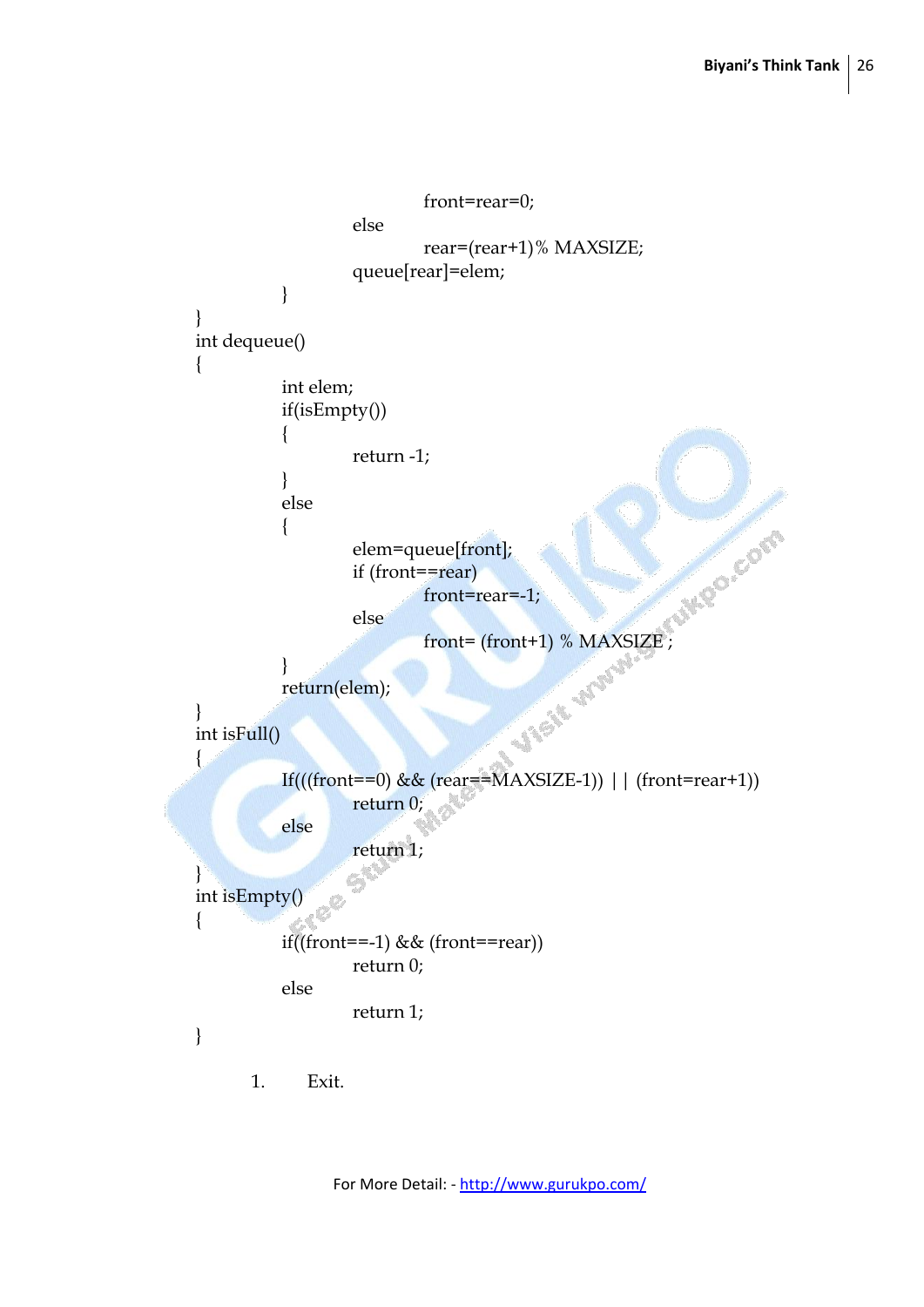#### **SORTING**

#### **Q 1. What is selection sort?**

**Ans.** This is the simplest sorting method. In order to sort data in ascending order, the 1st element is compared to all other elements and if found greater than the compared element, then they are interchanged. So after the first iteration the smallest element is placed at the 1st position. The same procedure is repeated for the 2nd element and so on for all the elements.

#### **Example: Selection Sort**

| [0]          |                | [1]   [2]   [3] |   | [4]            |                 |
|--------------|----------------|-----------------|---|----------------|-----------------|
|              |                |                 |   |                |                 |
| 5            | 1              | 3               | 7 | $\overline{2}$ | find min        |
| 1            | 5              | 3               | 7 | $\overline{2}$ | swap to index 0 |
| $\mathbf{1}$ | 5              | 3               | 7 | $\overline{2}$ | find min        |
| 1            | $\overline{2}$ | 3               | 7 | 5              | swap to index 1 |
| 1            | $\overline{2}$ | 3               | 7 | 5              | find min        |
| $\mathbf{1}$ | $\overline{2}$ | 3               | 7 | 5              | swap to index 2 |
| 1            | $\overline{2}$ | 3               | 7 | 5              | find min        |
|              | $\overline{2}$ | 3               | 5 | 7              | swap to index 3 |

#### **Q 2. Write a 'C' code for selection sort?**

**Ans.** #include<stdio.h>

main () {

int array[100], size, i, j, min, swap;

 printf("Enter number of elements\n"); scanf("%d", &size);

 printf("Enter %d integers\n", size); for  $(i = 0; i < size; i++)$ scanf("%d", &array[i]);

```
for (i = 0; i < (size - 1); i++)\left\{ \begin{array}{c} 1 & 1 \\ 1 & 1 \end{array} \right\}min = i;
                        for (j = i + 1; j < size; j++)\{
```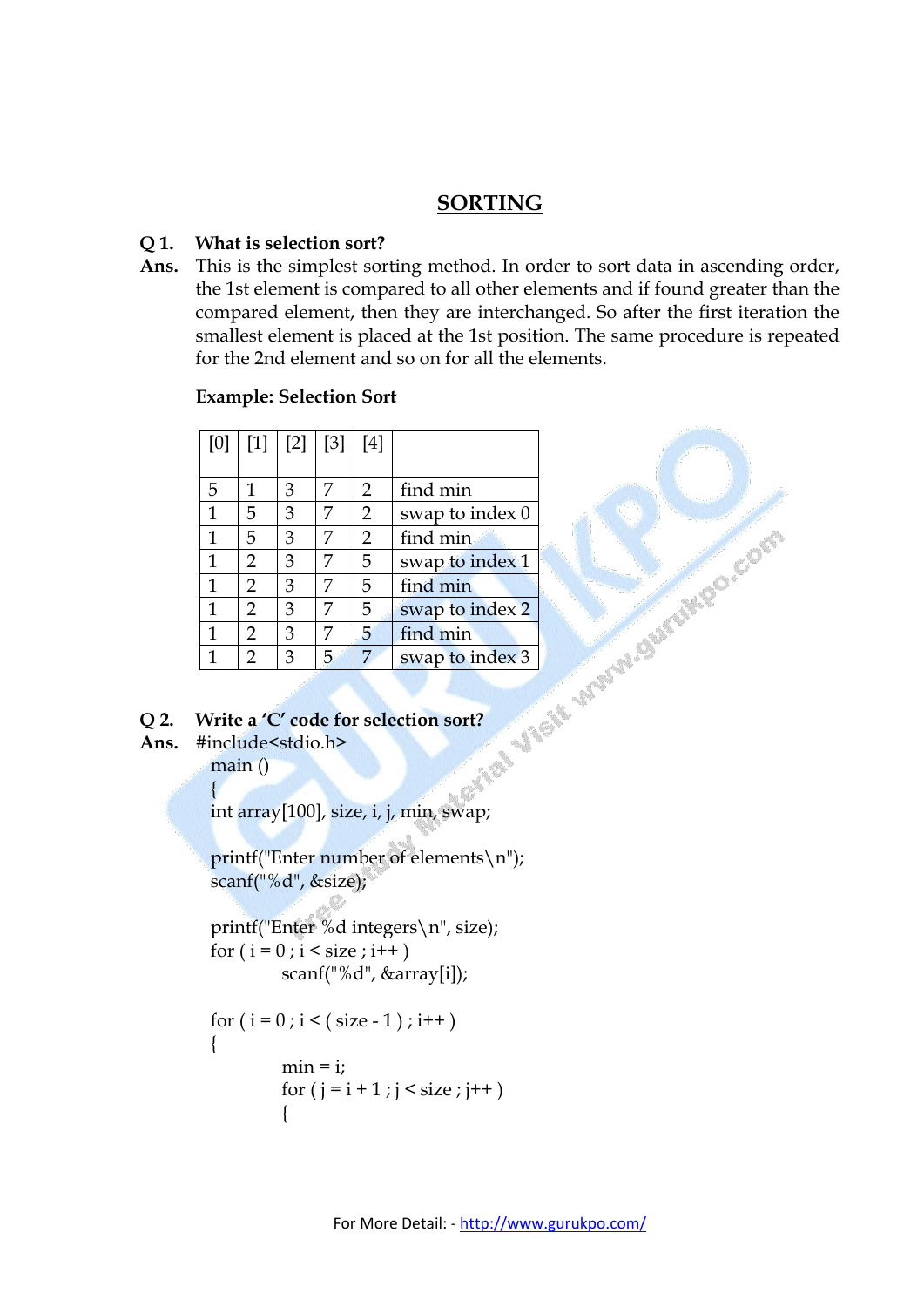```
if ( array[min] > array[j] )
                      min = j;
 }
               if ( min != i )
\{swap = array[i];array[i] = array[min];array[\text{min}] = swap; }
 }
        printf("Sorted list in ascending order:\n");
       for (i = 0; i < size; i++)printf("%d\n", array[i]);
        return 0;
```
}

#### **Q 3. What is bubble sort?**

**Ans. Bubble sort**, often incorrectly referred to as **sinking sort**, is a simple [sorting](http://en.wikipedia.org/wiki/Sorting_algorithm)  [algorithm](http://en.wikipedia.org/wiki/Sorting_algorithm) that works by repeatedly stepping through the list to be sorted, comparing each pair of adjacent items and [swapping](http://en.wikipedia.org/wiki/Swap_%28computer_science%29) them if they are in the wrong order. The pass through the list is repeated until no swaps are needed, which indicates that the list is sorted. The algorithm gets its name from the way smaller elements "bubble" to the top of the list. Because it only uses comparisons to operate on elements, it is a **[comparison sort.](http://en.wikipedia.org/wiki/Comparison_sort)**

#### **For Example**

Let us take the array of numbers "5 1 4 2 8", and sort the array from lowest number to greatest number using bubble sort algorithm. In each step, elements written in **bold** are being compared. Three passes will be required.

#### **First Pass:**

 $(51428)$   $\rightarrow$   $(15428)$ , Here, algorithm compares the first two elements, and swaps them.

 $(1 5 4 2 8) \rightarrow (1 4 5 2 8)$ , Swap since  $5 > 4$ 

 $(14528) \rightarrow (14258)$ , Swap since  $5 > 2$ 

 $(14258) \rightarrow (14258)$ , Now, since these elements are already in order  $(8 \ge 1)$ 5), algorithm does not swap them.

#### **Second Pass:**

 $(14258) \rightarrow (14258)$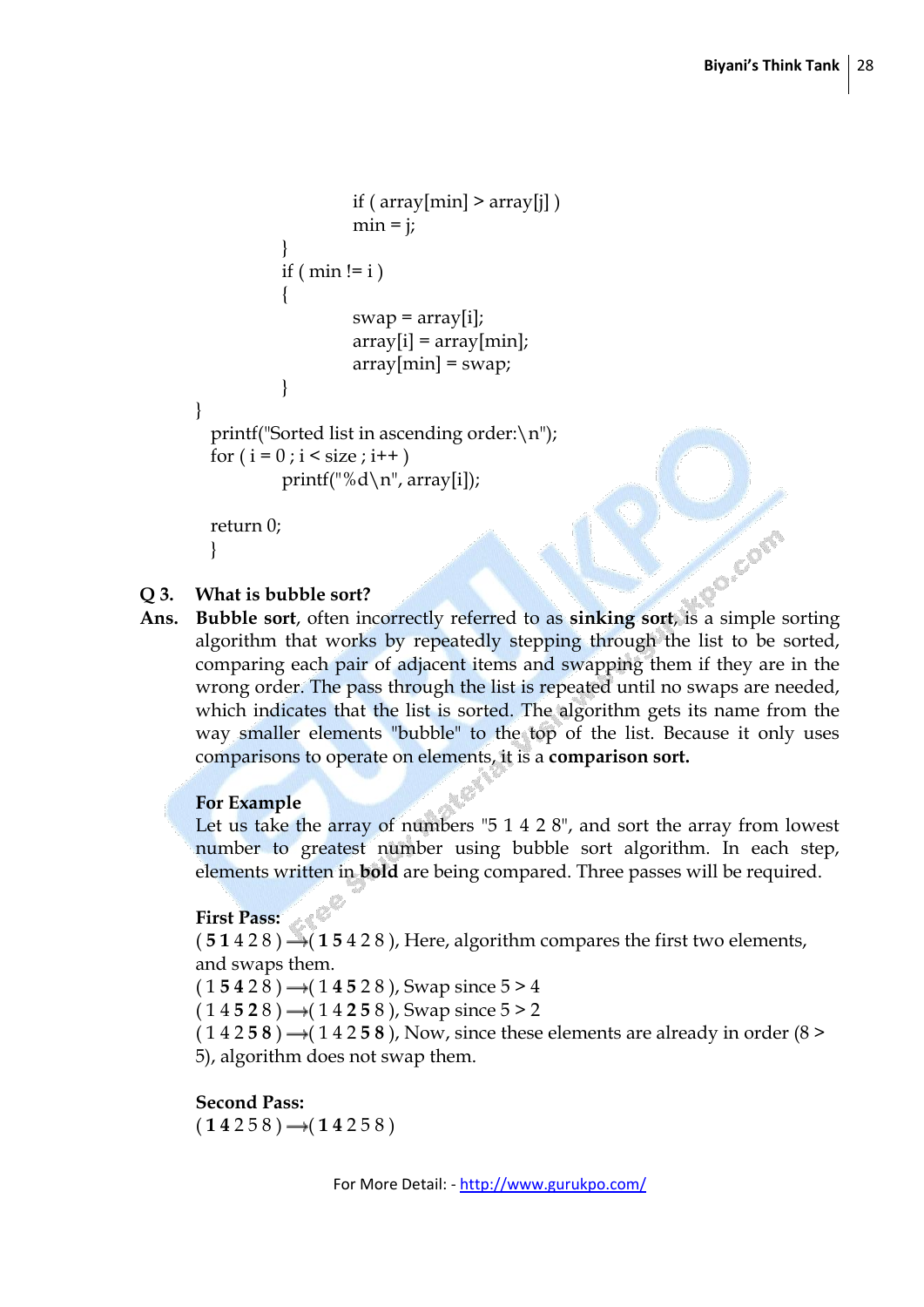$(14258) \rightarrow (12458)$ , Swap since  $4 > 2$  $(12458) \rightarrow (12458)$  $(12458) \rightarrow (12458)$ 

Now, the array is already sorted, but our algorithm does not know if it is completed. The algorithm needs one **whole** pass without **any** swap to know it is sorted.

```
Third Pass:
```
 $(12458) \rightarrow (12458)$  $(12458) \rightarrow (12458)$  $(12458) \rightarrow (12458)$  $(12458) \rightarrow (12458)$ 

#### **Q 4. What is Insertion sort?**

- **Ans.** Insertion sort is an elementary sorting algorithm. Here, sorting takes place by inserting a particular element at the appropriate position, that's why the name- insertion sorting.
	- $\triangleright$  In the First iteration, second element A[1] is compared with the first element A[0].
	- $\triangleright$  In the second iteration third element is compared with first and second element.
	- $\triangleright$  In general, in every iteration an element is compared with all the elements before it.
	- While comparing if it is found that the element can be inserted at a suitable position, then space is created for it by shifting the other elements one position up and inserts the desired element at the suitable position. This procedure is repeated for all the elements in the list.

```
#include<stdio.h>
int main()
{
```

```
int i,j,size,temp,a[20];
clrscr();
printf("\nEnter size of the array: ");
scanf("%d",&size);
printf("\nEnter elements in to the array:");
for(i=0;i\leq size;i++) scanf("%d",&a[i]);
for(i=1;i\leq size;i++) {
```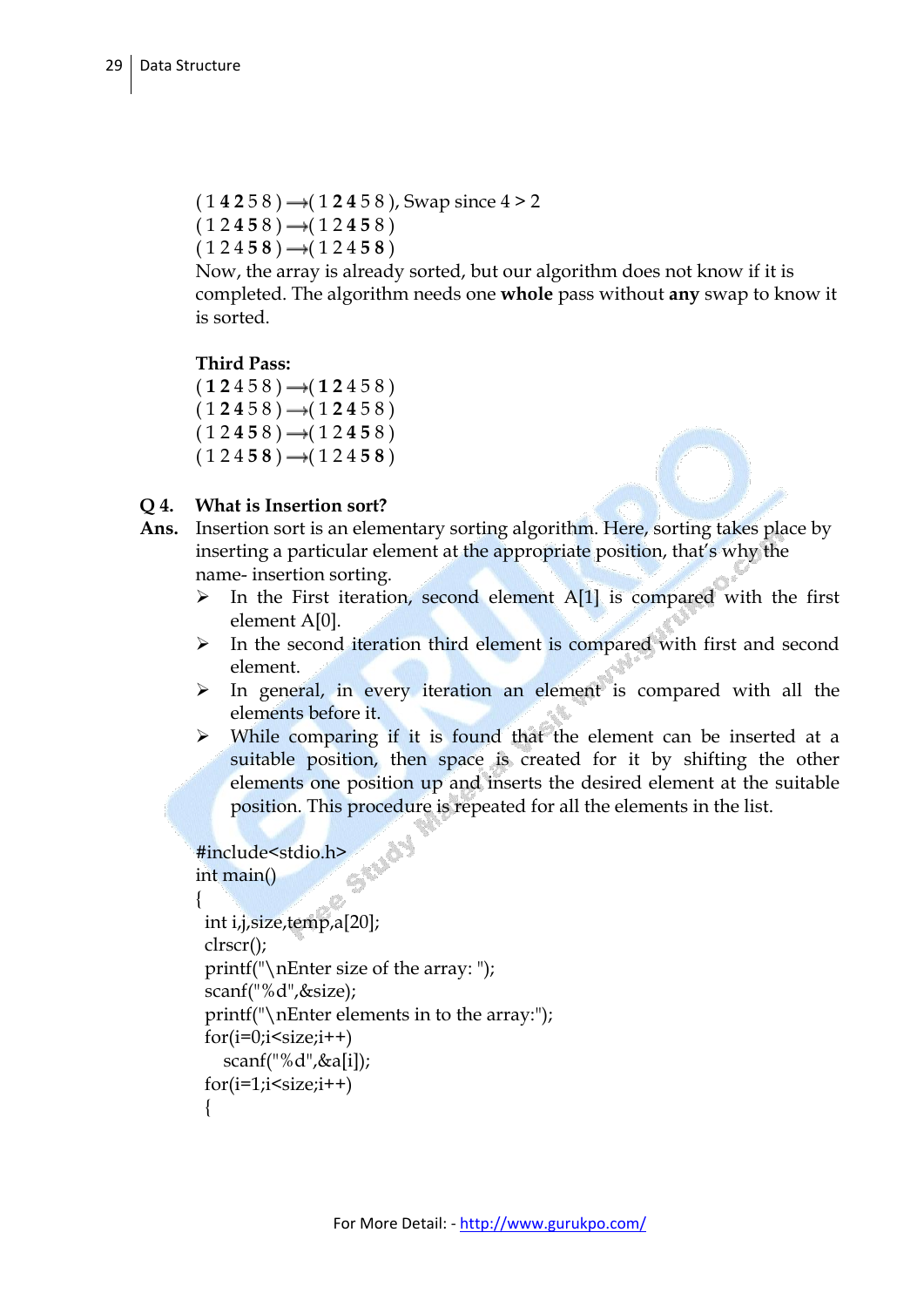**Po.com** 

```
 temp=a[i];
       i=i-1; while((j>=0)&&(temp<a[j]))
\{a[j+1]=a[j];i=i-1; }
        a[j+1]=temp;
 }
 printf("\nAfter sorting the elements are: ");
 for(i=0;i\leq size;i++) printf(" %d",a[i]);
 return 0;
}
```
#### **Q 5. What is Merge sort?**

**Ans.** Conceptually, merge sort works as follows:

- 1. Divide the unsorted list into two sublists of about half the size
- 2. Divide each of the two sublists recursively until we have list sizes of length 1, in which case the list itself is returned
- 

#### **For Example**

**#**include<stdio.h> int main()  $\{$ 

```
3. Merge the two sorted sublists back into one sorted list.<br>
For Example<br>
#include<stdio.h><br>
int main()<br>
{<br>
int i,j,size
        int i,j,size,,a[50];
         clrscr();
         printf("\nEnter size of the array: ");
        scanf("%d",&size);
         printf("\nEnter elements in to the array:");
         for(i=0;i\leq size;i++) scanf("%d",&a[i]);
         mergesort(a,0,size-1)
         printf("\nAfter sorting the elements are: ");
        for(i=0;i\leq size;i++) printf(" %d",a[i]);
```
**}**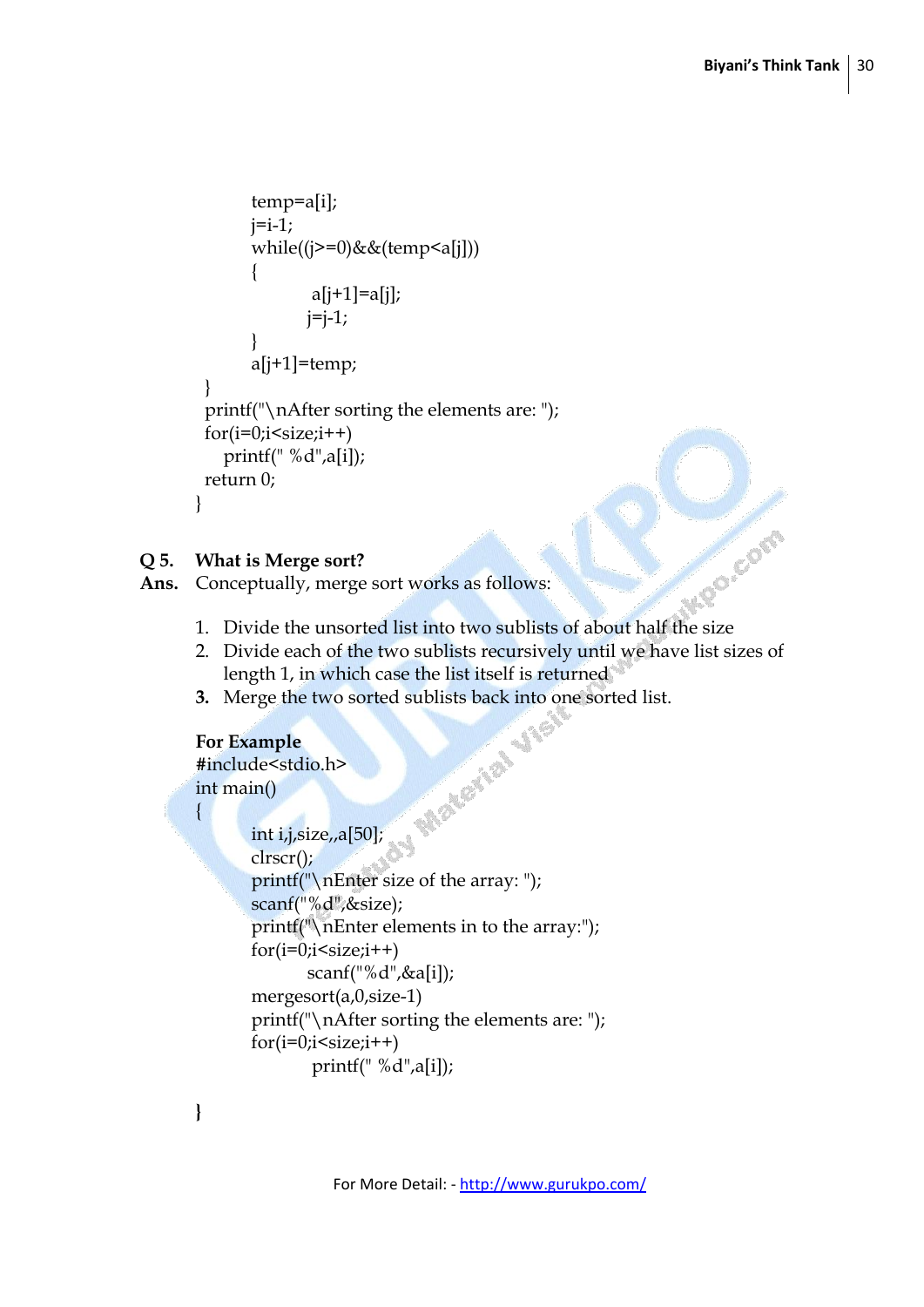```
void mergesort(int a[], int low, int high)
\left\{ \right.int mid;
if(low<high)
{
              mid=(low+high)/2;
              mergesort(a,low,mid);
              mergesort(a,mid+1,high);
              merge(a,low,high,mid);
}
}
merge(int a[], int low, int high, int mid)
{
\begin{array}{l} \displaystyle \inf_{i= {\rm low}; \\ \displaystyle j = {\rm mid} + 1; \\ \displaystyle k = {\rm low}; \\ \displaystyle \operatorname{while}((i \leq = {\rm mid}) \&\& (j \leq n) \\ \displaystyle \operatorname{with}((i \leq j) \leq n) \\ \displaystyle \operatorname{if}((a[i] \leq a[j]) \\ \displaystyle \operatorname{if}(k] = a[i]; \\ \displaystyle \operatorname{else} \\ \displaystyle \operatorname{else} \\ \displaystyle \operatorname{else} \\ \displaystyle \operatorname{else} \\ \displaystyle \operatorname{else} \\ \displaystyle \operatorname{else} \\ \displaystyle \operatorname{else} \\ \displaystyle \operatorname{if}(k] = a[i]; \\ \i=low;
j=mid+1;
k=low;
while((i<=mid)&&(j<=high))
{
           if(a[i]<a[j])
          {
                      c[k]=a[i];k++;i++; }
        else
         {
                  c[k]=a[j];k++; j++;
         }
}
while(i<=mid)
{
              c[k]=a[i];k++;i++;}
while(j<=high)
{
            c[k]=a[j];
```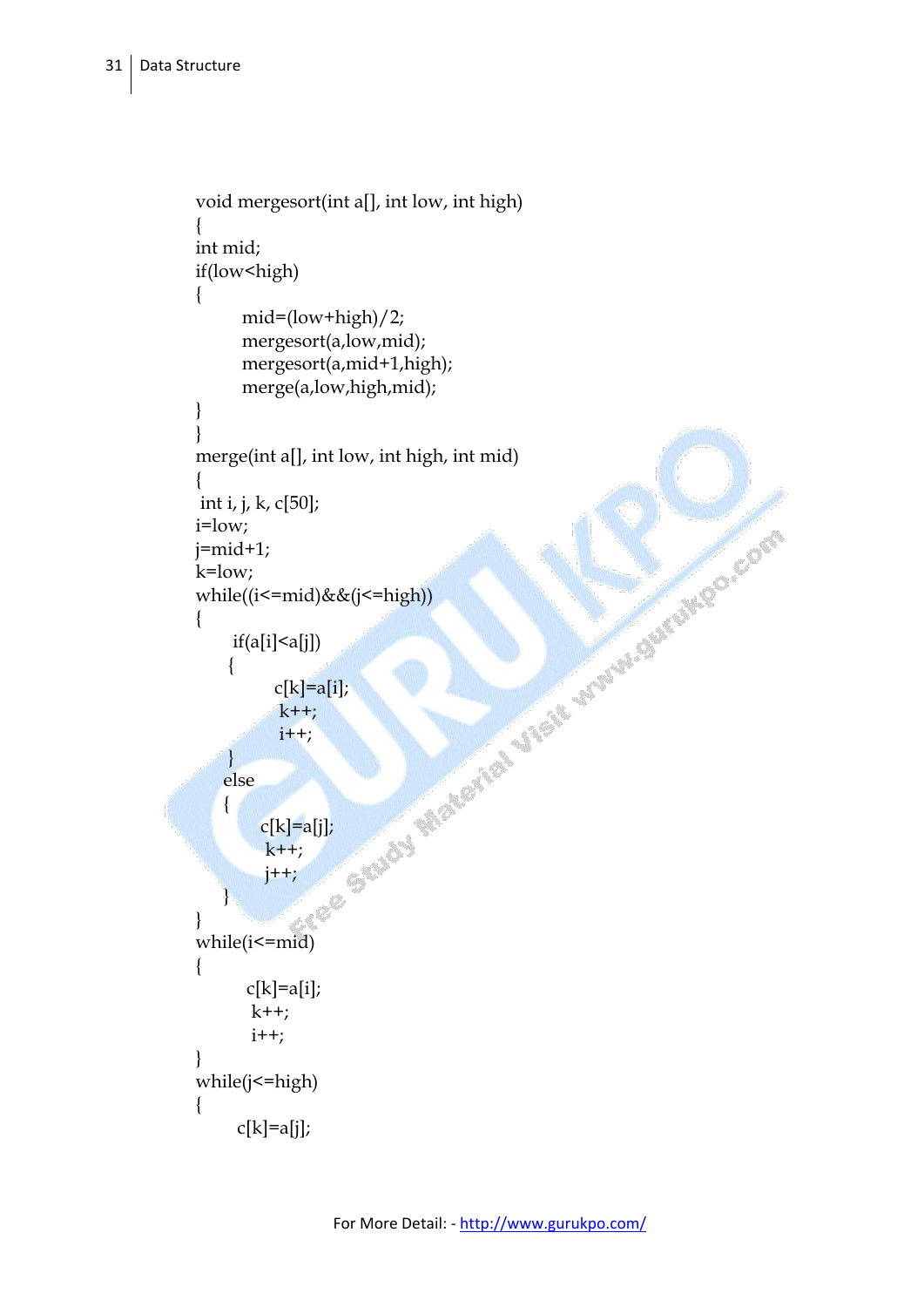```
k++; j++;
 }
 for(i=low;i\leq k;i++){
       a[i]=c[i];}
}
```
#### **Q 6. Write a C program to implement Radix Sort Ans.**

```
#include <stdio.h><br>
#define MAX 5<br>
#define SHOWPASS<br>
woid print(int *a, int n)<br>
{<br>
int i;<br>
printf("%d\t", a[i]);<br>
}<br>
yoid radixsort(int *a, int n)<br>
{<br>
int i, b[MAX], m = 0, exp = 1;<br>
for (i = 0; i < n; i++)<br>
{<br>
if (a[i] >
#define MAX 5
#define SHOWPASS
void print(int *a, int n)
{
  int i;
 for (i = 0; i < n; i++)printf("%d\t", a[i]);
}
void radixsort(int *a, int n)
{
 int i, b[MAX], m = 0, exp = 1;
 for (i = 0; i < n; i++)\left\{ \right\}if (a[i] > m)m = a[i];
  }
 while (m / exp > 0) {
   int bucket[10] =
    {
     \theta };
   for (i = 0; i < n; i++)bucket[a[i] / exp % 10]++;
   for (i = 1; i < 10; i++)
```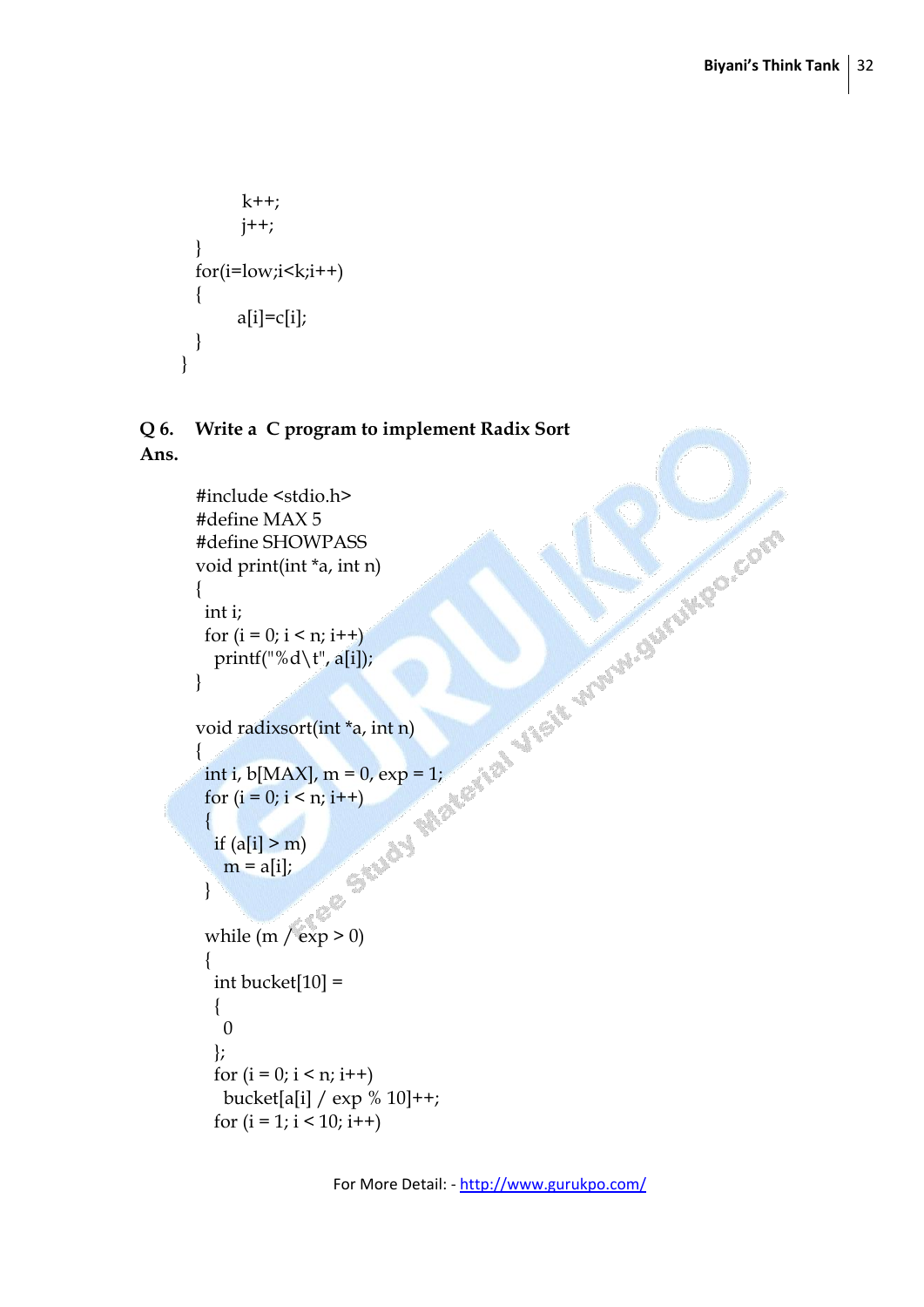}

{

}

```
bucket[i] += bucket[i - 1];
  for (i = n - 1; i \ge 0; i-)b[-backet[a[i] / exp % 10]] = a[i];for (i = 0; i < n; i++)a[i] = b[i];exp^* = 10; #ifdef SHOWPASS
   printf("\n\rightharpoonupnPASS : ");
    print(a, n);
   #endif 
 }
int main()
 int arr[MAX];
 int i, n;
printf("Enter total elements (n \le \% d) : ", MAX);
 scanf("%d", &n);
 printf("Enter %d Elements : ", n);
for (i = 0; i < n; i++) scanf("%d", &arr[i]);
 printf("\nARRAY : ");
 print(&arr[0], n);
 radixsort(&arr[0], n);
 printf("\nSORTED : ");
 print(&arr[0], n);
printf("\langle n''\rangle;
 return 0;
```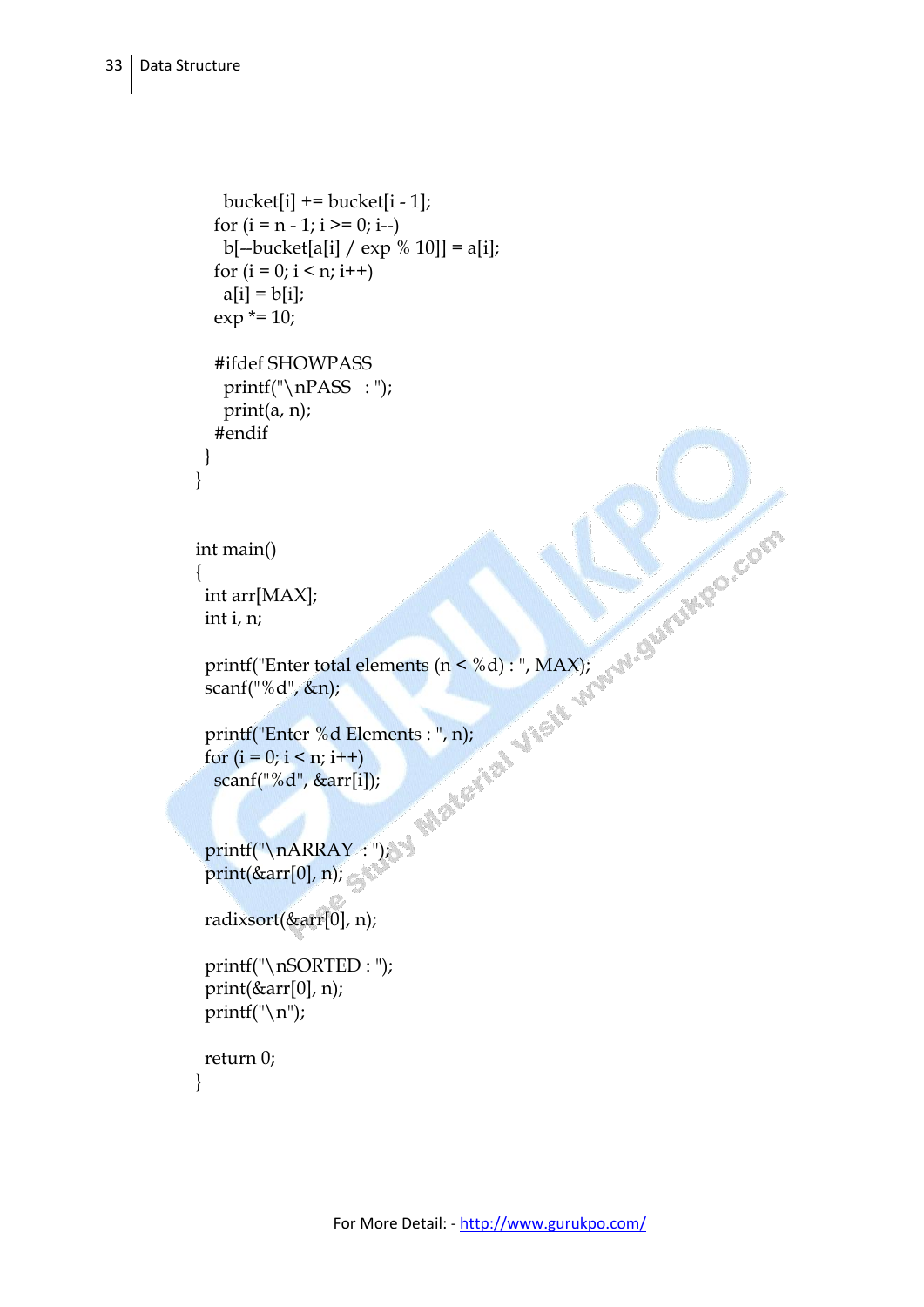```
Q 7. Write a 'C' code for Quick Sort ?
       Ans. #include<stdio.h> 
       void print(int a[]) 
       { 
               int i; 
             for(i=0; i \leq 8; i++) printf("%d ",a[i]); 
       } 
       int quickSort(int a[], int low, int high) 
       \{int i = low;int j = high;int temp=0; 
               int pivot = a[(left+right)/2];
       do 
               { 
                       while (a[i] < pivot) 
                               i++; 
                       while (a[i] > pivot)j--; 
                      if (i \le j){ 
                               temp = a[i];a[i] = a[j];a[j] = temp;i++; 
                               j--; 
                       } 
        \{ while (i \leq i);if (low < j)quickSort (a, low, j); 
               if (i < high)
                       quickSort (a, i , high); 
       } 
       void main() 
       { 
               int array[]={12,99,4,99,12,12,13,10,13}; 
               printf("Before sort:\n\n");
```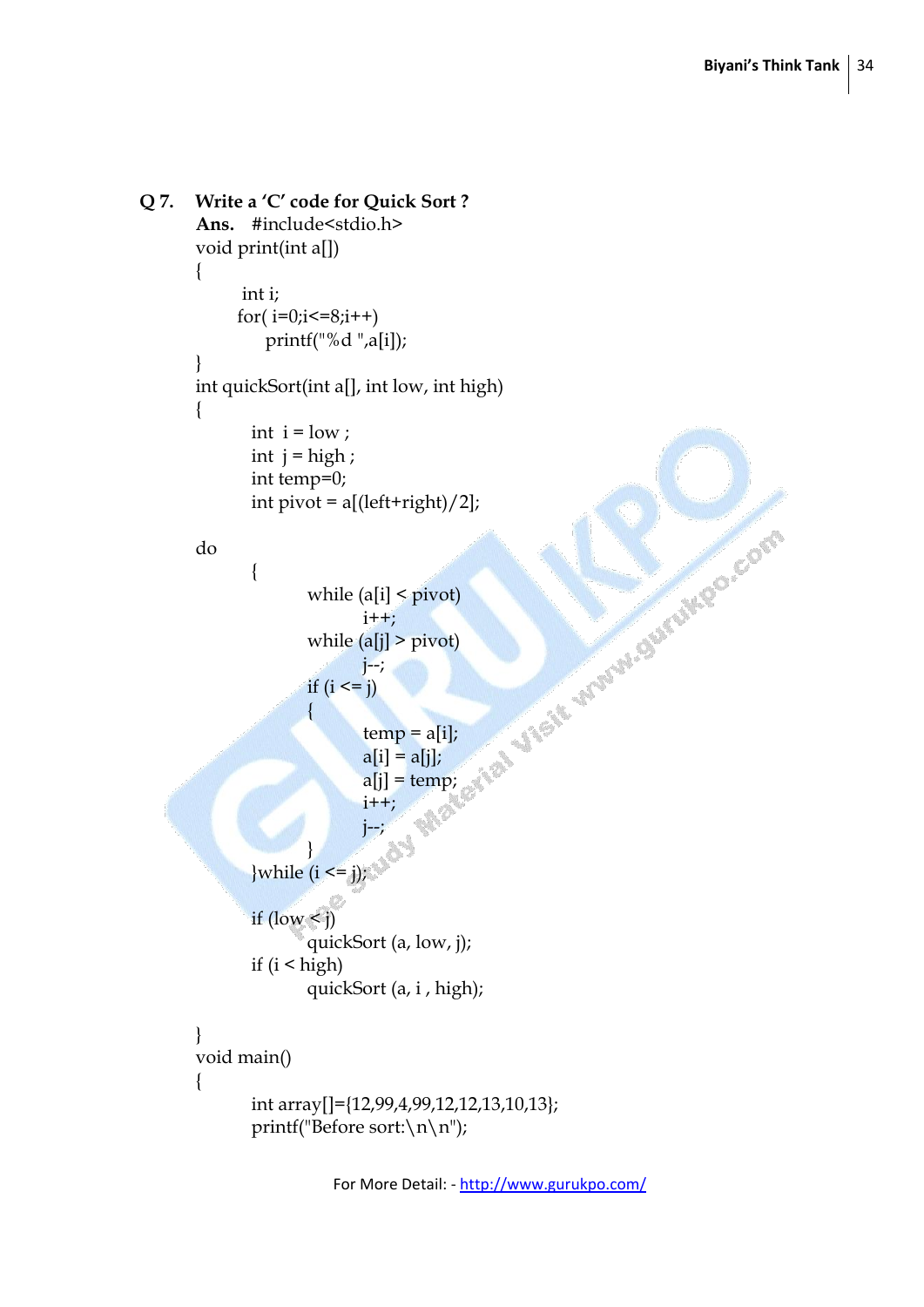}

print(array); quickSort(array,0,8); printf("\n\nAfter sort:\n\n"); print(array); printf("");

Free Study Material Visit Way Survives Com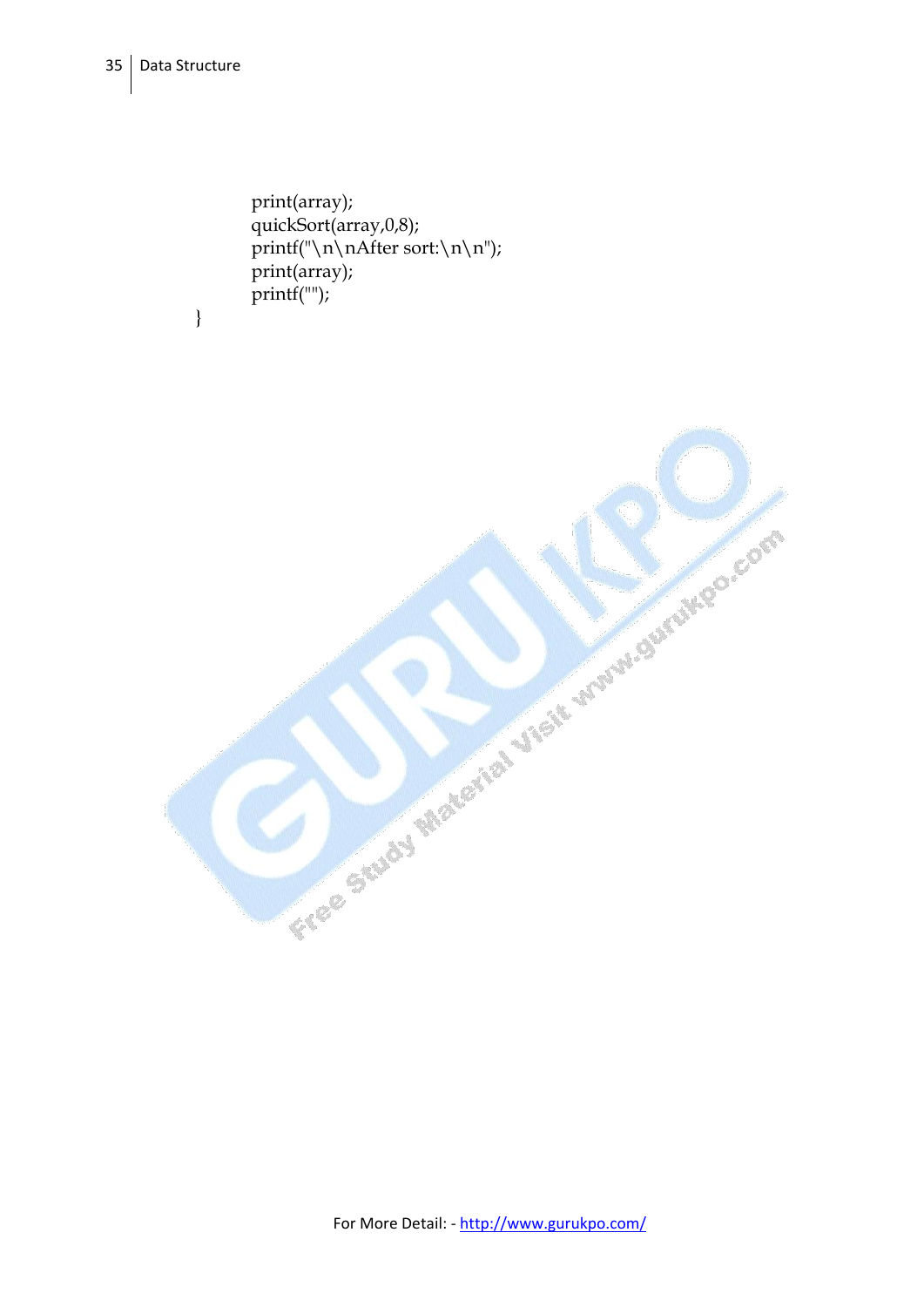#### **LINKED LIST**

#### **Q 1. What is linked list?**

- **Ans.** A linked list, or one way list, is a linear collection of data elements, called nodes, where the linear order is given by means of pointers i.e., each node is divided into two parts :
	- 1. Information of the element, and

2. The link field or next pointer field containing address of the next node in the list.

**For Example :**



#### **Q 2. How many types of Linked List are there?**

**Ans.** Depending on the way in which the links are used to maintain adjacency, several different types of linked lists are possible.

**Linear singly-linked list** (or simply linear list):

- Successive elements are connected by pointers
- Last element points to NULL.



- **Q 3. Write a 'C' code to create and traverse a linear linked list?**
- **Ans.** to create a linked list at first we need to design the structure of node i.e. what kind of data it is having. After creating node we will make a start node.

#include<conio.h> #include<stdio.h> void creation(int); void display(); typedef struct linkedlist

For More Detail: - http://www.gurukpo.com/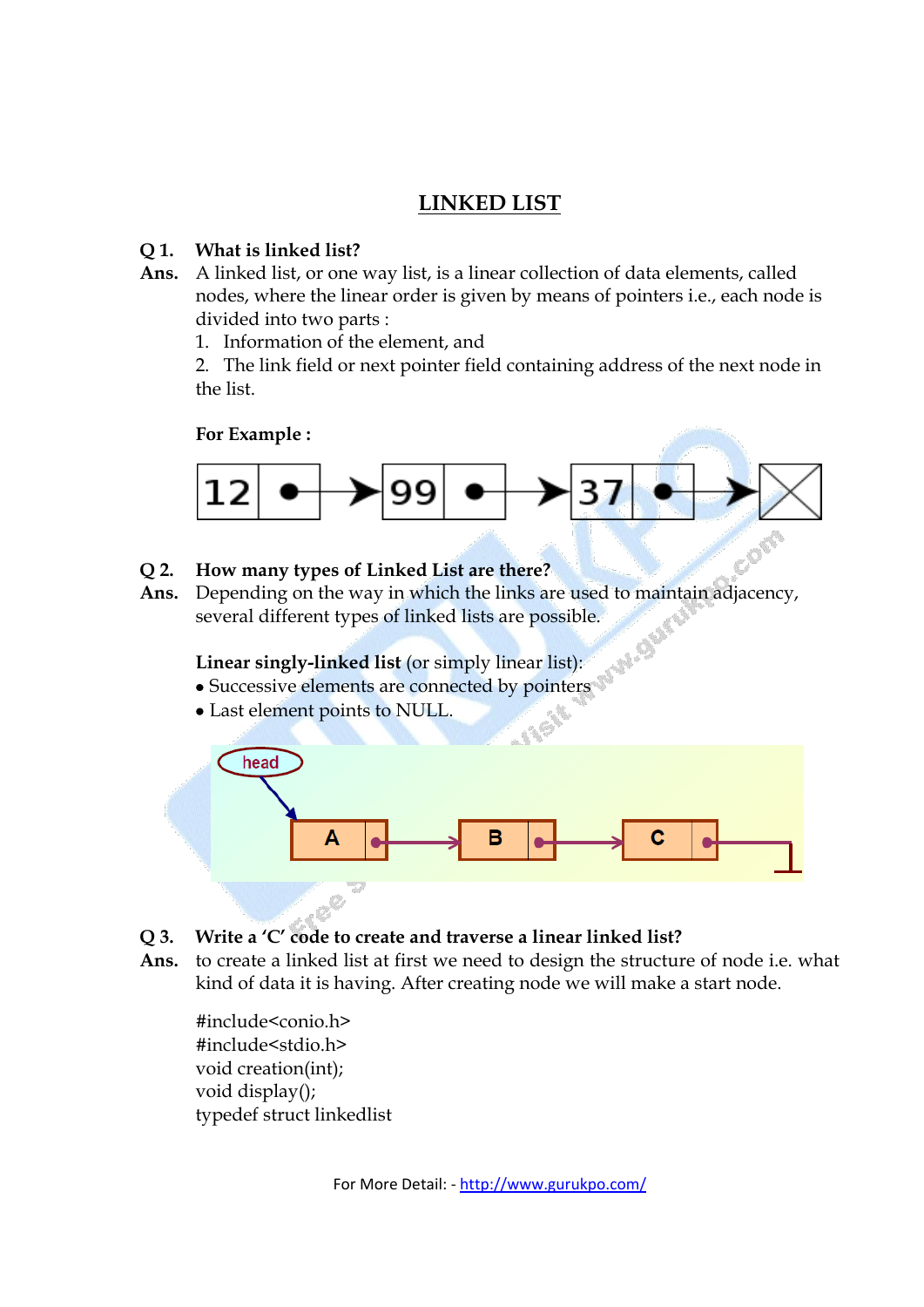```
{
  int num;
  struct linkedlist *next;
}node;
Node *head=NULL,*p=NULL;
void main()
{
  int n1,ch;
  clrscr();
  printf("enter the no of nodes to be entered : ");
  scanf("%d",&n1);
  do
  {
     clrscr();
   printf("\n1.creation\n2.insertion\n3.deletion\n4.display\n5.exit\n");<br>
printf("\nenter ur choice : ");<br>
scanf("%d",&ch);<br>
switch(ch)<br>
{<br>
case 1:<br>
creation(n1);<br>
break;<br>
display();<br>
getch();<br>
break;<br>
exit(0).<br>
}<br>
while(c<sup>1</sup>
     printf("\nenter ur choice : ");
     scanf("%d",&ch);
     switch(ch)
     {
         case 1:
                    creation(n1);
                    break;
case 2:
                    display();
                    getch();
                    break;
case 3:
                    exit(0); }
 \text{while}(\text{ch}!=3); getch();
}
/* CREATION */
void creation(int n1)
{
          int i, n ;
          head=((struct list *) malloc(sizeof(struct list)));
  p=head;
          for(i=0;i< n1;i++)
```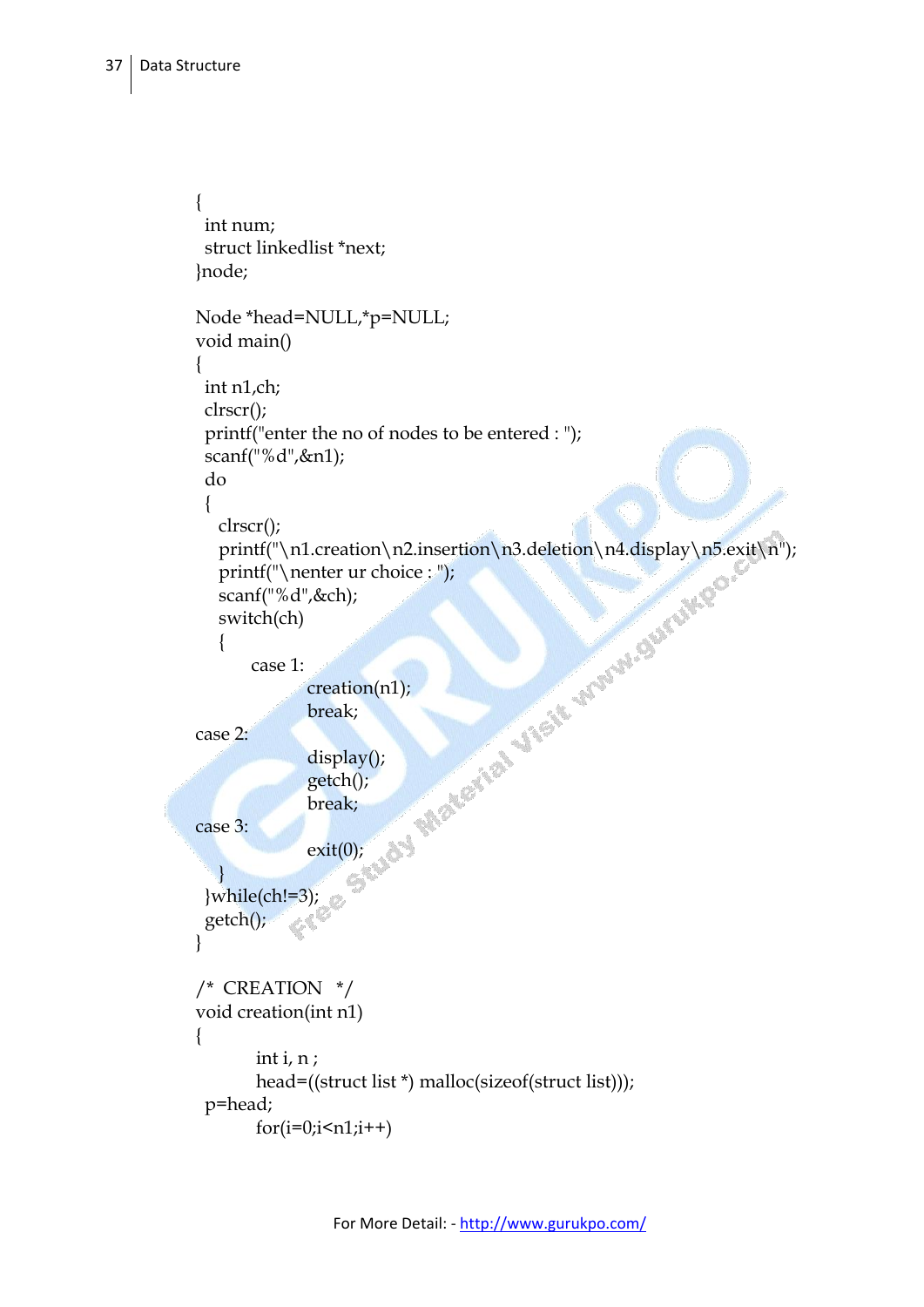```
{
                            printf("enter the %d node : ",i+1);
                            scanf("%d",&n);
                            p->num = n;
                            p->next = ((struct list *)malloc(sizeof(struct list)));
                            p=p->next;
          }
                  p->next=0;
        }
         /* DISPLAY */
        void display()
         {
                  p=head;
                  printf("\nthe nodes entered are : ");
                  while(p->next>0)
         \{printf ("%d\t", p->num);
                           p=p->next;
                  }
        }
PERTE ASSESSED ASSESSED A EXECUTE A POSITION COLLECTED POSITION POSITION POSITION POSITION POSITION POSITION POSITION POSITION POSITION POSITION POSITION POSITION POSITION POSITION POSI
```
**Ans:** In dynamic addition of NODE, we assume that the list is already there, means of non-zero length and there is a NODE pointer "target" that points to a node after which the operation(addnode) has to be done.

Algorithm:-

Step-1: Get the value for your NEW node to be added to the list and its Target position

Step-2: Create a NEW, empty node by calling malloc (). If malloc () returns no error then go to step-3 or else say "Memory shortage"

Step-3: Put the value inside the NEW node's node value field

Step-4: Add this NEW node at the desired position (pointed by the "target") in the LIST

Step-5: Go to step-1 till you have more values to be added to the LIST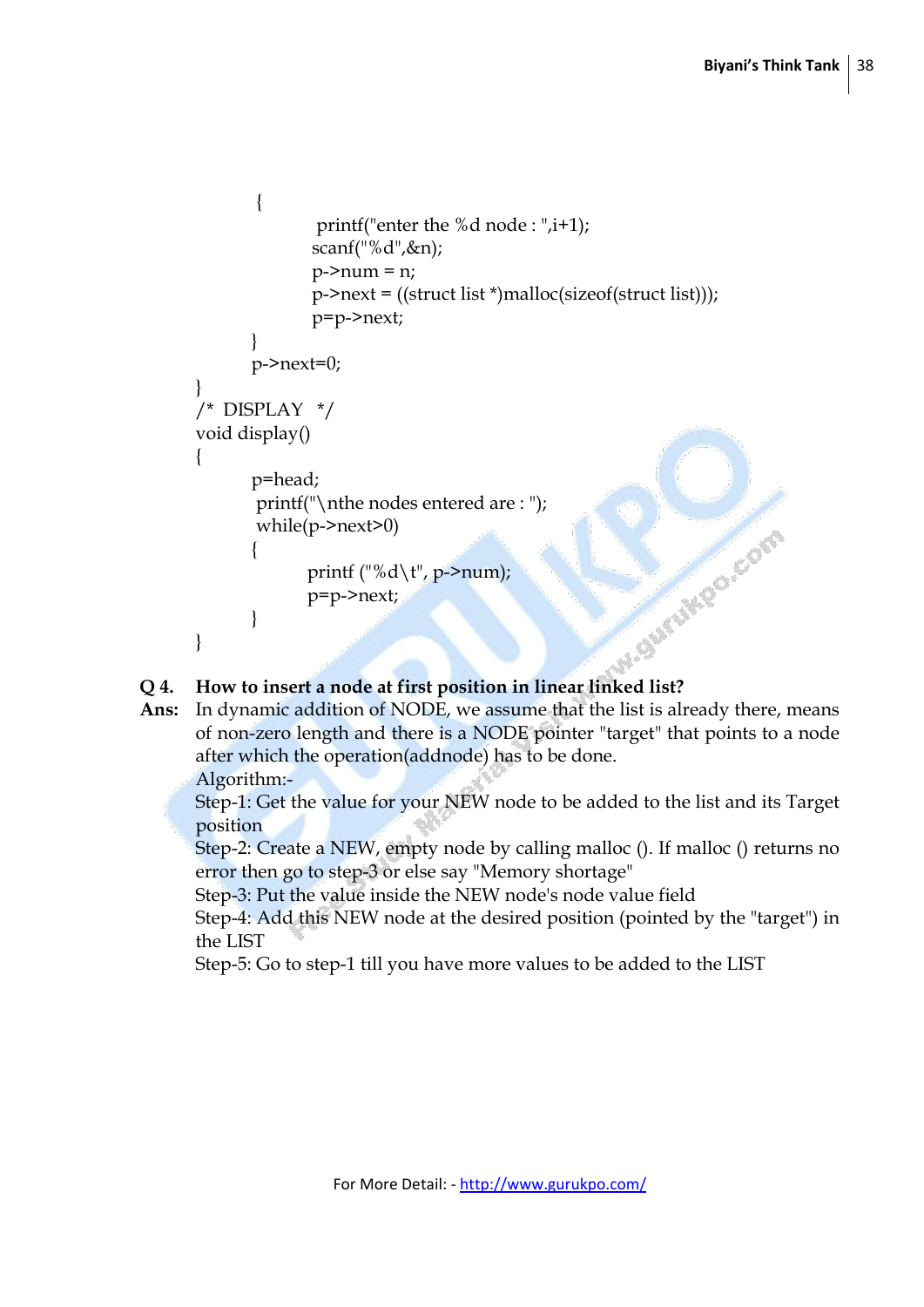```
list
                              NEXT
                                                  Node Value
                                         26
                                                       54
              63
                           22
                          NODE
                                 12]
               target
                                          Ħ
         (locally 'position')
                                  48
                      ne<sup>®</sup>
#include<stdio.h>
#include<stdlib.h>
#include<conio.h>
#include<math.h>
typedef struct linklist
{
   int data;
 struct linklist *next;
}node;
void main()
{
       node* create(node*);
       void display(node*);
       node* insert_beg(node*,int);
       node* delete_first(node*);
       node *head=NULL;
       int x;
       clrscr();
       head=create(head);
       display(head);
       printf("\nenter element to insert");
       scanf("%d",&x);
       head=insert_beg(head,x);
       printf("\ncreated link list is :");
       display(head);
       getch();
}
node* create(node *head)
{
       node *insert(node*,int);
```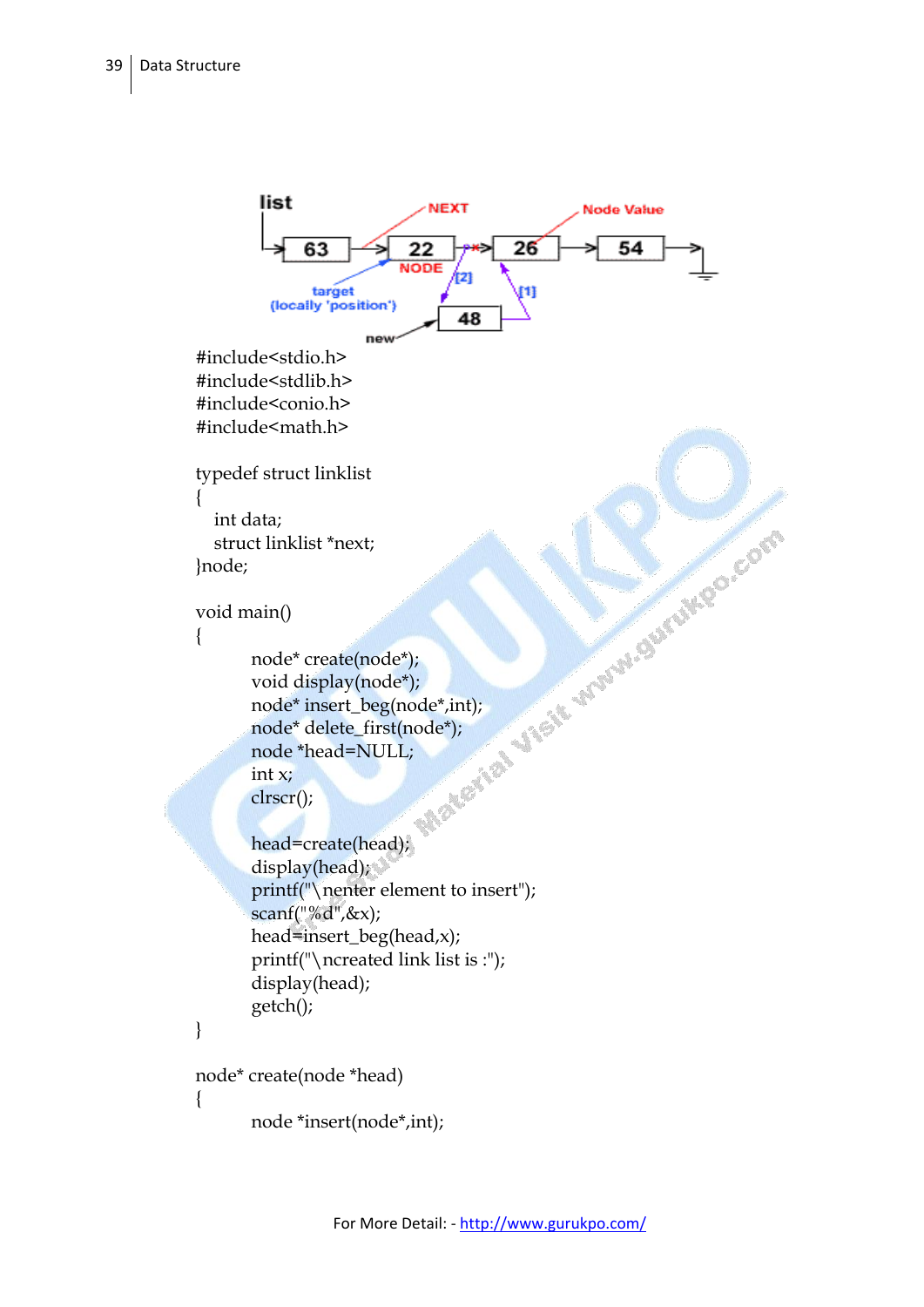```
int x;
      printf("\nenter element to be inserted");
      \operatorname{scanf}(\mathsf{I}\%d\mathsf{I},\&\mathsf{x});
      while(x!=99){
             head=insert(head,x);
             printf("\nenter element");
             scanf("%d",&x);
       }
      return(head);
}
node* insert(node *head,int x)
\{node* getnode(int);
      node *p,*q;
      p=getnode(x);
      q=head;
      if(head==NULL)
             head=p;
      else
       {
             while(q->next!=NULL)
                    q=q->next;
             q->next=p;
      }
      return(head);
}
node* insert_beg(node *head,int x)
{
      node* getnode(int x);
      node *p;
      p = getnode(x);if(head==NULL)
             head=p;
      else
       {
             p->next=head;
             head=p;
       }
      return(head);
}
```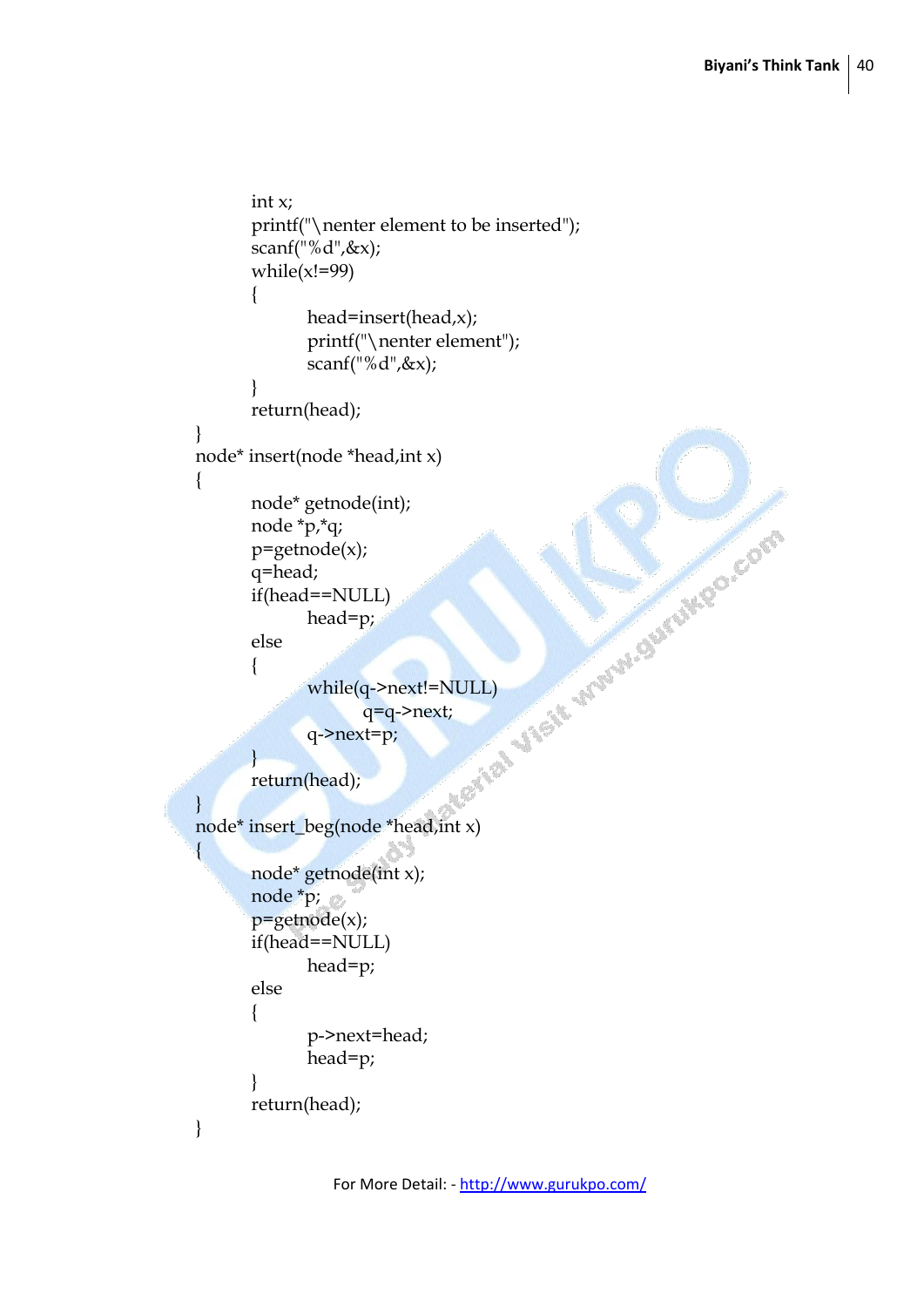```
node* getnode(int x)
        {
               node *p;
               p=(node*)malloc(sizeof(node));
               p->data=x;
               p->next=NULL;
               return(p);
       }
       void display(node *head)
        {
                     node *p;
                       printf("\nvalues of the entered list is:");
                       p=head;
                       while(p!=NULL)<br>
{<br>printf("%d",p->data);<br>
p=p->next;<br>
}<br>
p=p->next;<br>
p=p->next;<br>
p=p->next;<br>
}
                       {
                               printf("%d",p->data);
                               p=p->next;
                       }
               node *p;
               p=head;
               while(p!=NULL)
               {
                       p=p->next;
               } 
       }
Q 5. How to delete a node from a first position in linear linked list?
```

```
Ans: Algorithm:-
```
Step-1: Take the value in the 'node value' field of the TARGET node in any intermediate variable

Step-2: Make the previous node of TARGET to point to where TARGET is pointing

Step-3: Free the TARGET

Step-4: Return the value in that intermediate variable

- #include<stdio.h>
- #include<stdlib.h>
- #include<conio.h>
- #include<math.h>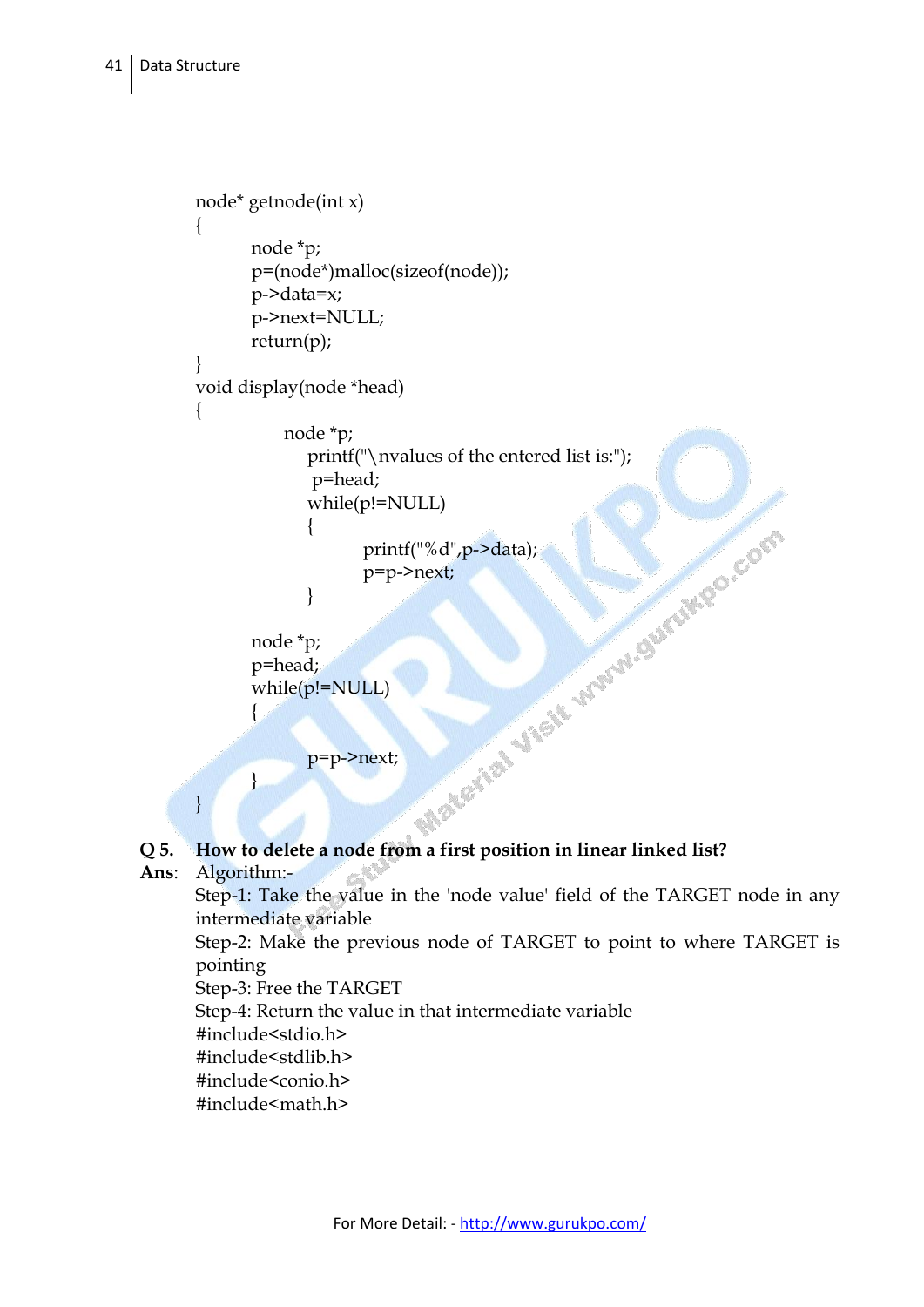```
typedef struct linklist
{
   int data;
   struct linklist *next;
}node;
void main()
\mathbf{f}node* create(node*);
       void display(node*);
       node* insert_beg(node*,int);
       node* delete_first(node*);
       node *head=NULL;
       int x;
       clrscr();
       head=create(head);
       display(head);
       whead;<br>head=delete_first(head);<br>display(head);<br>getch();<br>create(node *head)<br>node *insert(node*:<br>int x;<br>printf(")
       display(head);
       getch();
}
node* create(node *head)
{
       node *insert(node*,int);
       int x;
       printf("\nenter element to be inserted");
       scanf("%d",&x);
       while(x!=99){
             head=insert(head,x);
               printf("\nenter element");
               scanf("%d",&x);
       }
       return(head);
}
node* insert(node *head,int x)
{
       node* getnode(int);
       node *p,*q;
```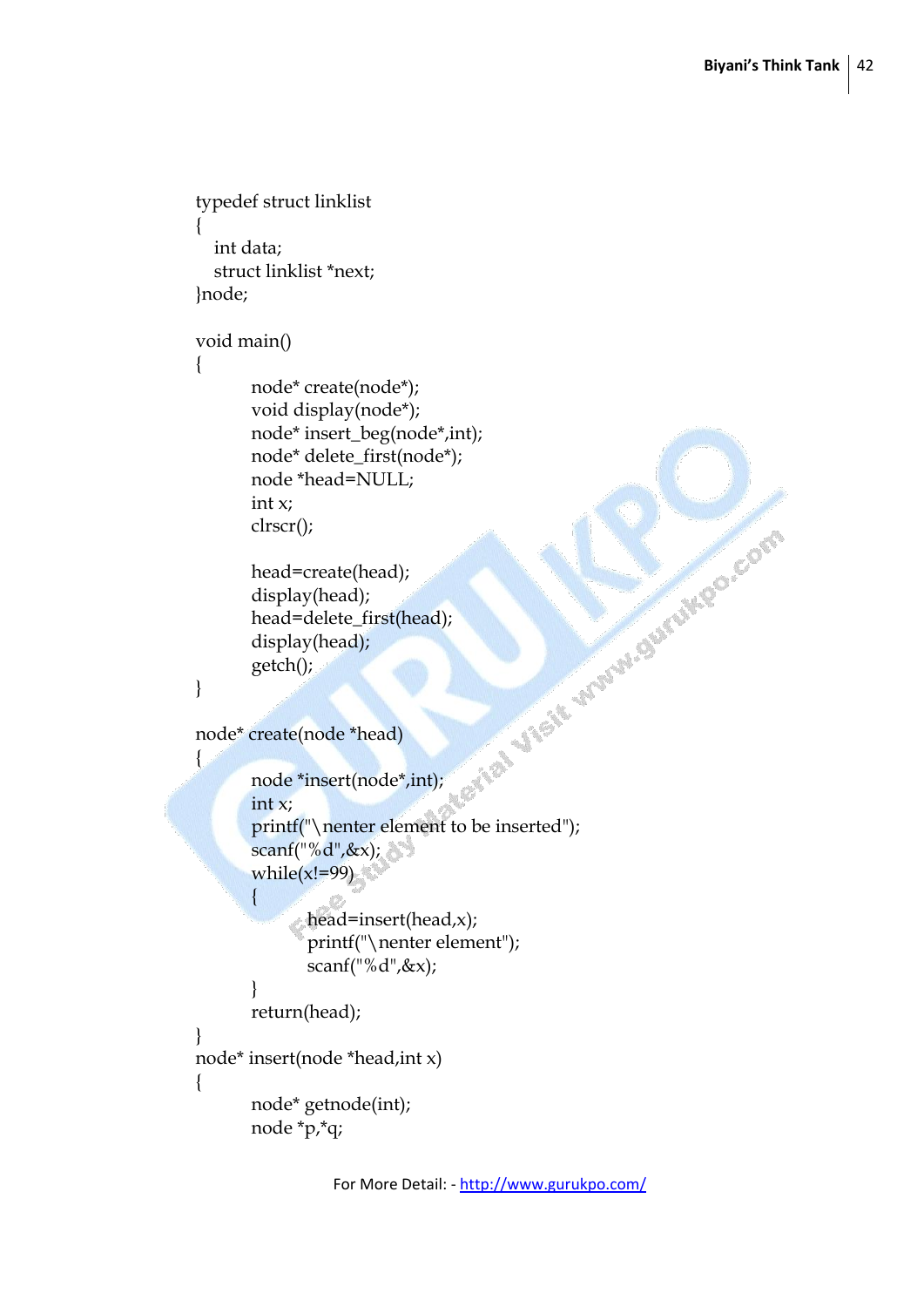```
p=getnode(x);
      q=head;
      if(head==NULL)
             head=p;
      else
       {
             while(q->next!=NULL)
                    q=q->next;
             q->next=p;
       }
      return(head);
}
node* delete_first(node *head)
{
       node *p;
       p=head;
       if(head!=NULL)
             head=head->next;
       free(p);
       return(head);
}
node* getnode(int x)
\{node *p;
       p=(node*)malloc(sizeof(node));
       p->data=x;
       p->next=NULL;
       return(p);
}
void display(node *head)
{
      node *p;
      printf("\nvalues of the entered list is:");
       p=head;
      while(p!= NULL){
             printf("%d",p->data);
             p=p->next;
       }
}
```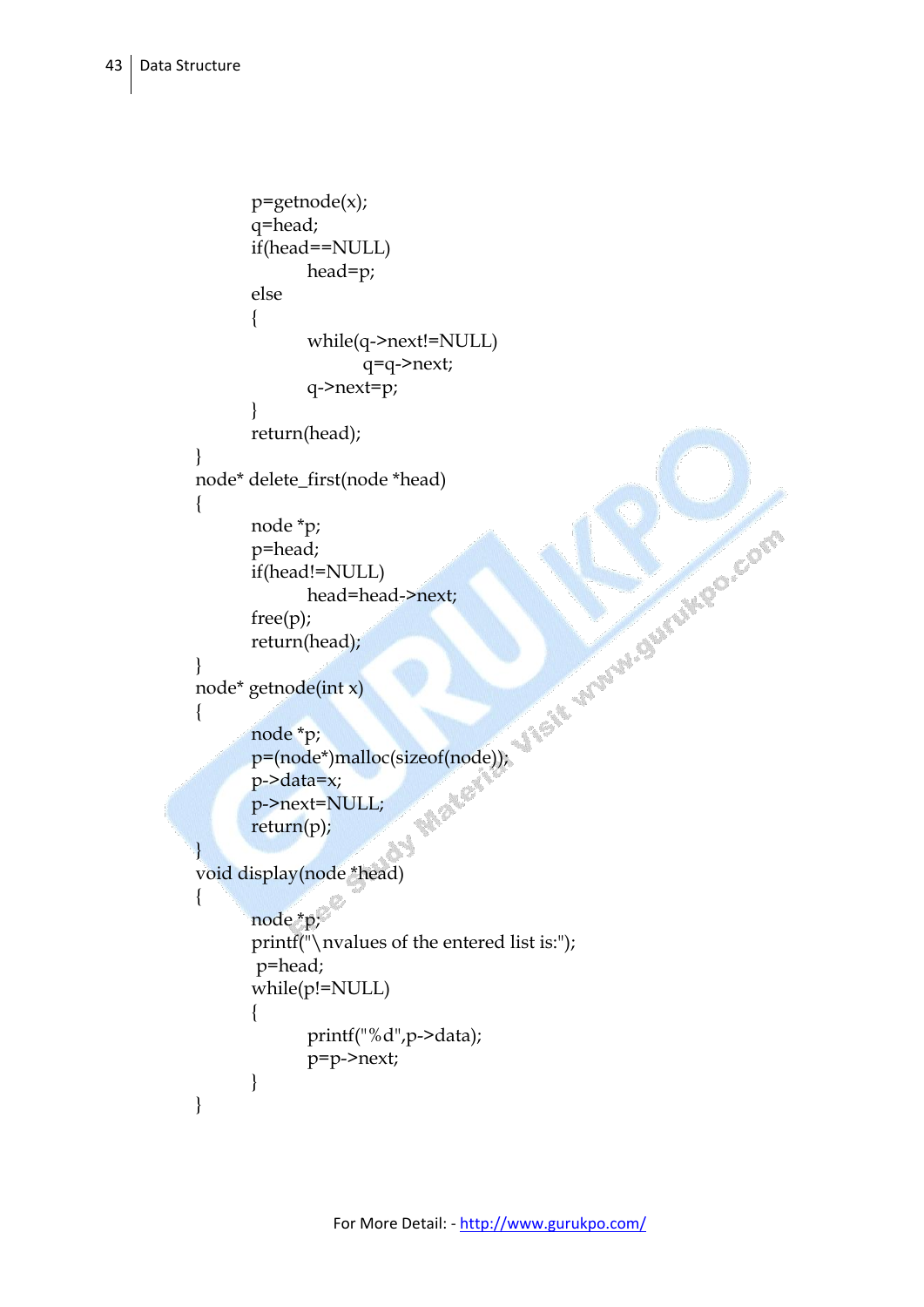#### **Q 6. What is Doubly LinkedList?**

#### **Ans: In doubly Linked list**

A double linked list is defined as a collection of nodes in which each nodes has three parts:

- Data : It contains the data value for the node,
- Leftlink : leftlink contains the address of node before it
- Rightlink : rightlink contains the address of node after it.



This is how a doubly linked list looks like:



Note that

- Each node point to previous node and next node.
- Since there is no node before first node, so first node's llink contains null.
- Similarly, for the last node. There is no node after last node, hence last node's rlink contains null.

Here is the data type of node for Double Linked List typedef stuct node

{ int data; node \*llink; node \*rlink; }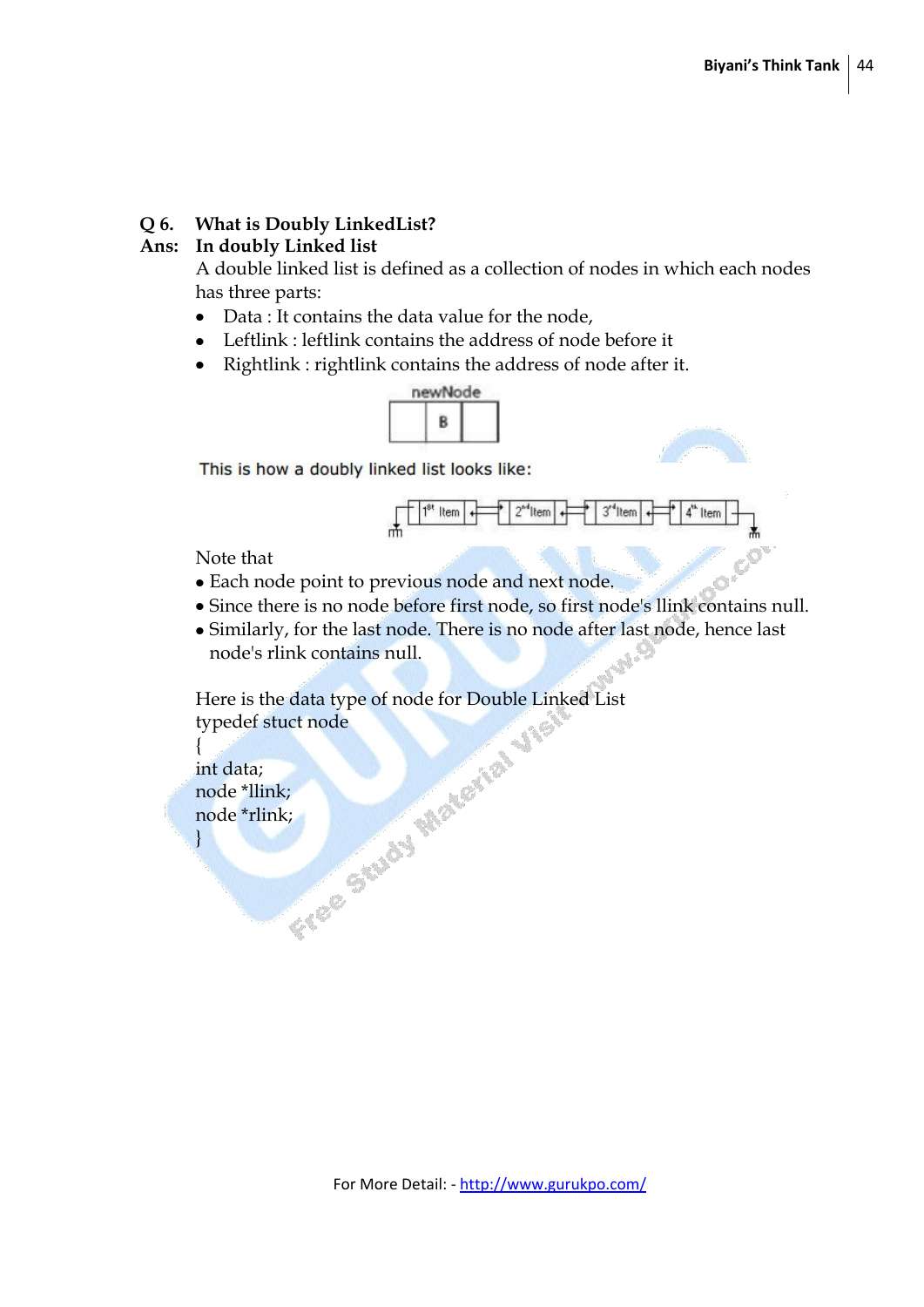#### **TREES**

#### **Q 1. What is Tree Data Structure?**

- **Ans:**
- $\triangleright$  A tree is called non-linear data structure because the elements of this data structure are arranged in a non-linear fashion i.e., they use two dimensional representation.
- $\triangleright$  The tree data structure is most suitable where the hierarchy relationship among data are to be maintained.
- $\triangleright$  Advantage of this data structure is that insertion, deletion, searching etc., are more efficient than linear data structures



Tree-a non-linear (twodimensional) representation of data

#### **Definition**

A tree is a collection of elements called nodes, one of which is designated as root along with a relation that places a hierarchical structure on the nodes.

#### **Q 2. Explain various terminologies used in tree?**

#### **Ans: Node**

- $\triangleright$  This is the main component of any tree structure
- $\triangleright$  The concept of node in the tree is same as used in linked list
- Each individual element of a tree can be called a node.
- $\triangleright$  The node of the tree stores the actual data along with the links to other nodes**.**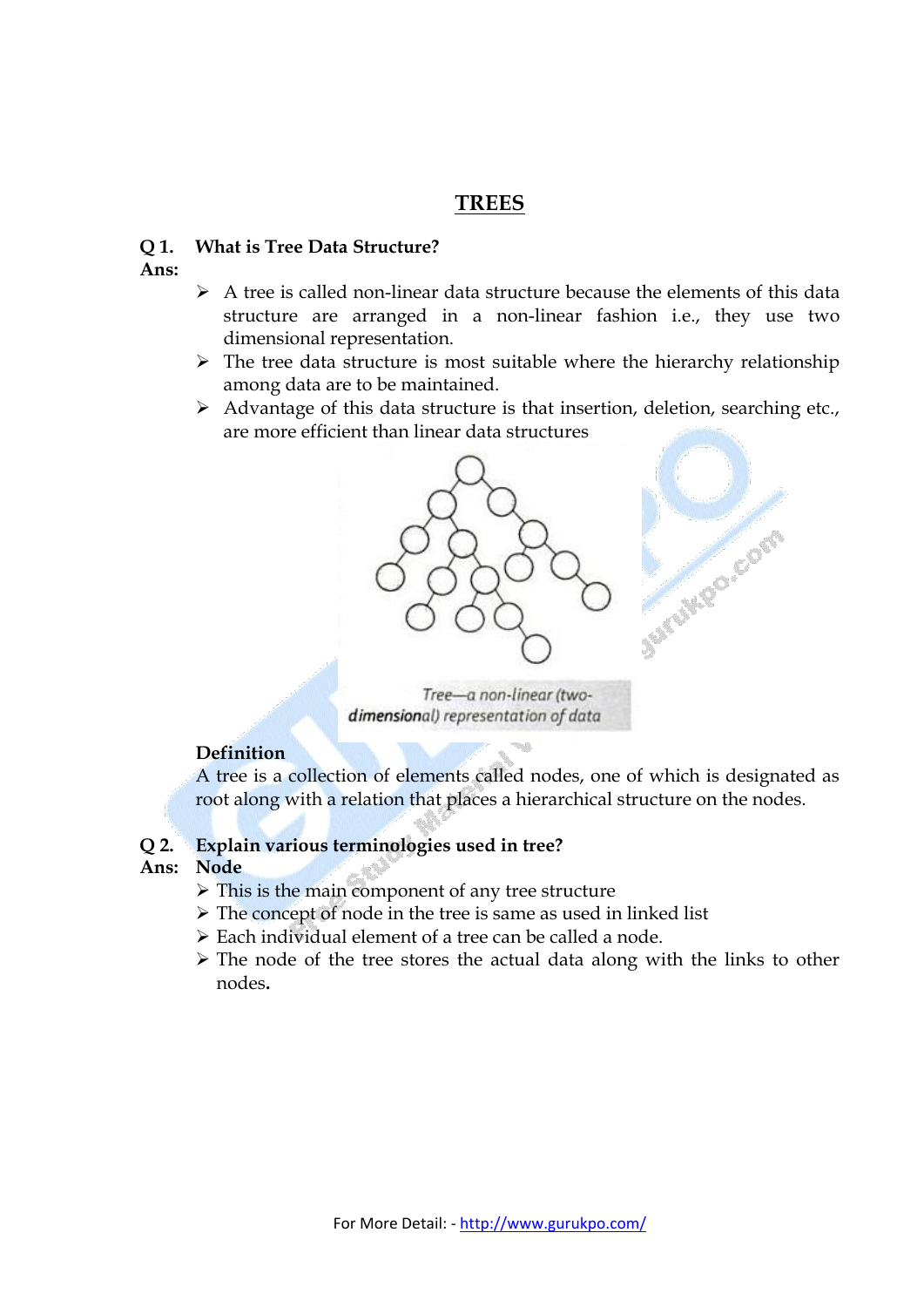Com



Structure of a node in a tree

#### **Parent**

- $\triangleright$  The parent of a node is the immediate predecessor of that node.
- **A** is the parent nodes **B** and **C**



#### **Child**

- $\triangleright$  The immediate successors of a node are called child nodes.
- In fig ., **B** and **C** are the child nodes of **A.**
- $\triangleright$  A child which is placed at the left side is called the left child
- $\triangleright$  A child which is placed at the right side is called the right child

#### **Link (Branch or Edge)**

- $\triangleright$  A link is a pointer to a node in the tree
- > A node can have more than one link
- In Fig., the node **A** has two links

#### **Root**

- $\triangleright$  A root is a specially designated node in a tree
- $\triangleright$  It is a node which has no parent.
- $\triangleright$  In fig., the node A is the root of the tree
- $\triangleright$  There can be only one root node in a tree

#### **Leaf Node(or External node)**

- $\triangleright$  A leaf node is a node which does not have any child node.
- $\triangleright$  In Fig., nodes B and C are leaf nodes

#### **Level**

 $\triangleright$  The level of a node in the tree is the rank of the hierarechy.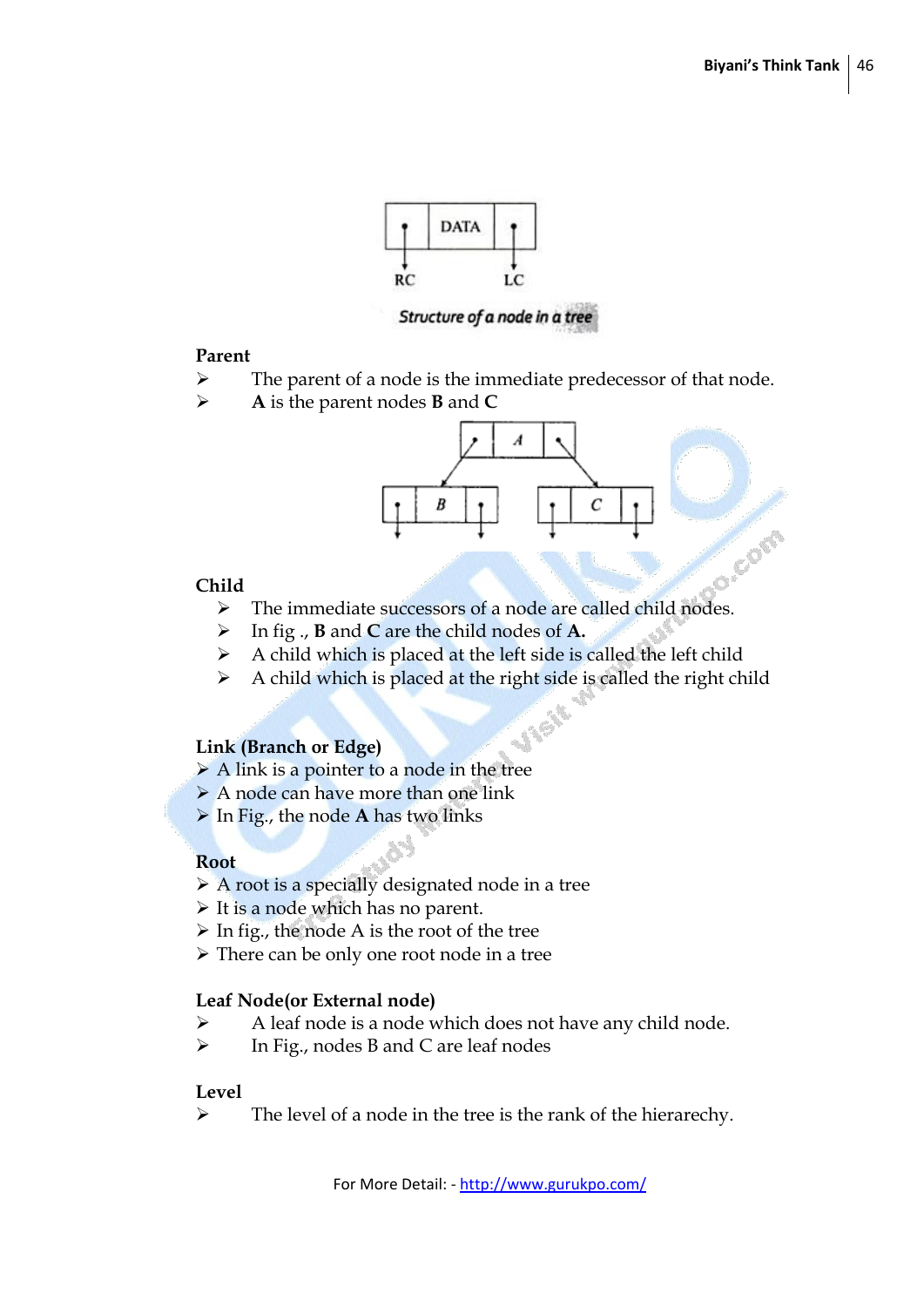- $\triangleright$  The root node is placed in level 0.
- $\triangleright$  If a node is at level L the its child is at level L+1 and its parent is at level L-1

#### **Q 3. Explain the different definitions for Rooted Tree.**

#### **Ans. Definitions for Rooted Trees :**

- **A directed edge** refers to the link from the [parent](http://www.answers.com/topic/tree-data-structure) to the [child](http://www.answers.com/topic/tree-data-structure) (the arrows in the picture of the tree).
- **The [root node](http://www.answers.com/topic/tree-data-structure)** of a tree is the [node](http://www.answers.com/topic/node-computer-science) with no parents. There is at most one root node in a rooted tree.
- **A [leaf](http://www.answers.com/topic/leaf-node)** is a node that has no children.
- **The depth of a node** n is the length of the path from the root to the node. The set of all nodes at a given depth is sometimes called a level of the tree. The root node is at depth zero.
- **The height of a tree** is the length of the path from the root node to its furthest leaf. A tree with only a root node has a height of zero.
- **Siblings** are nodes that share the same parent node.
- If a **path** exists from node p to node q, where node p is closer to the root node than q, then p is an ancestor of q and q is a descendant of p.
- The **size of a node** is the number of descendants it has including itself.

#### **Q 4. Explain about the different types of Binary Tree.**

#### **Ans. Types of Binary Trees***:*

- A **rooted binary tree** is a rooted [tree](http://www.answers.com/topic/tree-data-structure) in which every node has at most two children.
- A **full binary tree**, or proper binary tree, is a tree in which every node has zero or two children.
- A **perfect binary tree** (sometimes complete binary tree) is a full binary tree in which all leaves are at the same depth.
- A **complete binary tree** may also be defined as a full binary tree in which all leaves are at depth n or n-1 for some n. In order for a tree to be the latter kind of complete binary tree, all the children on the last level must occupy the leftmost spots consecutively, with no spot left unoccupied in between any two. For example, if two nodes on the bottommost level each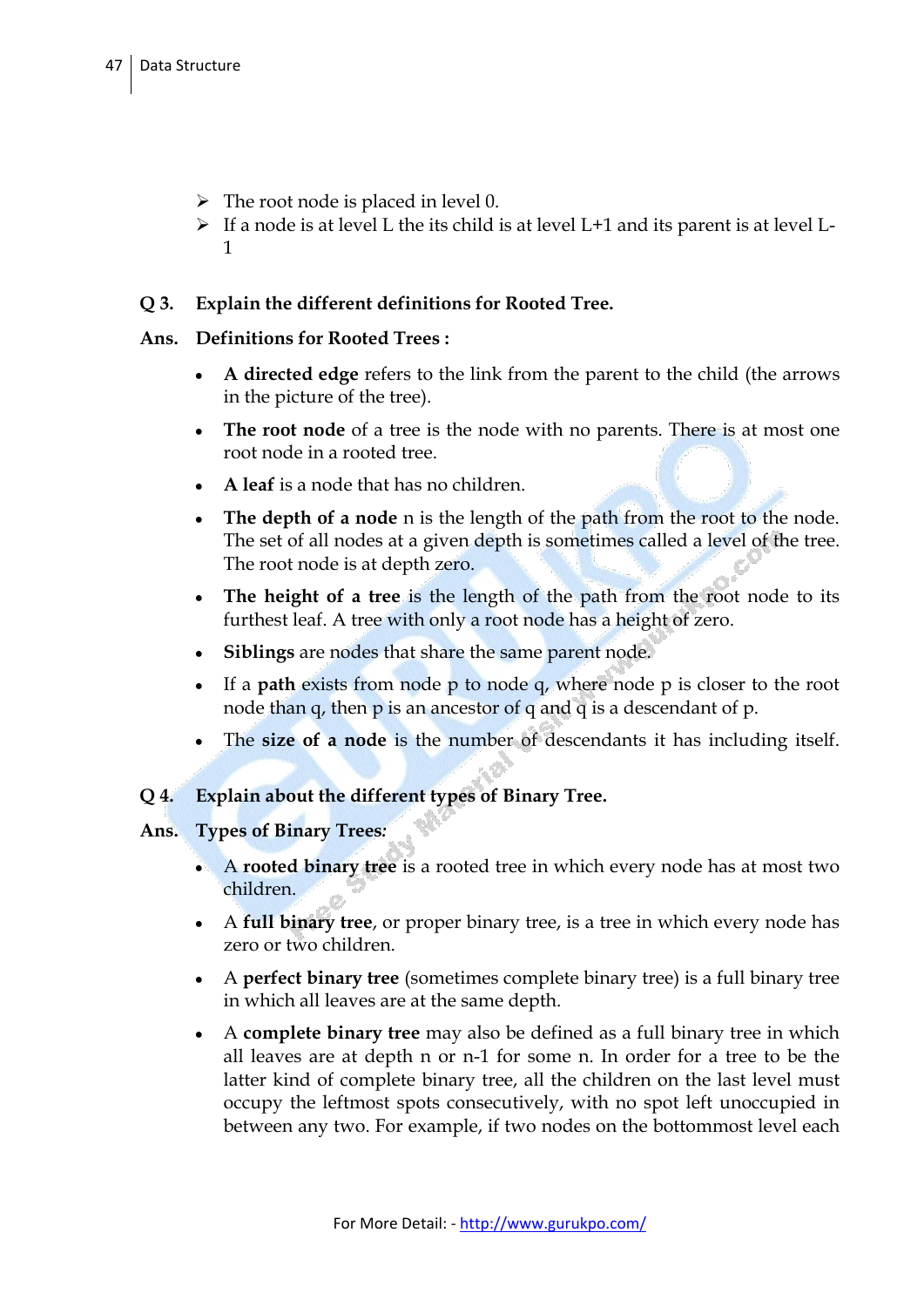occupy a spot with an empty spot between the two of them, but the rest of the children nodes are tightly wedged together with no spots in between, then the tree cannot be a complete binary tree due to the empty spot.

- A **rooted complete binary** tree can be identified with a [free magma.](http://www.answers.com/topic/magma-algebra-1)
- An **almost complete binary tree** is a tree in which each node that has a right child also has a left child. Having a left child does not require a node to have a right child. Stated alternately, an almost complete binary tree is a tree where for a right child, there is always a left child, but for a left child there may not be a right child.
- The number of nodes n in a complete binary tree can be found using this formula:  $n = 2h + 1 - 1$  where h is the height of the tree.
- The number of leaf nodes n in a complete binary tree can be found using this formula:  $n = 2h$  where h is the height of the tree.<br> **fine AVL Trees.**<br>
example of an unbalanced none  $\lambda$

#### **Q.12. Define AVL Trees.**

**Ans.:** An example of an unbalanced non-AVL tree

In [computer science,](http://www.answers.com/topic/computer-science) an AVL tree is a [self-balancing binary search tree,](http://www.answers.com/topic/self-balancing-binary-search-tree) and the first such data structure to be invented[citation needed]. In an AVL tree the [heights](http://www.answers.com/topic/tree-height) of the two [child](http://www.answers.com/topic/tree-data-structure) subtrees of any node differ by at most one, therefore it is also called [height-balanced.](http://www.answers.com/topic/self-balancing-binary-search-tree) Lookup, insertion, and deletion all take [O\(](http://www.answers.com/topic/big-o-notation)log n) time in both the average and worst cases. Additions and

deletions may require the tree to be rebalanced by one or more [tree](http://www.answers.com/topic/tree-rotation)  [rotations.](http://www.answers.com/topic/tree-rotation)

The AVL tree is named after its two inventors, [G.M. Adelson-Velsky](http://www.answers.com/topic/georgy-adelson-velsky) and [E.M. Landis,](http://www.answers.com/topic/yevgeniy-landis) who published it in their 1962 paper "An algorithm for the organization of information."

The balance factor of a node is the height of its right subtree minus the height of its left subtree. A node with balance factor 1, 0, or -1 is considered balanced. A node with any other



balance factor is considered unbalanced and requires rebalancing the tree. The balance factor is either stored directly at each node or computed from the heights of the subtrees.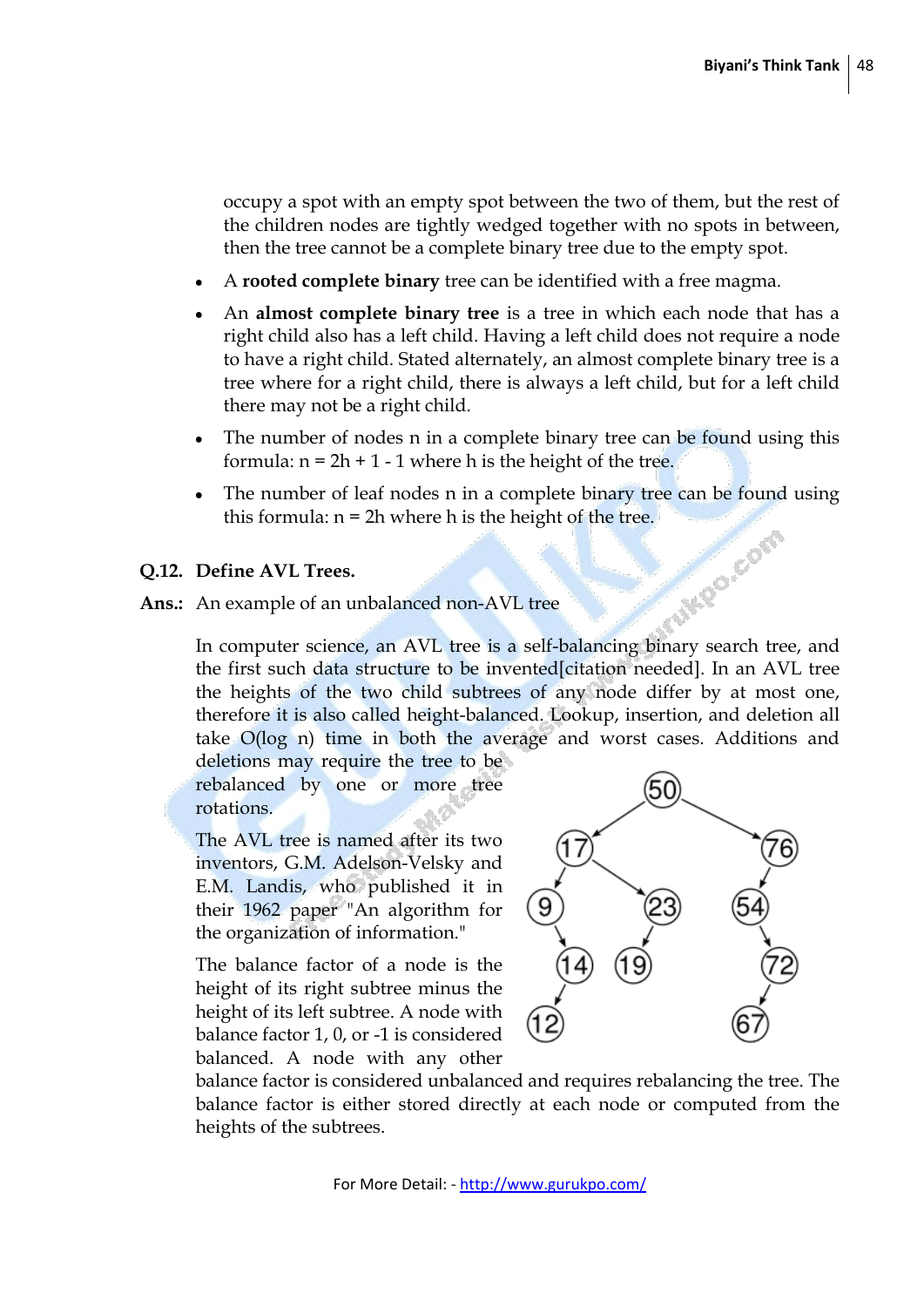#### *M.C.Q's Questions*

#### **Q 1. The memory address of the first element of an array is called**

- a. floor address
- b. foundation address
- c. first address
- d. base address

#### **Q 2. The memory address of fifth element of an array can be calculated by the formula**

a. LOC(Array[5]=Base(Array)+w(5-lower bound), where w is the number of words per memory cell for the array b. LOC(Array[5])=Base(Array[5])+(5-lower bound), where w is the number of words per memory cell for the array c. LOC(Array[5])=Base(Array[4])+(5-Upper bound), where w is the number of words per memory cell for the array d. None of above

#### **Q 3. Which of the following data structures are indexed structures?**

a. linear arrays b. linked lists c. both of above d. none of above **Q 4. Which of the following is not the required condition for binary search** 

### **algorithm?**

- a. The list must be sorted
- b. there should be the direct access to the middle element in any sublist
- c. There must be mechanism to delete and/or insert elements in list d. none of above

#### **Q 5. Which of the following is not a limitation of binary search algorithm?**

a. must use a sorted array

b. requirement of sorted array is expensive when a lot of insertion and deletions are needed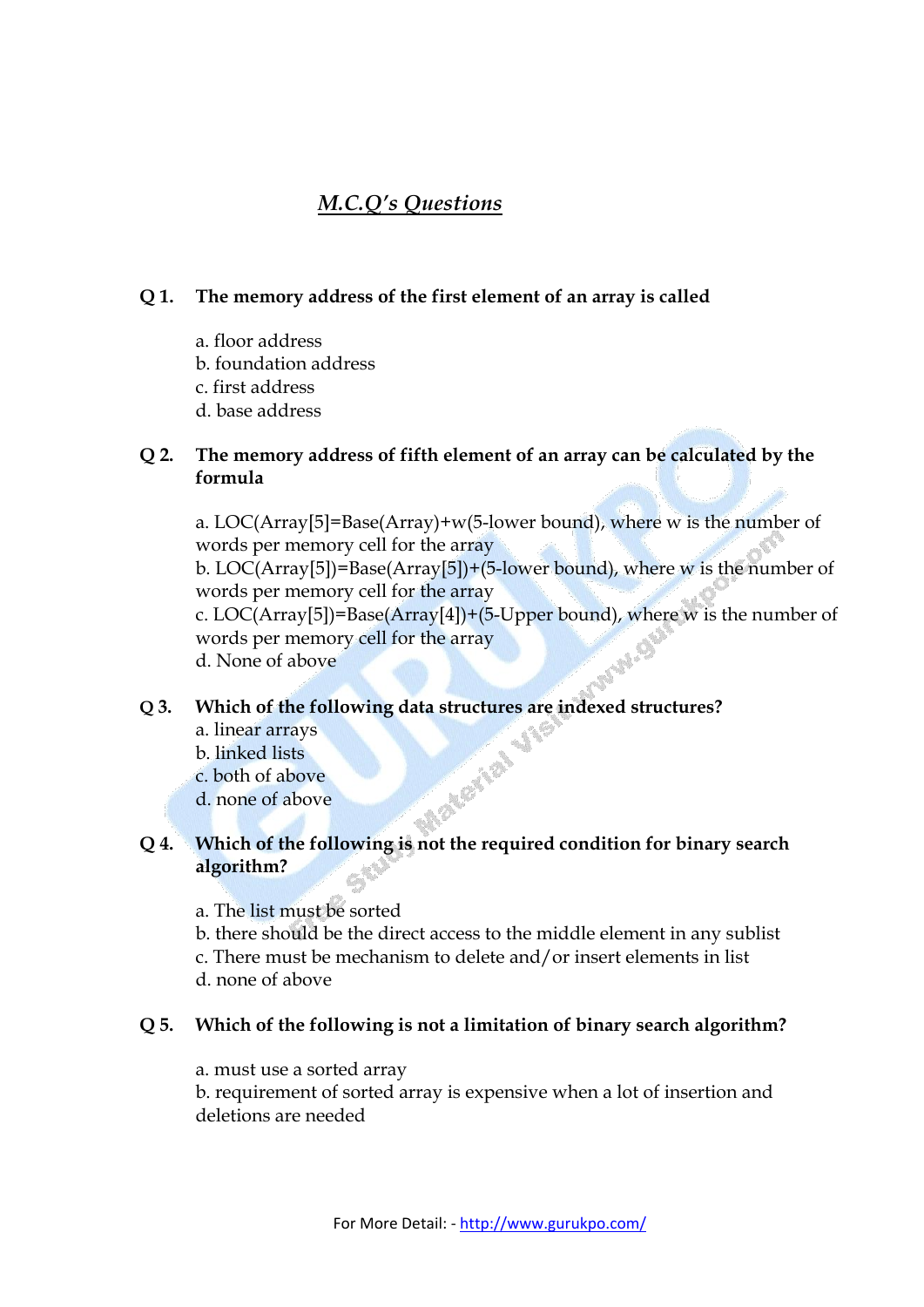c. there must be a mechanism to access middle element directly d. binary search algorithm is not efficient when the data elements are more than 1000.

#### **Q 6. Two dimensional arrays are also called**

- a. tables arrays
- b. matrix arrays
- c. both of above
- d. none of above

#### **Q 7. A variable P is called pointer if**

- a. P contains the address of an element in DATA.
- b. P points to the address of first element in DATA
- c. P can store only memory addresses
- d. P contain the DATA and the address of DATA

# **Q 8.** Which of the following data structure can't store the non-homogeneous data elements?<br>
a. Arrays<br>
b. Records<br>
c. Pointers<br>
d. None **data elements?**

- a. Arrays
- b. Records
- c. Pointers
- d. None

## **Q 9.** Which of the following data structure store the homogeneous data elements?<br>
a. Arrays<br>
b. Records<br>
c. Pointers<br>
d. None **elements?**

- a. Arrays
- b. Records
- c. Pointers
- d. None

#### **Q 10. Each data item in a record may be a group item composed of sub-items; those items which are indecomposable are called**

- a. elementary items
- b. atoms
- c. scalars
- d. all of above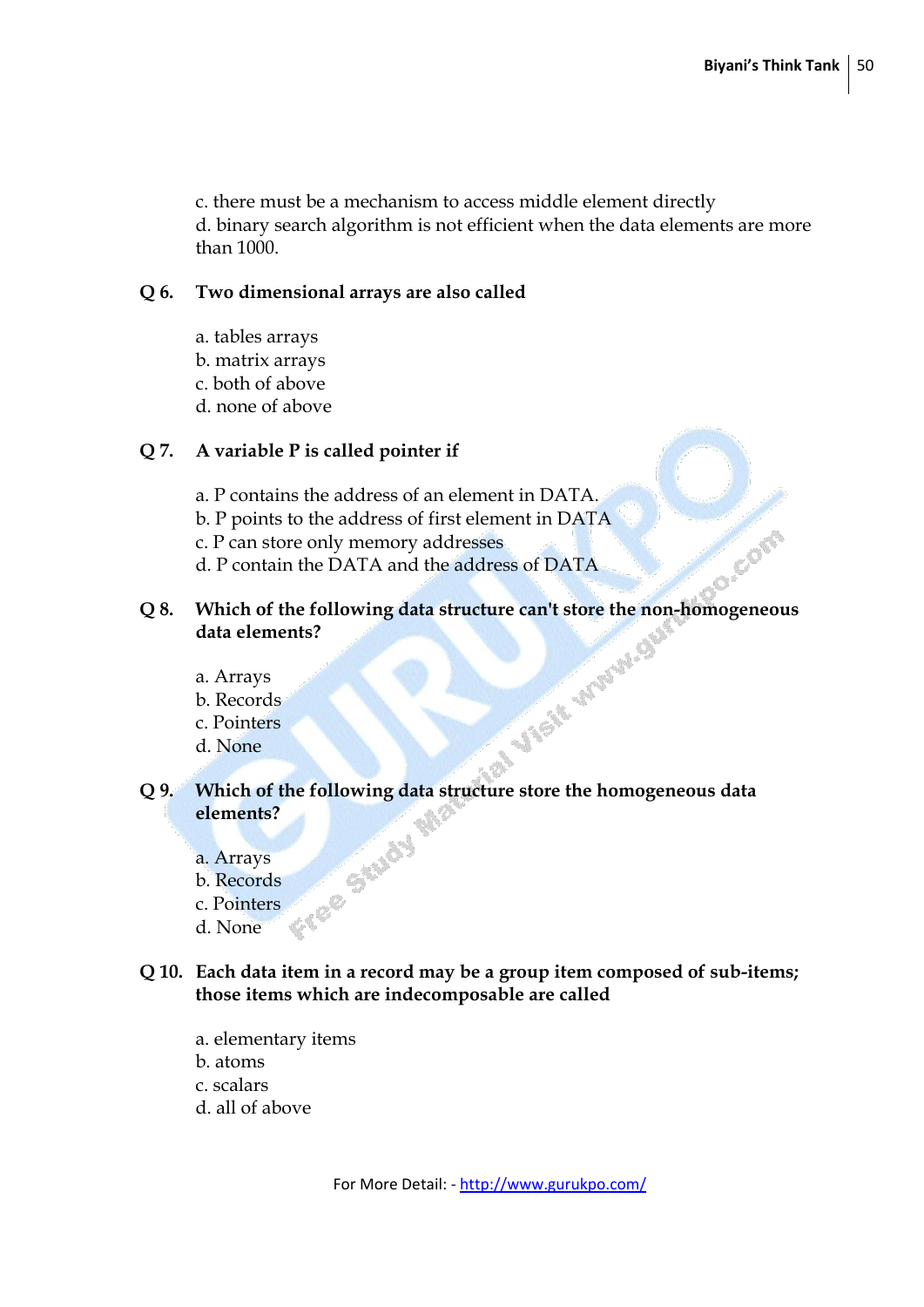#### **Answer**

1. The memory address of the first element of an array is called d. base address

2. The memory address of fifth element of an array can be calculated by the formula a. LOC(Array[5]=Base(Array)+w(5-lower bound), where w is the number of words per memory cell for the array

3. Which of the following data structures are indexed structures? a. linear arrays

4. Which of the following is not the required condition for binary search algorithm? c. There must be mechanism to delete and/or insert elements in list

Com

5. Which of the following is not a limitation of binary search algorithm? d. binary search algorithm is not efficient when the data elements are more than 1000.

6. Two dimensional arrays are also called c. both of above

7. A variable P is called pointer if

a. P contains the address of an element in DATA.

8. Which of the following data structure can't store the non-homogeneous data elements?

a. Arrays

9. Which of the following data structure store the non-homogeneous data elements?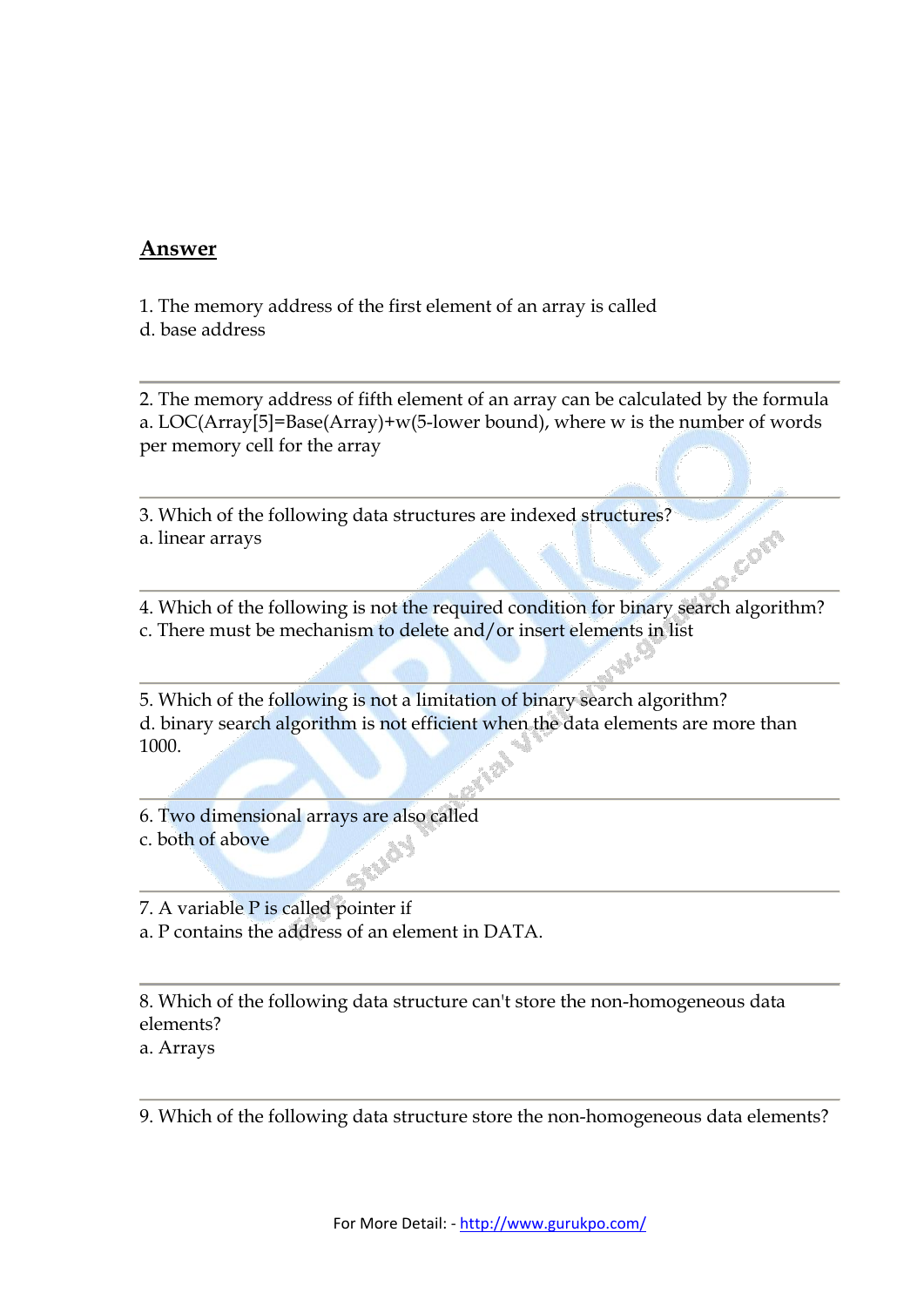b. Records

10. Each data item in a record may be a group item composed of sub-items; those items which are indecomposable are called d. all of above

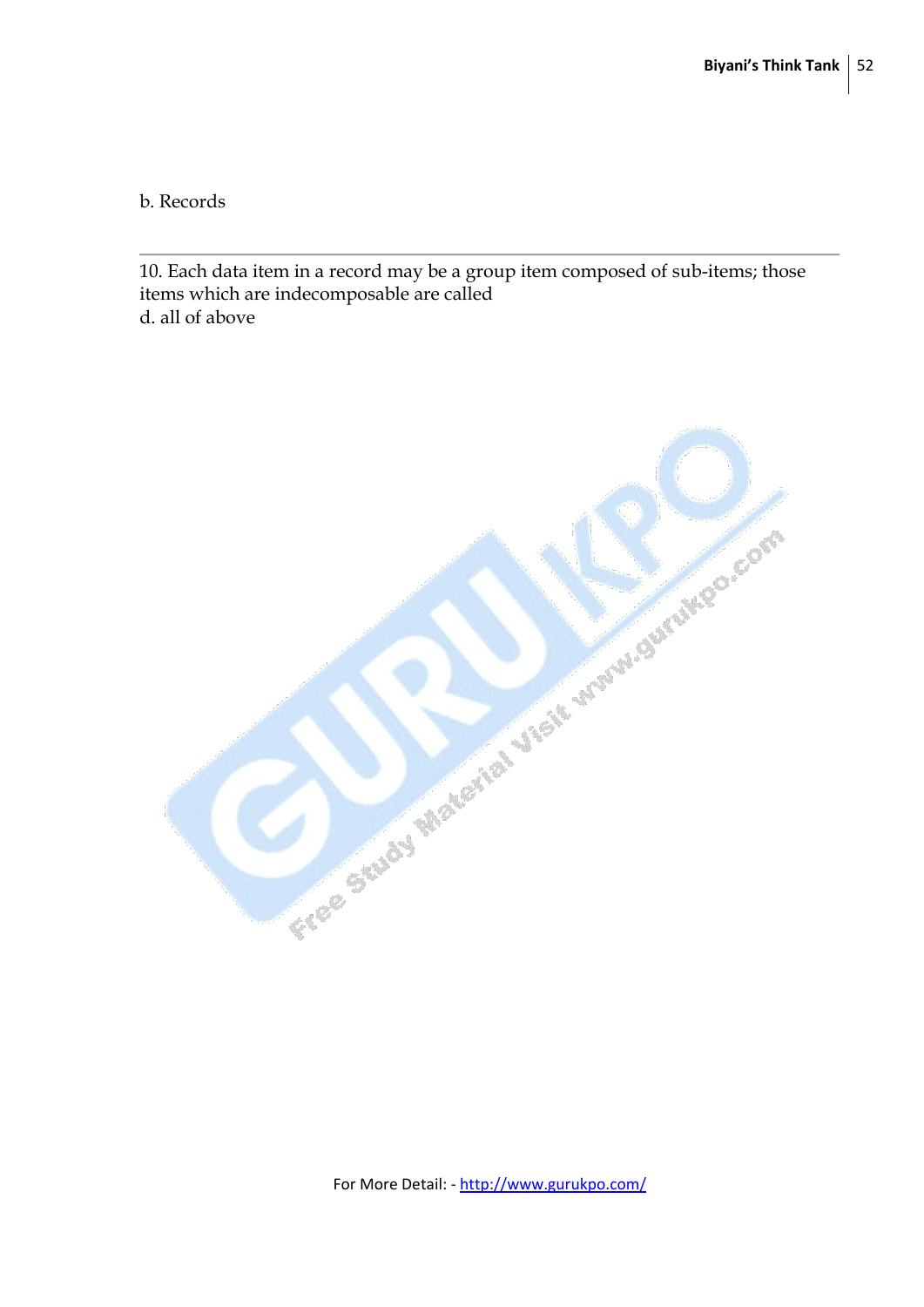#### **Keywords**

#### *nil*

nil is a possible value of any data type in Clojure. nil has the same value as Java null. The Clojure conditional system is based around nil and false, with nil and false representing the values of logical falsity in conditional tests - anything else is logical truth. In addition, nil is used as the end-of-sequence sentinel value in the sequence protocol.

#### **Keywords**

Keywords are symbolic identifiers that evaluate to themselves. They provide very fast equality tests. Like Symbols, they have names and optional [namespaces,](http://clojure.org/namespaces) both of which are strings. The leading  $\cdot$  is not part of the namespace or name.

Keywords implement IFn for invoke() of one argument (a map) with an optional second argument (a default value). For example (:mykey my-hash-map :none) means the same as (get my-hash-map :mykey :none).

#### **Symbols**

Symbols are identifiers that are normally used to refer to something else. They can be used in program forms to refer to function parameters, let bindings, class names and global vars. They have names and optional [namespaces,](http://clojure.org/namespaces) both of which are strings. Symbols can have metadata.

#### **Collections**

All of the Clojure collections are immutable and [persistent.](http://en.wikipedia.org/wiki/Persistent_data_structure) In particular, the Clojure collections support efficient creation of 'modified' versions, by utilizing structural sharing, and make all of their performance bound guarantees for persistent use. The collections are efficient and inherently thread-safe. Collections are represented by abstractions, and there may be one or more concrete realizations. In particular, since 'modification' operations yield new collections, the new collection might not have the same concrete type as the source collection, but will have the same logical (interface) type.

#### *ArrayMaps*

When doing code form manipulation it is often desirable to have a map which maintains key order. An array map is such a map - it is simply implemented as an array of key val key val... As such, it has linear lookup performance, and is only suitable for *very small* maps. It implements the full map interface. New ArrayMaps